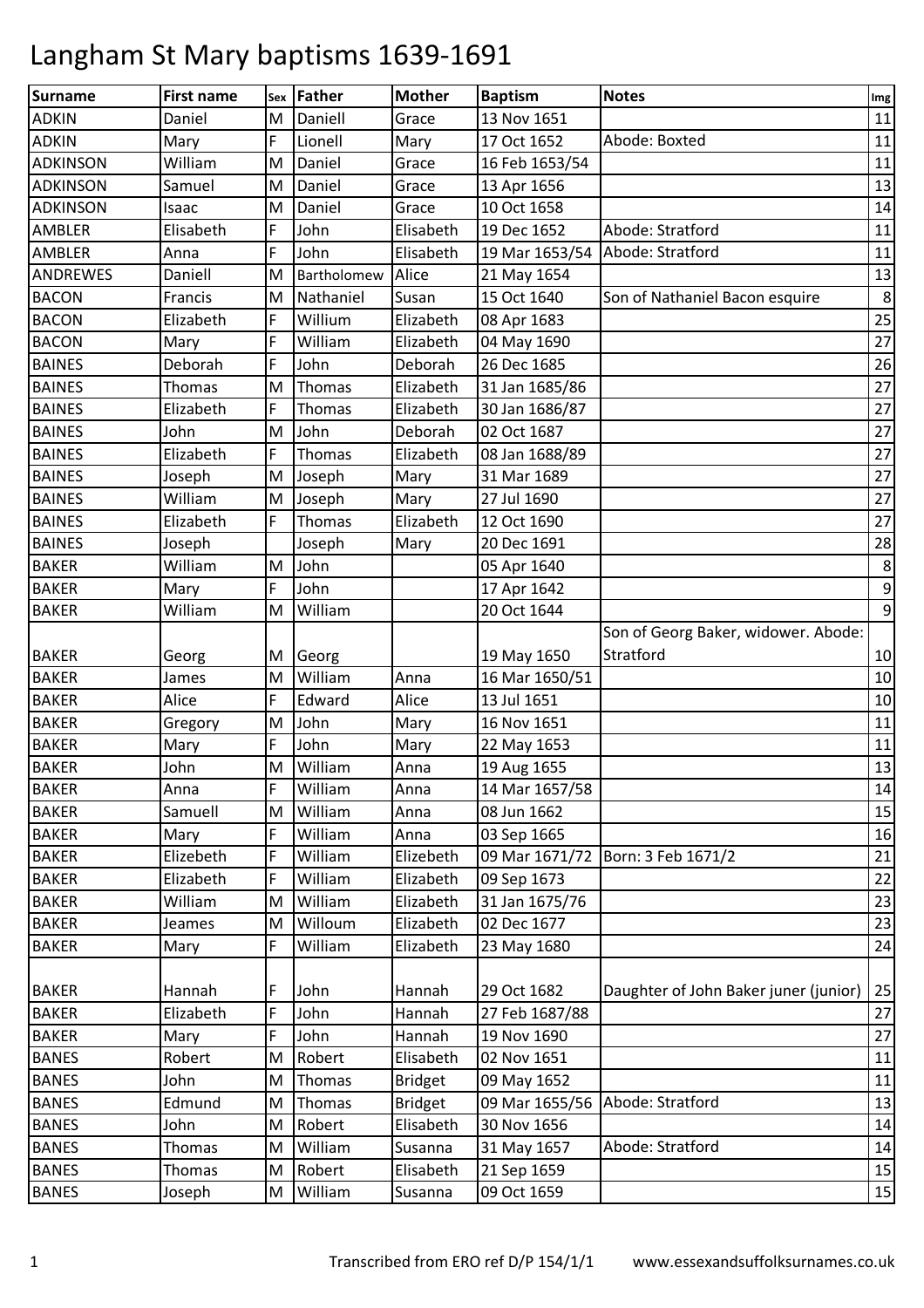| Surname        | <b>First name</b> | Sex | Father     | <b>Mother</b> | <b>Baptism</b> | <b>Notes</b>                                                                                                | Img              |
|----------------|-------------------|-----|------------|---------------|----------------|-------------------------------------------------------------------------------------------------------------|------------------|
| <b>BANES</b>   | Peter             | M   | William    | Susanna       | 19 Jan 1661/62 |                                                                                                             | 15               |
| <b>BANES</b>   | Elisabeth         | F   | William    | Susanna       | 07 Feb 1663/64 |                                                                                                             | 16               |
| <b>BANES</b>   | Robert            | M   | William    | Susanna       | 20 Feb 1665/66 |                                                                                                             | 16               |
| <b>BANES</b>   | Daniel            | M   | William    | Susanna       | 04 Mar 1668/69 |                                                                                                             | 17               |
| <b>BANES</b>   | William           | M   | Robert     | Susanna       | 02 Aug 1677    |                                                                                                             | 23               |
| <b>BANES</b>   | Elizabeth         | F   | Robert     | Susanna       | 20 Feb 1678/79 |                                                                                                             | 24               |
| <b>BANES</b>   | John              | M   | Robert     | Susanna       | 03 Jan 1680/81 |                                                                                                             | 24               |
| <b>BANES</b>   | Thomas            | M   | Thomas     | Deborah       | 26 Feb 1681/82 |                                                                                                             | 25               |
| <b>BANES</b>   | Thomas            | M   | Robert     | Susanna       | 08 Jan 1682/83 |                                                                                                             | 25               |
| <b>BANES</b>   | Christopher       | M   | Robert     | Susanah       | 21 Jan 1683/84 |                                                                                                             | 26               |
| <b>BARKER</b>  | Mary              | F   | Edward     | Alice         | 03 Jul 1653    | Abode: Much Okely                                                                                           | 11               |
| <b>BARKER</b>  | Edmund            | M   | Edmund     | Mary          | 01 May 1659    |                                                                                                             | 14               |
| <b>BARKER</b>  | John              | M   | Edmund     | Mary          | 09 Feb 1661/62 |                                                                                                             | 15               |
| <b>BARKER</b>  | John              | M   | John       | Elisabeth     | 20 Jul 1666    |                                                                                                             | 17               |
| <b>BARKER</b>  | Richard           | M   | Richard    | Elizabeth     | 27 Mar 1671    | About six yeares of age (year of birth<br>estimated from age at baptism)<br>About a year old (year of birth | 21               |
| <b>BARKER</b>  | Elizabeth         | F   | Richard    | Elizabeth     | 27 Mar 1671    | estimated from age at baptism)                                                                              | 21               |
| <b>BARKER</b>  | John              | M   | Richard    | Elizabeth     | 14 Sep 1674    | 10 weeks old.                                                                                               | 22               |
| <b>BARNES</b>  | Ralfe             | M   | John       | Elizabeth     | 08 Mar 1639/40 |                                                                                                             | 8                |
| <b>BARNES</b>  | Nathaneel         | M   | John       |               | 23 Mar 1644/45 |                                                                                                             | $\boldsymbol{9}$ |
| <b>BARNES</b>  | Elisabeth         | F.  | John       | Anna          | 20 Dec 1657    |                                                                                                             | 14               |
| <b>BARNES</b>  | Elizabeth         | F   | Nathaniel  | Abigal?       | 14 Nov 1669    | Mother's name on edge of trimmed<br>page. Year unclear - 1669 or 1670.                                      | 18               |
| <b>BARNES</b>  | Ann               | F   | Daniell    | Elizabeth     | 30 Jan 1686/87 |                                                                                                             | 27               |
| <b>BEANS</b>   | Robert            | M   | Robert     | Susanna       | 22 Apr 1675    |                                                                                                             | 23               |
| <b>BEARNES</b> | Susan             | F   | Nathaniell | Mary          | 04 Oct 1685    |                                                                                                             | 26               |
| <b>BEARNES</b> | Nathaniell        | M   | Nath.      | Mary          | 22 May 1687    |                                                                                                             | 27               |
| <b>BEARNES</b> | Daniell           | M   | Daniell    | Elizabeth     | 27 Jan 1688/89 |                                                                                                             | 27               |
| <b>BEARNES</b> | Hannah            | F.  | Nathaniell | Mary          | 27 Jan 1688/89 |                                                                                                             | 27               |
| <b>BEARNES</b> | Ruth              |     | Daniell    | Mary          | 29 Mar 1691    |                                                                                                             | 28               |
| <b>BEAVIS</b>  | Sarah             | F   | Isaac      | Sarah         | 22 Jan 1667/68 | Abode: Boxted. A child of a yeere old<br>November the 3th last past. (date of<br>birth 3 Nov 1666)          | 17               |
| <b>BEAVIS</b>  | Mary              | F   | Isaac      | Sarah         | 22 Jan 1667/68 | Abode: Boxted                                                                                               | 17               |
| <b>BELCHUM</b> | Hannah            | F   | Richard    | Anna          | 28 Sep 1656    | Abode: Stratford                                                                                            | 14               |
| <b>BEMIS</b>   | Joseph            | M   | Isaac      | Mary          | 26 Sep 1639    |                                                                                                             | 8                |
| <b>BEMIS</b>   | John              | M   | Isaac      |               | 05 Nov 1642    |                                                                                                             | $\boldsymbol{9}$ |
| <b>BEMIS</b>   | Ann               | F   | Joseph     |               | 21 Sep 1651    |                                                                                                             | 10               |
| <b>BENTLY</b>  | Mary              | F   | William    | Sarah         | 31 Jan 1646/47 |                                                                                                             | 10               |
| <b>BENTLY</b>  | Hannah            | F   | William    | Sarah         | 17 Dec 1648    |                                                                                                             | 10               |
| <b>BENTLY</b>  | Mary              | F   | John       | Alice         | 07 Sep 1656    |                                                                                                             | 13               |
| <b>BENTLY</b>  | Edward            | M   | John       | Alice         | 08 Aug 1658    |                                                                                                             | $14\,$           |
| <b>BENTLY</b>  | <b>Bezaleel</b>   | M   | John       | Alice         | 17 Mar 1660/61 |                                                                                                             | 15               |
| <b>BENTLY</b>  | Samuell           | M   | John       | Alice         | 11 Oct 1663    |                                                                                                             | 16               |
| <b>BENTLY</b>  | Elisabeth         | F   | John       | Alice         | 13 Jul 1666    |                                                                                                             | 17               |
| <b>BENTLY</b>  | Edward            | M   | John       | Alice         | 05 Oct 1674    | Four years of age and a half                                                                                | 22               |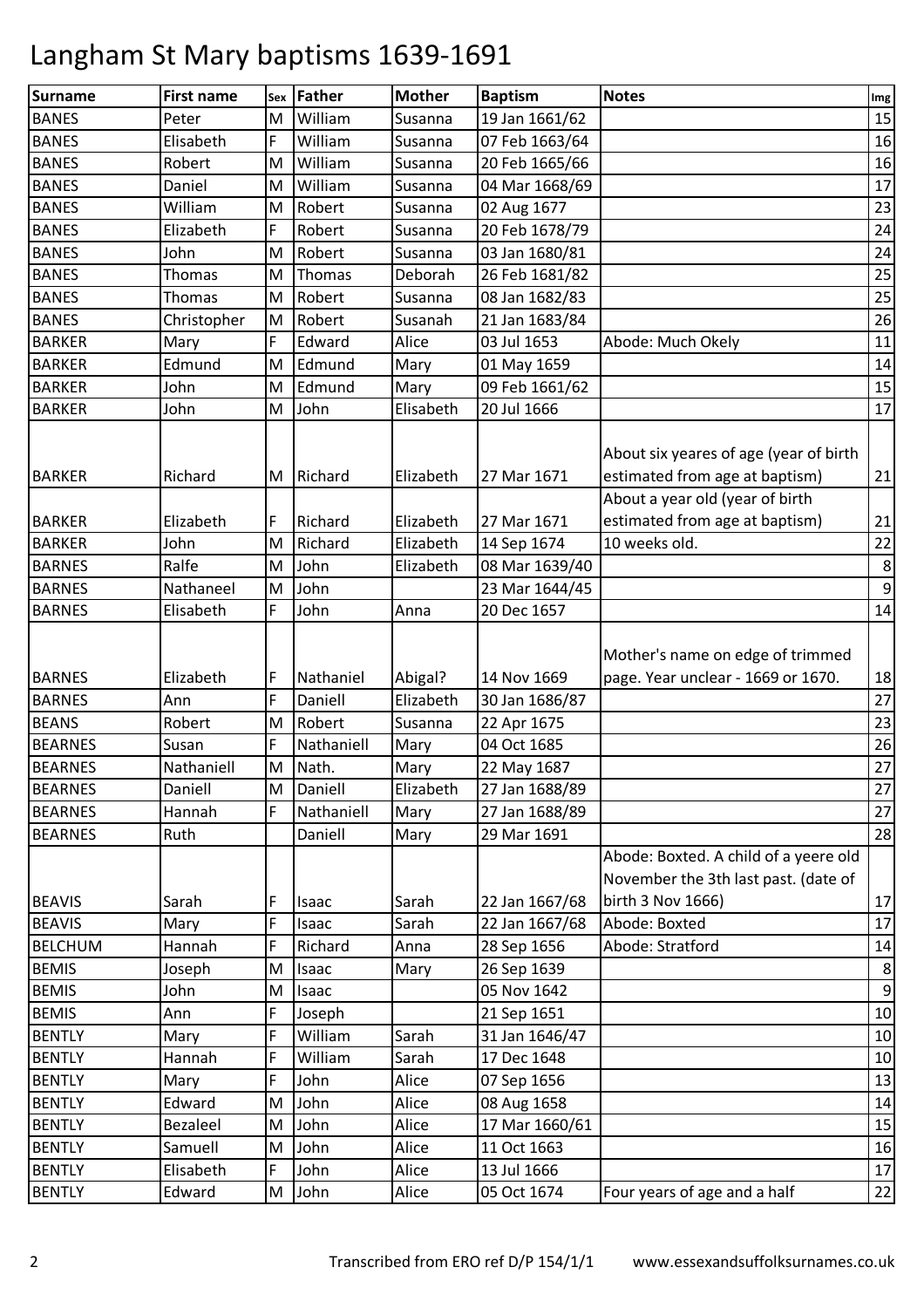| <b>Surname</b>     | <b>First name</b> | Sex | Father       | <b>Mother</b> | <b>Baptism</b> | <b>Notes</b>                                                                                                 | Img            |
|--------------------|-------------------|-----|--------------|---------------|----------------|--------------------------------------------------------------------------------------------------------------|----------------|
| <b>BENTLY</b>      | Henery            | M   | William      | Susan         | 02 Mar 1681/82 |                                                                                                              | 25             |
| <b>BERDWELL</b>    | Susan             | F   | John         | Susan         | 04 Aug 1639    |                                                                                                              | 8              |
| <b>BERDWELL</b>    | Mary              | F   | John         | Susan         | 28 Mar 1641    |                                                                                                              | 9              |
| <b>BEZOR</b>       | Mary              | F   | <b>Brian</b> |               | 22 Nov 1640    |                                                                                                              | 8              |
| <b>BIRD</b>        | Mary              | F   | John         | Mary          | 01 Oct 1654    |                                                                                                              | 13             |
| <b>BLEWYTT</b>     | Nathaniel         | M   | Nathaniel    | Jane          | 05 Dec 1669    | Year unclear - 1669 or 1670.                                                                                 | 20             |
| <b>BLUET</b>       | John              | M   | Nathaneel    | Jane          | 27 Jul 1673    |                                                                                                              | 22             |
| <b>BRADLY</b>      | Martha            | F   | John         | Rose          | 29 Dec 1652    | Abode: Boxted                                                                                                | 11             |
| <b>BRANDESTON</b>  | Elizabeth         |     | ?            | Sarah         | 25 Dec 1640    | Elizabeth and Marye, twinnes of Mr<br>Brandeston and Sarah his wife<br>(father's first name not in register) | 8              |
| <b>BRANDESTON</b>  | Marye             |     | ?            | Sarah         | 25 Dec 1640    | Elizabeth and Marye, twinnes of Mr<br>Brandeston and Sarah his wife<br>(father's first name not in register) | 8              |
| <b>BRANDISTON</b>  | Mary              | F   | Thomas       | Sarah         | 24 Oct 1647    | Daughter of Thomas Brandiston gent.                                                                          | 10             |
| <b>BRANDISTONE</b> | Sarah             | F   | Thomas       | Sarah         | 21 Jan 1643/44 | Daughter of Thomas Brandistone,<br>gent.                                                                     | $9\,$          |
| <b>BRIDECAKE</b>   | Martha            | F   | Peter        | Anna          | 12 Aug 1649    |                                                                                                              | 10             |
| <b>BRIDECAKE</b>   | Mary              | F   | Peter        | Anna          | 20 Jul 1651    |                                                                                                              | 10             |
| <b>BRIDGES</b>     | Mary              | F   | Francis      |               | 12 Nov 1654    | Abode: Stratford                                                                                             | 13             |
| <b>BROMELEY</b>    | Henery            | M   | John         | Mary          | 06 Aug 1690    |                                                                                                              | 27             |
| <b>BROWNE</b>      | Elisabeth         | F   | Thomas       | Sarah         | 13 Nov 1653    |                                                                                                              | 11             |
| <b>BRUMELY</b>     | John              | M   | John         | Mary          | 06 Dec 1685    |                                                                                                              | 26             |
|                    |                   |     |              |               |                | Son of Simon Buckenham juner                                                                                 |                |
| <b>BUCKENHAM</b>   | Simon             | M   | Simon        | Anna          | 10 Dec 1680    | (junior)                                                                                                     | 24             |
| <b>BUCKENHAM</b>   | Anna              | F   | Simon        | Anna          | 19 Feb 1681/82 | Daughter of Simon Buckenham juner<br>(junior)                                                                | 25             |
| <b>BUCKENHAM</b>   | William           | M   | Simon        | Martha        | 15 Dec 1683    |                                                                                                              | 26             |
| <b>BUCKENHAM</b>   | Thomas            |     | Simon        | Ann           | 16 Mar 1684/85 | Thomas and Grace. Twinns children<br>of Simon Buckenham juner & Ann                                          | 26             |
| <b>BUCKENHAM</b>   | Grace             |     | Simon        | Ann           | 16 Mar 1684/85 | Thomas and Grace. Twinns children<br>of Simon Buckenham juner & Ann                                          | 26             |
| <b>BUCKENHAM</b>   | James             | M   | Simon        | Anna          | 24 Jul 1687    |                                                                                                              | 27             |
| <b>BUCKENHAM</b>   | Anna              | F   | Simon        | Anna          | 28 Apr 1689    |                                                                                                              | 27             |
| <b>BUCKENHAM</b>   | Anna              | F   | Simon        | Anna          | 01 Jan 1690/91 |                                                                                                              | 27             |
| <b>BUCKINGHAM</b>  | Simon             | M   | Simon        | Grace         | 01 Apr 1655    |                                                                                                              | 13             |
| <b>BUCKINGHAM</b>  | Grace             | F   | Simon        | Grace         | 15 Feb 1656/57 |                                                                                                              | 14             |
| <b>BUCKINGHAM</b>  | Thomas            | M   | Simon        | Grace         | 06 Mar 1658/59 |                                                                                                              | 14             |
| <b>BUCKINGHAM</b>  | John              | M   | Simon        | Anna          | 11 Jul 1686    |                                                                                                              | 27             |
| <b>BURR</b>        | Elisabeth         | F   | Henery       | Mary          | 01 May 1669    |                                                                                                              | 17             |
| <b>BUTCHER</b>     | William           | M   | William      |               | 06 Sep 1640    |                                                                                                              | 8              |
| <b>BUTCHER</b>     | John              | M   | William      |               | 19 Nov 1643    |                                                                                                              | $\overline{9}$ |
| <b>BUTCHER</b>     | John              | M   | Thomas       | Anna          | 20 Mar 1652/53 |                                                                                                              | 11             |
| <b>BUTCHER</b>     | Mary              | F   | Thomas       | Sarah         | 28 Sep 1656    |                                                                                                              | 14             |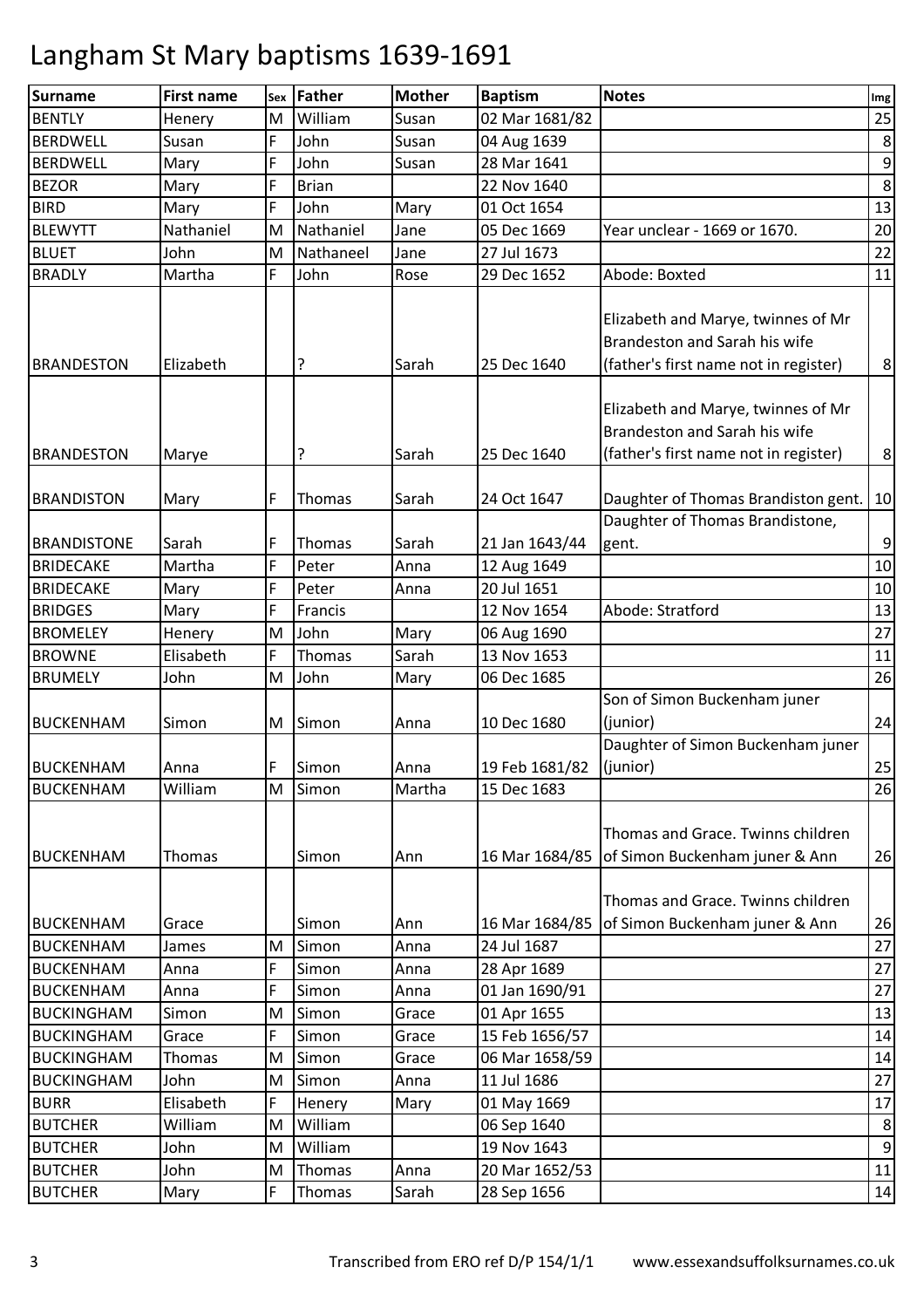| Surname                         | <b>First name</b> |        | sex Father         | <b>Mother</b>          | <b>Baptism</b>                | <b>Notes</b>                                                                                                        | Img                   |
|---------------------------------|-------------------|--------|--------------------|------------------------|-------------------------------|---------------------------------------------------------------------------------------------------------------------|-----------------------|
|                                 |                   |        |                    |                        |                               | Abode: Boxted. Boxted being                                                                                         |                       |
| <b>BUTCHER</b>                  | Elisabeth         | F      | Thomas             | Elisabeth              | 23 Oct 1664                   | destitute of a minister                                                                                             | 16                    |
| <b>BUTCHER</b>                  | Hannah            | F      | Thomas             | Sarah                  | 14 May 1665                   |                                                                                                                     | 16                    |
| <b>BUTCHER</b>                  | Elizabeth         | F      | John               | Elizabeth              | 19 Jul 1674                   |                                                                                                                     | 22                    |
| <b>CALFE</b>                    | Elizabeth         | F      | Samuell            | Alice                  | 01 Dec 1639                   |                                                                                                                     | $\,8\,$               |
| <b>CALFE</b>                    | Daniel            | M      | Samuell            | Alice                  | 06 Mar 1641/42                |                                                                                                                     | $\boldsymbol{9}$      |
| <b>CAMPIAN</b>                  | William           | M      | Christopher        | Susanna                | 25 Dec 1653                   | Abode: Stratford                                                                                                    | 11                    |
| CARDINALL                       | Richard           | M      | James              |                        | 24 Oct 1647                   | Son of James Cardinall gent.                                                                                        | 10                    |
| CAVE                            | John              | M      | John               | Jane                   | 27 Apr 1662                   |                                                                                                                     | 15                    |
| CAVE                            | Mary              |        |                    |                        | 10 Jun 1690                   | Being about 20 years old (Parents'<br>names not in register - unclear if<br>surname is that of father or mother.)   | $27\,$                |
| CHAD                            | William           | M      | Robert             | Mary                   | 11 Dec 1653                   | Abode: Stratford                                                                                                    | 11                    |
| CHAD                            | Triphenia         | F      | Robert             | Mary                   | 15 Jun 1656                   | Abode: Stratford                                                                                                    | 13                    |
| CHAMBERLAYNE                    | Robt.             |        |                    | ?                      | 07 Apr 1644                   | Parents' first names not in register.<br>Abode: Ardleigh                                                            | $\boldsymbol{9}$      |
| CHAPHLANE                       | John              | M      | Abraham            | Elizebeth              | 10 Mar 1671/72                | Born: 8 Mar 1671/2                                                                                                  | 21                    |
| <b>CHAPLIN</b>                  | Nicholas          | M      | Robert             | Elisabeth              | 31 Dec 1654                   |                                                                                                                     | 13                    |
| <b>CHAPLIN</b>                  | John              | M      | Samuell            |                        | 03 May 1659                   | Son of Samuell Chaplin, gent.                                                                                       | 14                    |
| <b>CHAPLIN</b>                  | Abraham           | M      | Abraham            | Elisabeth              | 11 Nov 1667                   |                                                                                                                     | 17                    |
| <b>CHAPLIN</b>                  |                   |        | Abraham            |                        | * * 1670                      | Son of Abraham Chaplin and his wife.<br>No first name, no date. 1670 is a<br>guess as this seems to be the year for |                       |
|                                 | ?                 | M      |                    |                        |                               | most of the entries on the page.                                                                                    | 20                    |
| <b>CHEVERTON</b>                | Sarah             | F      | Thomas             | Sarah                  | 26 May 1682                   |                                                                                                                     | 25                    |
| <b>CHILLIN</b>                  | John              | M      | John               | Mary                   | 20 May 1662                   |                                                                                                                     | 15                    |
| <b>CLARK</b>                    | Jane              | F      | William<br>William | Martha                 | 27 Aug 1666                   |                                                                                                                     | 17                    |
| <b>CLARK</b>                    | John              | M      |                    | Martha                 | 03 Jan 1667/68                |                                                                                                                     | 17                    |
| <b>CLARKESON</b>                | Samuell           | M      | Samuell            | Dorothy                | 25 Jul 1654                   | Son of Samuell Clarkeson, gent.                                                                                     | 13                    |
| <b>CLERKE</b><br><b>COLDHAM</b> | Margaret          | F      | John               | Margaret               | 30 Jun 1639<br>16 Feb 1639/40 |                                                                                                                     | 8<br>$\,8\,$          |
|                                 | Thomas            | M      | Thomas             | Anne                   |                               |                                                                                                                     | $\boldsymbol{9}$      |
| COLDHAM<br><b>COLDHAM</b>       | Mathew<br>James   | M<br>M | Thomas             | Anne                   | 22 May 1642<br>19 Jan 1644/45 |                                                                                                                     | $\boldsymbol{9}$      |
|                                 | Elizabeth         |        | Thomas<br>Elisha   |                        |                               |                                                                                                                     |                       |
| <b>COLE</b><br>COLE             |                   | F<br>F | Elisha             | Elizabeth<br>Elizabeth | 09 Aug 1640<br>17 Jul 1642    |                                                                                                                     | 8<br>$\boldsymbol{9}$ |
| <b>COLE</b>                     | Anne<br>Elisha    | F      | Elisha             |                        | 26 Feb 1643/44                |                                                                                                                     | $\overline{9}$        |
| COLE                            | Marye             | F      | Elisha             |                        | 10 May 1646                   |                                                                                                                     | 10                    |
| COLE                            | John              | M      | Elisha             | Elisabeth              | 17 Jun 1649                   |                                                                                                                     | 10                    |
| COLE                            | William           | M      | John               | Elizabeth              | 10 Feb 1649/50                |                                                                                                                     | 10                    |
| COLE                            | Elisabeth         | F      | John               | Elisabeth              | 07 Mar 1651/52                | Abode: Dedham                                                                                                       | 11                    |
| <b>COLE</b>                     | John              | M      | Elisha             | Elisabeth              | 07 Nov 1652                   |                                                                                                                     | 11                    |
| COLE                            | Sarah             | F      | John               | Elisabeth              | 19 Mar 1653/54                | Abode: Dedham                                                                                                       | 11                    |
| COLE                            | Sarah             | F      | Elisha             | Elisabeth              | 21 Oct 1655                   |                                                                                                                     | 13                    |
| COLE                            | Joseph            | M      | John               | Elisabeth              | 15 Jul 1656                   | Abode: Dedham                                                                                                       | 13                    |
| COLE                            | Anna              | F      | John               | Grace                  | 03 Aug 1658                   | Abode: Dedham                                                                                                       | 14                    |
| <b>COLE</b>                     | Deborah           | F      | John               | Grace                  | 01 Jan 1660/61                | Abode: Dedham                                                                                                       | 15                    |
| COLE                            | Mary              | F      | John               | Martha                 | 26 Dec 1675                   |                                                                                                                     | 23                    |
|                                 |                   |        |                    |                        |                               |                                                                                                                     |                       |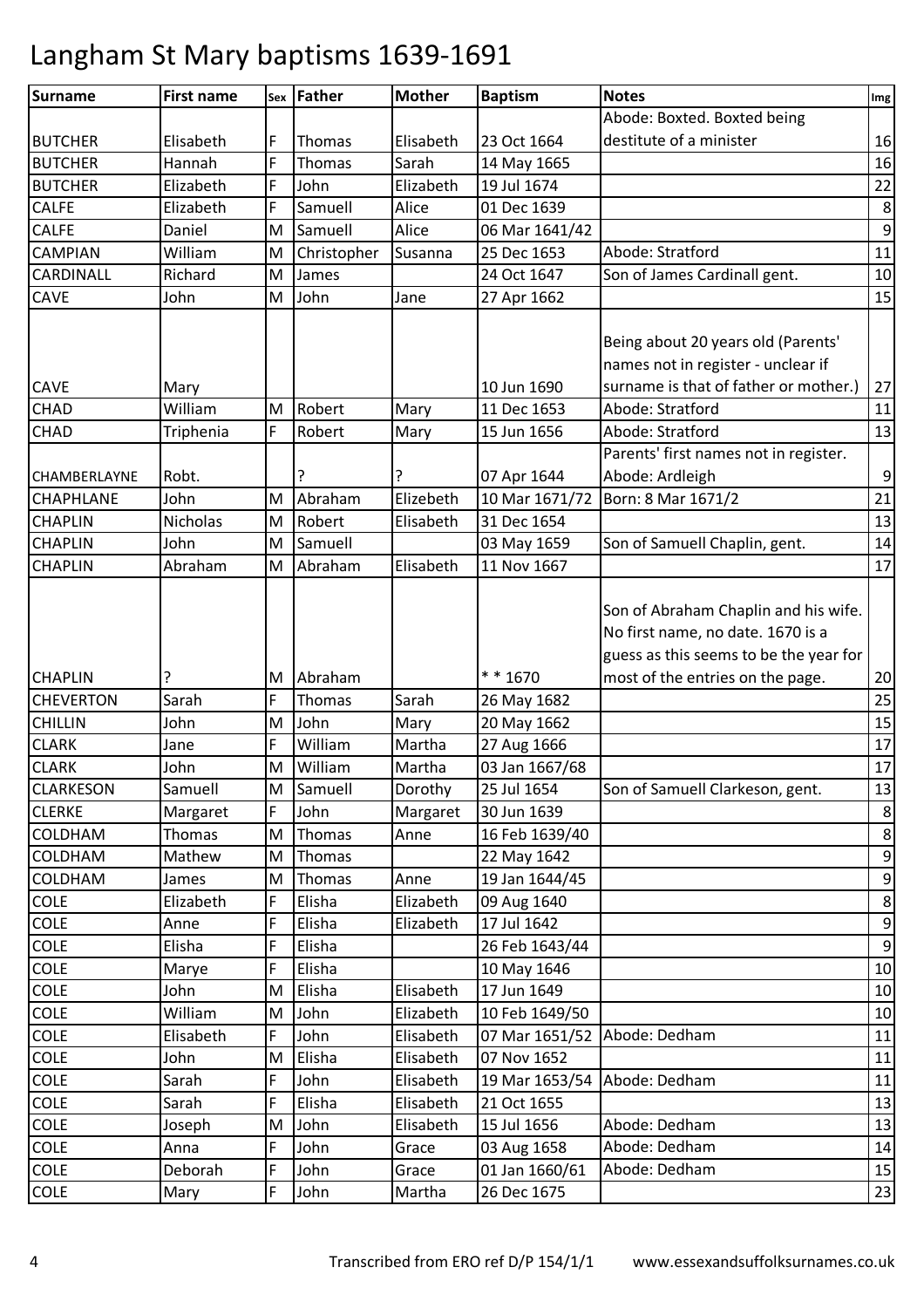| <b>Surname</b> | <b>First name</b> | Sex | Father   | <b>Mother</b> | <b>Baptism</b> | <b>Notes</b>                                                                                                   | Img              |
|----------------|-------------------|-----|----------|---------------|----------------|----------------------------------------------------------------------------------------------------------------|------------------|
| <b>COLE</b>    | John              | M   | John     | Martha        | 03 May 1680    |                                                                                                                | 24               |
| COLE           | Elisha            | F   | John     | Martha        | 27 Dec 1681    | Being about ten monthes old.                                                                                   | 25               |
| COLE           | Martha            | F   | John     | Martha        | 19 Feb 1681/82 |                                                                                                                | 25               |
| COLE           | William           | M   | John     | Sarah         | 02 Dec 1685    |                                                                                                                | 26               |
| <b>COLE</b>    | Elizabeth         | F   | John     | Sarah         | 23 Sep 1688    |                                                                                                                | 27               |
| COLMAN         | Caleb             | M   | William  |               | 08 Feb 1645/46 |                                                                                                                | $\boldsymbol{9}$ |
| <b>COOK</b>    | Martha            | F   | Edmund   | Martha        | 12 Nov 1654    | Daughter of Edmund Cook junior                                                                                 | 13               |
|                |                   |     |          |               |                | Son of Edmund Cook junior. Abode:                                                                              |                  |
| <b>COOK</b>    | Robert            | M   | Edmund   | Martha        | 22 Mar 1656/57 | Stratford                                                                                                      | 14               |
|                |                   |     |          |               |                | Daughter of Edmund Cook junior.                                                                                |                  |
| <b>COOK</b>    | Elisabeth         | F   | Edmund   | Martha        | 02 Jul 1660    | Abode: Stratford                                                                                               | 15               |
| <b>COOKE</b>   | James             | M   | James    | Mary          | 13 Aug 1643    |                                                                                                                | $\boldsymbol{9}$ |
| <b>COOKE</b>   | John              | M   | James    | Mary          | 09 Feb 1644/45 |                                                                                                                | $\boldsymbol{9}$ |
|                |                   |     |          |               |                | Daughter of Edmund Cooke junior.                                                                               |                  |
| <b>COOKE</b>   | Mary              | F   | Edmund   | Martha        | 29 Jun 1651    | Abode: Stratford                                                                                               | 10               |
| <b>COOKE</b>   | Elizabeth         | F   | Antony   |               | 13 Mar 1669/70 |                                                                                                                | 20               |
|                |                   |     |          |               |                |                                                                                                                |                  |
| <b>COOKE</b>   | Sarah             | F   | Anthonie | Sarah         | 05 Nov 1674    | Being two yeares of age and an halfe.                                                                          | 22               |
| COOKE          | Anthony           | M   | Anthony  | Sarah         | 05 Nov 1674    | Being but a day old.                                                                                           | 22               |
| <b>COPPIN</b>  | Mary              | F   | John     | Marye         | 06 Oct 1639    | Daughter of John Coppin junr.                                                                                  | $\,8\,$          |
| <b>COPPIN</b>  | Henery            | M   | Henery   | Rachell       | 28 Sep 1651    |                                                                                                                | $11\,$           |
| <b>COPPIN</b>  | Rachell           | F   | Henery   | Rachell       | 13 Aug 1654    |                                                                                                                | 13               |
| <b>COPPIN</b>  | Susanna           | F   | Henery   | Rachell       | 03 Mar 1657/58 |                                                                                                                | 14               |
| COURTMAN       | Nathaneel         | M   | Joseph   | Anne          | 10 Oct 1641    |                                                                                                                | $\boldsymbol{9}$ |
| COURTMAN       | John              | M   | Joseph   |               | 22 Feb 1645/46 |                                                                                                                | $\boldsymbol{9}$ |
| <b>COVENEE</b> | Elizabeth         | F   | John     | Elizabeth     | 22 Nov 1639    |                                                                                                                | $\,8\,$          |
| <b>COVENEE</b> | Elizabeth         | F   | John     | Elizabeth     | 01 Apr 1641    |                                                                                                                | $\boldsymbol{9}$ |
| <b>COWPER</b>  | William           | M   | Peter    | Mary          | 05 Oct 1662    | Abode: Stratford                                                                                               | 16               |
| <b>CROSS</b>   | Priscilla         | F   | John     |               | 08 Oct 1648    |                                                                                                                | 10               |
| <b>CROSS</b>   | John              | M   | Thomas   | Pressilea     | 06 May 1686    | Born: 1 May 1686                                                                                               | 27               |
| <b>CROSS</b>   | Elizabeth         | F   | Thomas   | Priscilla     | 15 Dec 1687    |                                                                                                                | 27               |
| CROSSE         | Sarah             | F   | John     | Elisabeth     | 23 Dec 1649    |                                                                                                                | 10               |
| <b>CROSSE</b>  | Mary              | F   | Samuel   | Mary          | 24 Nov 1650    |                                                                                                                | 10               |
| CROSSE         | Mary              | F   | John     | Elisabeth     | 29 Dec 1650    |                                                                                                                | 10               |
| CROSSE         | Joanna            | F   | John     | Elisabeth     | 30 Jan 1652/53 |                                                                                                                | 11               |
| <b>CROSSE</b>  | John              | M   | Samuel   | Mary          | 20 Feb 1652/53 |                                                                                                                | 11               |
|                |                   |     |          |               |                | Very faded, date impossible to read,<br>child's and mother's names difficult<br>to read. Baptism falls between |                  |
| <b>CROSSE</b>  | Hannah?           | F   | John     | Elisabeth     | * * 1655       | entries in April and June.                                                                                     | 13               |
| CROSSE         | Susanna           | F   | John     | Elisabeth     | 01 May 1656    |                                                                                                                | 13               |
| <b>CROSSE</b>  | Hannah            | F   | John     | Elisabeth     | 02 Mar 1658/59 |                                                                                                                | 14               |
| CROSSE         | Thomas            | M   | John     | Elisabeth     | 31 May 1660    |                                                                                                                | 15               |
| <b>CROSSE</b>  | Deborah           | F   | John     | Elisabeth     | 30 Oct 1661    |                                                                                                                | 15               |
| <b>CROSSE</b>  | John              | M   | William  | Susanna       | 19 Oct 1662    | Abode: Dedham                                                                                                  | 16               |
| CROSSE         | Elizabeth         | F   | Thomas   | Priscilla     | 29 Nov 1688    |                                                                                                                | 27               |
| CROSSE         | Priscilla         | F   | Thomas   | Priscilla     | 03 Feb 1689/90 |                                                                                                                | 27               |
| <b>CROSSE</b>  | Thomas            |     | John     | Mary          | 11 Apr 1691    |                                                                                                                | 28               |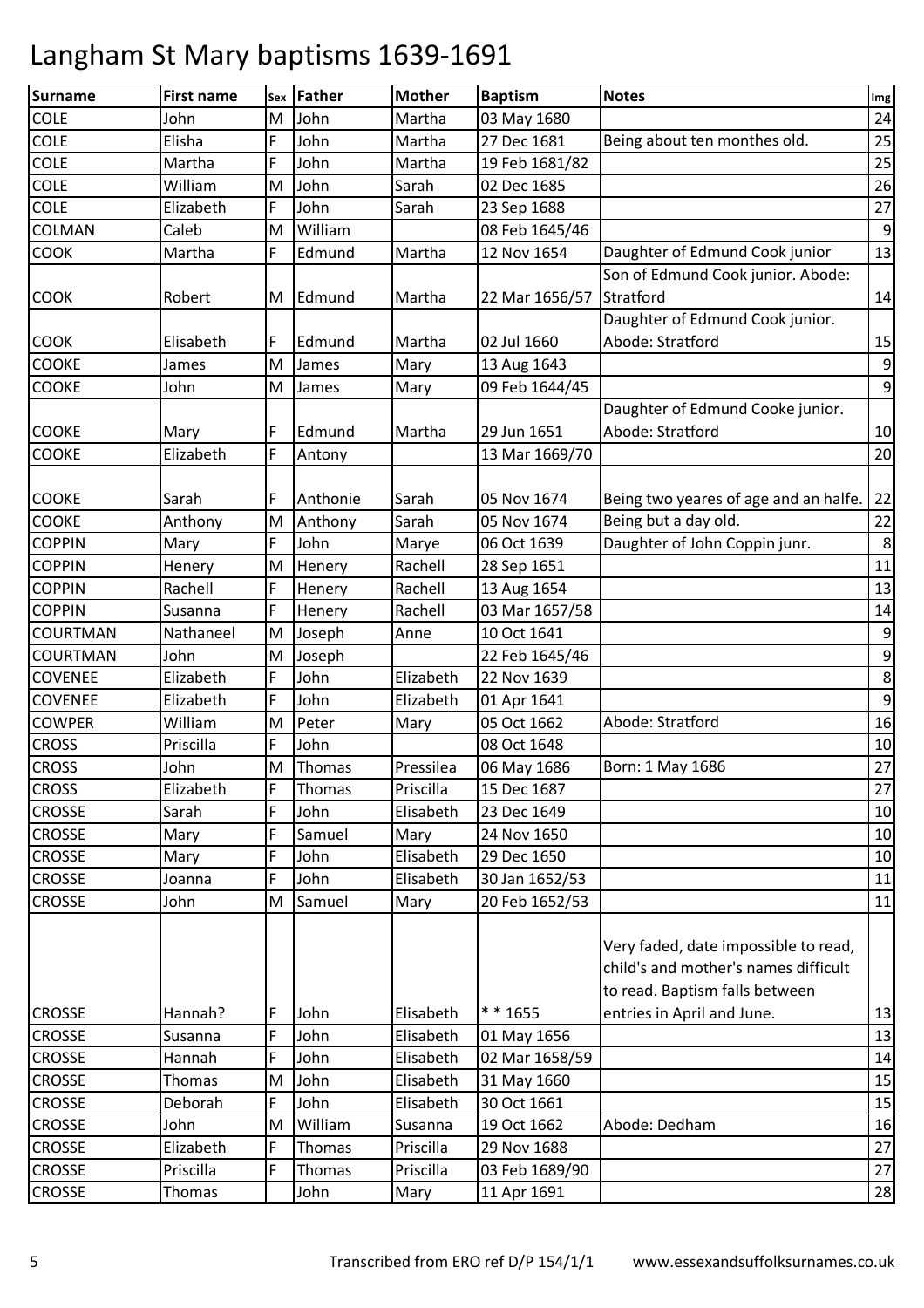| <b>Surname</b>  | <b>First name</b> |    | sex Father  | <b>Mother</b> | <b>Baptism</b> | <b>Notes</b>                          | Img              |
|-----------------|-------------------|----|-------------|---------------|----------------|---------------------------------------|------------------|
|                 |                   |    |             |               |                |                                       |                  |
|                 |                   |    |             |               |                | Born: 24 Sep 1669. Says he was born   |                  |
|                 |                   |    |             |               |                | in Sep and baptised in August of the  |                  |
| <b>CUTCHIE</b>  | John              | M  | <b>John</b> | Mary          | 10 Aug 1670    | same year (1669). Seems unlikely!     | 17               |
| <b>CUTCHIE</b>  | Daniell           | M  | John        | Mary          | 30 Apr 1671    | Born: 25 Dec 1670                     | 17               |
| <b>DAMSELL</b>  | Robert            | M  | Jonas       | Susan         | 24 Jan 1644/45 |                                       | $\boldsymbol{9}$ |
| <b>DANIEL</b>   | Mary              | F  | John        | Mary          | 06 Dec 1685    |                                       | 26               |
| <b>DANIELS</b>  | Henery            | M  | Henery      | Hannah        | 11 Feb 1654/55 |                                       | 13               |
| <b>DANIELS</b>  | Sarah             | F  | Henery      | Hannah        | 29 Jan 1664/65 |                                       | 16               |
| <b>DAVEE</b>    | Sarah             | F  | Henery      | Martha        | 10 Jul 1663    | Abode: Dedham                         | 16               |
| <b>DEATH</b>    | Elisabeth         | F  | Thomas      | Elisabeth     | 04 Mar 1668/69 |                                       | 17               |
| <b>DEATH</b>    | Thomas            | M  | Thomas      | Elizabeth     | 07 Apr 1675    | Being about two yeares old.           | 23               |
| <b>DEATH</b>    | Mary              | F  | Thomas      | Susan         | 14 May 1682    |                                       | 25               |
| <b>DEEKES</b>   | Francis           | M  | Francis     | Anne          | 25 May 1645    |                                       | 9                |
| <b>DIRSLY</b>   | Sarah             | F  | Henrye      | Jane          | 22 Mar 1639/40 |                                       | $\overline{8}$   |
| <b>DOBBITOE</b> | Samuell           | M  | Samuell     | Esther        | 12 Aug 1663    |                                       | 16               |
| <b>DOBETO</b>   | Jane              | F  | Samuel      | Jane          | 26 Jul 1683    |                                       | 26               |
| <b>DOBITOE</b>  | Marmaduke         | ΙM | Samuell     | Jane          | 22 Feb 1689/90 |                                       | 27               |
| <b>DOWNES</b>   | Marye             | F  | Alane       | Joanna        | 26 Apr 1640    |                                       | $\bf 8$          |
| <b>DOWNES</b>   | William           | M  | Alane       | Jane          | 22 Apr 1649    |                                       | 10               |
| <b>DOWNES</b>   | Ann               | F  | Allin       | Ann           | 28 Apr 1650    | Daughter of Allin Downes junior       | 10               |
| <b>DOWNES</b>   | Susan             | F  | Allin       | Ann           | 28 Mar 1652    | Daughter of Allin Downes jun.         | $11\,$           |
| <b>DOWNES</b>   | Steven            | M  | Steven      | Margaret      | 24 Apr 1653    | Abode: Boxted                         | 11               |
| <b>DOWNES</b>   | Allin             | M  | Allin       | Anna          | 01 Jun 1654    | Son of Allin Downes junior            | 13               |
| <b>DOWNES</b>   | Mary              | F  | Allin       | Anna          | 20 Jan 1655/56 | Daughter of Allin Downes junior       | 13               |
| <b>DOWNES</b>   | John              | M  | Allin       | Anna          | 15 Aug 1658    | Son of Allin Downes junior            | 14               |
| <b>DOWNES</b>   | Elisabeth         | F  | Robert      | Elisabeth     | 21 Nov 1658    |                                       | 14               |
| <b>DOWNES</b>   | William           | M  | Allin       | Anna          | 13 Jan 1660/61 | Son of Allin Downes junior            | 15               |
| <b>DOWNES</b>   | Robert            | M  | Robert      | Elisabeth     | 27 Jan 1660/61 |                                       | 15               |
| <b>DOWNES</b>   | William           | M  | Robert      | Elisabeth     | 03 Nov 1662    |                                       | 16               |
| <b>DOWNES</b>   | John              | M  | Robert      | Elisabeth     | 24 Dec 1665    |                                       | 16               |
| <b>DOWNES</b>   | Samuel            | M  | John        | Susanna       | 21 May 1666    |                                       | 17               |
| <b>DOWNES</b>   | William           | M  | Robert      | Elisabeth     | 21 Dec 1668    |                                       | 17               |
| <b>DOWNES</b>   | William           | M  | William     | Martha        | 16 Apr 1673    | Abode: Boxted                         | 22               |
| <b>DOWNES</b>   | John              | M  | Joseph      | Anne          | 10 Aug 1673    |                                       | 22               |
| <b>DOWNES</b>   | Daniell           | M  | John        | Susan         | 07 Jun 1677    |                                       | 23               |
| <b>DOWNES</b>   | Joseph            | M  | Joseph      | Anna          | 01 Jan 1677/78 |                                       | 23               |
|                 |                   |    |             |               |                | A base being about three quarters old |                  |
| <b>DOWNES</b>   | Samuel Webe       | M  |             | Susanna       | 21 Feb 1678/79 | (about 9 months?)                     | 24               |
|                 |                   |    |             |               |                | Daughter of Robert Downes juner       |                  |
| <b>DOWNES</b>   | Elizabeth         | F  | Robert      | Anna          | 22 Jul 1683    | (junior)                              | 26               |
| <b>DOWNES</b>   | Allinge           | M  | Joseph      | Anna          | 27 Sep 1683    |                                       | 26               |
| <b>DOWNES</b>   | Martha            | F  | William     | Martha        | 04 Aug 1684    |                                       | 26               |
| <b>DOWNES</b>   | Elizabeth         | F  | Robert      | Ann           | 16 Jan 1684/85 |                                       | 26               |
| <b>DOWNES</b>   | Jane              | F  | Robert      | Anna          | 21 Jan 1690/91 | Betwixt 4 & 5 yeares old              | 27               |
| <b>DOWNES</b>   | Anna              | F  | Robert      | Anna          | 21 Jan 1690/91 | Betwixt 3 & 4 yeares old              | 27               |
| <b>DOWNES</b>   | Mary              | F  | Robert      | Anna          | 21 Jan 1690/91 | An Infant                             | 27               |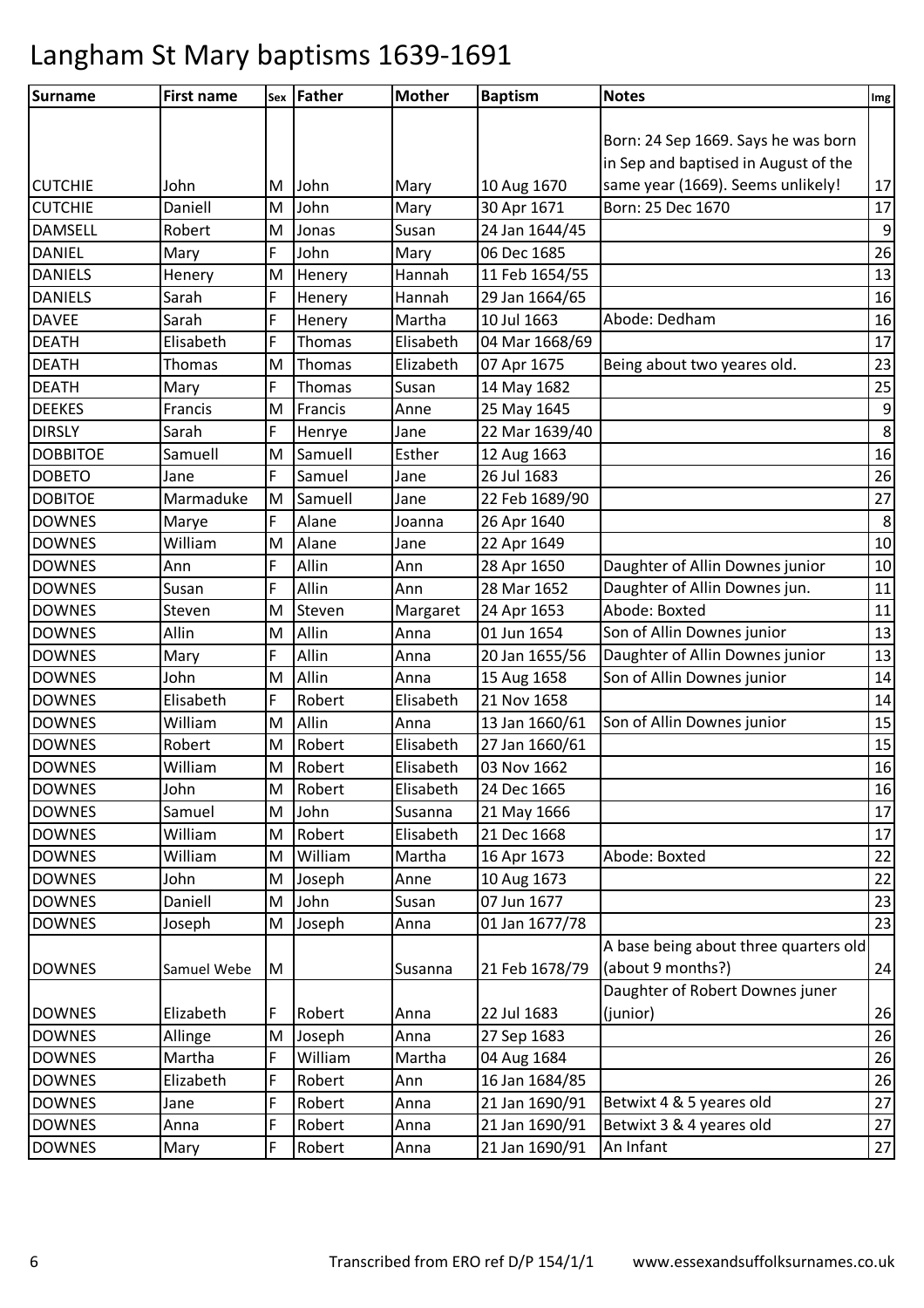| 11 weeks old (child's first name not in<br>register, although her age is).<br>22<br><b>DOWNS</b><br>F<br>23 Sep 1674<br>John<br>F<br>23<br><b>DOWNS</b><br>Joseph<br>15 Aug 1675<br>Anna<br>Anna<br>23<br><b>DOWNS</b><br>F<br>William<br>Martha<br>22 Aug 1675<br>Sarah<br>$\,8\,$<br><b>EDICK</b><br>F<br>Willm.<br>Elizabeth<br>19 May 1639<br>Marye<br>27<br><b>ELLENET</b><br>William<br>William<br>Priscilla<br>12 May 1689<br>M<br><b>ELLINOT</b><br>William<br>Son of William Ellinot junior<br>William<br>12 Oct 1656<br>14<br>M<br>Mercy<br><b>ELLINOT</b><br>William<br>Son of William Ellinot junior<br>William<br>17 Oct 1658<br>14<br>M<br>Mercy<br><b>FALL</b><br>$\boldsymbol{9}$<br>Mathew<br>Margaret<br>28 Oct 1641<br>Mathew<br>M<br>23<br><b>FARMER</b><br>F<br>25 Apr 1675<br>Mary<br>James<br>Mary<br>10<br><b>FARRAR</b><br>26 Mar 1648<br>Thomas<br>M<br>John<br>Margaret<br>Surname spelt Ferrar and Farrar in<br>17<br>F<br>John<br>22 May 1669<br>the same entry.<br>Sarah<br>Mary<br>Sarah<br>Born: 27 Mar 1672<br><b>FARRAR</b><br>John<br>M<br>John<br>28 Apr 1672<br>21<br>F<br>21<br>FARRAR<br>Sarah<br>John<br>28 Apr 1672<br>Mary<br>Born: 9 Apr 1672<br>23<br>F<br><b>FARRAR</b><br>Elizabeth<br>John<br>Sarah<br>10 Dec 1677<br><b>FARRAR</b><br>Sarah<br>24<br>John<br>30 Sep 1680<br>Thomas<br>M<br>23<br><b>FARRER</b><br>John<br>04 Mar 1675/76<br>M<br>Sarah<br>Gouge<br>27<br><b>FARRER</b><br>Susannah<br>F<br>John<br>Alice<br>24 Apr 1687<br>F<br>27<br><b>FARRER</b><br>John<br>Allice<br>01 Jan 1690/91<br>Hester<br>P<br>?<br>$\boldsymbol{9}$<br>23 Feb 1644/45<br>Parents' first names not in register.<br>Mary<br>15<br>Robert<br>Alice<br>29 Nov 1660<br>A quarter old. (3 months?)<br><b>FENNER</b><br>Daniel<br>M<br>4 yeeres old<br>15<br>Robert<br>Alice<br>29 Nov 1660<br>John<br>M<br>15<br>14 yeeres of age<br><b>FENNER</b><br>Robert<br>Robert<br>Alice<br>29 Nov 1660<br>M<br>Being 7 years & 4 months old<br>26<br><b>FENNER</b><br>Elizabeth<br>F<br>Robert<br>Elizabeth<br>16 Apr 1683<br><b>FENNER</b><br>F<br>Elizabeth<br>16 Apr 1683<br>Being 5 years & 3 quarters old<br>26<br>Robert<br>Mary<br>F<br>26<br><b>FENNER</b><br>Robert<br>Elizabeth<br>29 Jul 1683<br>Anna<br>26<br>John<br>22 Mar 1684/85<br>John<br>M<br>Amee<br>27<br>Susan<br>F<br>Robert<br>Elezebeth<br>01 Aug 1686<br>Day of month hard to read - might be<br>* Sep 1689<br>27<br>12th<br>F<br>John<br>Amee<br>Amee<br><b>FENNER</b><br>Sarah<br>Robert<br>Eliz.<br>30 Aug 1691<br>28<br><b>FERRAR</b><br>05 Nov 1640<br>$\,8\,$<br>John<br>John<br>Margaret<br>Son of John Ferrar junr.<br>M<br>$\boldsymbol{9}$<br>FERRAR<br>24 Oct 1641<br>M<br>Mary<br>James<br>James<br>$9\,$<br>26 Dec 1641<br><b>FERRAR</b><br>George<br>Susan<br>George<br>M<br>Son of John Ferrar junr. Day of month<br>* Jun 1643<br>9<br><b>FERRAR</b><br>Robert<br>not in register.<br>John<br>Margaret<br>M<br><b>FERRAR</b><br>$\boldsymbol{9}$<br>Thomas<br>M<br>James<br>26 May 1644<br>Marye<br>Daughter of John Ferrar junr<br>05 Nov 1645<br>$\boldsymbol{9}$<br>FERRAR<br>Elizabeth<br>F<br>John<br>Margaret<br>20 Jun 1647<br>10<br><b>FERRAR</b><br>John<br>George<br>M<br>Susan<br>Elisabeth<br><b>FERRAR</b><br>F<br>21 Jun 1657<br>Susan<br>14<br>Georg<br><b>FERRAR</b><br>08 Jan 1665/66<br>16<br>M<br>Thomas<br>James<br>Susanna<br>3 quarters old (Presumably means 9<br>months old)<br>14 Sep 1674<br>22<br>F<br>John<br>Sarah<br>Sarah<br><b>FISHER</b><br>F<br>Daniel<br>24 Oct 1641<br>9<br>Mary<br>Mary<br><b>FISHER</b><br>23 Jul 1643<br>Daniell<br>Daniell<br>9<br>Mary<br>M<br>$\boldsymbol{9}$<br><b>FISHER</b><br>F<br>02 Mar 1644/45<br>Sarah<br>Daniel<br>Mary | <b>Surname</b> | <b>First name</b> | sex Father | <b>Mother</b> | <b>Baptism</b> | <b>Notes</b> | Img |
|---------------------------------------------------------------------------------------------------------------------------------------------------------------------------------------------------------------------------------------------------------------------------------------------------------------------------------------------------------------------------------------------------------------------------------------------------------------------------------------------------------------------------------------------------------------------------------------------------------------------------------------------------------------------------------------------------------------------------------------------------------------------------------------------------------------------------------------------------------------------------------------------------------------------------------------------------------------------------------------------------------------------------------------------------------------------------------------------------------------------------------------------------------------------------------------------------------------------------------------------------------------------------------------------------------------------------------------------------------------------------------------------------------------------------------------------------------------------------------------------------------------------------------------------------------------------------------------------------------------------------------------------------------------------------------------------------------------------------------------------------------------------------------------------------------------------------------------------------------------------------------------------------------------------------------------------------------------------------------------------------------------------------------------------------------------------------------------------------------------------------------------------------------------------------------------------------------------------------------------------------------------------------------------------------------------------------------------------------------------------------------------------------------------------------------------------------------------------------------------------------------------------------------------------------------------------------------------------------------------------------------------------------------------------------------------------------------------------------------------------------------------------------------------------------------------------------------------------------------------------------------------------------------------------------------------------------------------------------------------------------------------------------------------------------------------------------------------------------------------------------------------------------------------------------------------------------------------------------------------------------------------------------------------------------------------------------------------------------------------------------------------------------------------------------------------------------------------------------------------------------------------------------------------------------------------------------------------------------------------------------------------------------------------------------------------------------------------------|----------------|-------------------|------------|---------------|----------------|--------------|-----|
|                                                                                                                                                                                                                                                                                                                                                                                                                                                                                                                                                                                                                                                                                                                                                                                                                                                                                                                                                                                                                                                                                                                                                                                                                                                                                                                                                                                                                                                                                                                                                                                                                                                                                                                                                                                                                                                                                                                                                                                                                                                                                                                                                                                                                                                                                                                                                                                                                                                                                                                                                                                                                                                                                                                                                                                                                                                                                                                                                                                                                                                                                                                                                                                                                                                                                                                                                                                                                                                                                                                                                                                                                                                                                                                     |                |                   |            |               |                |              |     |
|                                                                                                                                                                                                                                                                                                                                                                                                                                                                                                                                                                                                                                                                                                                                                                                                                                                                                                                                                                                                                                                                                                                                                                                                                                                                                                                                                                                                                                                                                                                                                                                                                                                                                                                                                                                                                                                                                                                                                                                                                                                                                                                                                                                                                                                                                                                                                                                                                                                                                                                                                                                                                                                                                                                                                                                                                                                                                                                                                                                                                                                                                                                                                                                                                                                                                                                                                                                                                                                                                                                                                                                                                                                                                                                     |                |                   |            |               |                |              |     |
|                                                                                                                                                                                                                                                                                                                                                                                                                                                                                                                                                                                                                                                                                                                                                                                                                                                                                                                                                                                                                                                                                                                                                                                                                                                                                                                                                                                                                                                                                                                                                                                                                                                                                                                                                                                                                                                                                                                                                                                                                                                                                                                                                                                                                                                                                                                                                                                                                                                                                                                                                                                                                                                                                                                                                                                                                                                                                                                                                                                                                                                                                                                                                                                                                                                                                                                                                                                                                                                                                                                                                                                                                                                                                                                     |                |                   |            |               |                |              |     |
|                                                                                                                                                                                                                                                                                                                                                                                                                                                                                                                                                                                                                                                                                                                                                                                                                                                                                                                                                                                                                                                                                                                                                                                                                                                                                                                                                                                                                                                                                                                                                                                                                                                                                                                                                                                                                                                                                                                                                                                                                                                                                                                                                                                                                                                                                                                                                                                                                                                                                                                                                                                                                                                                                                                                                                                                                                                                                                                                                                                                                                                                                                                                                                                                                                                                                                                                                                                                                                                                                                                                                                                                                                                                                                                     |                |                   |            |               |                |              |     |
|                                                                                                                                                                                                                                                                                                                                                                                                                                                                                                                                                                                                                                                                                                                                                                                                                                                                                                                                                                                                                                                                                                                                                                                                                                                                                                                                                                                                                                                                                                                                                                                                                                                                                                                                                                                                                                                                                                                                                                                                                                                                                                                                                                                                                                                                                                                                                                                                                                                                                                                                                                                                                                                                                                                                                                                                                                                                                                                                                                                                                                                                                                                                                                                                                                                                                                                                                                                                                                                                                                                                                                                                                                                                                                                     |                |                   |            |               |                |              |     |
|                                                                                                                                                                                                                                                                                                                                                                                                                                                                                                                                                                                                                                                                                                                                                                                                                                                                                                                                                                                                                                                                                                                                                                                                                                                                                                                                                                                                                                                                                                                                                                                                                                                                                                                                                                                                                                                                                                                                                                                                                                                                                                                                                                                                                                                                                                                                                                                                                                                                                                                                                                                                                                                                                                                                                                                                                                                                                                                                                                                                                                                                                                                                                                                                                                                                                                                                                                                                                                                                                                                                                                                                                                                                                                                     |                |                   |            |               |                |              |     |
|                                                                                                                                                                                                                                                                                                                                                                                                                                                                                                                                                                                                                                                                                                                                                                                                                                                                                                                                                                                                                                                                                                                                                                                                                                                                                                                                                                                                                                                                                                                                                                                                                                                                                                                                                                                                                                                                                                                                                                                                                                                                                                                                                                                                                                                                                                                                                                                                                                                                                                                                                                                                                                                                                                                                                                                                                                                                                                                                                                                                                                                                                                                                                                                                                                                                                                                                                                                                                                                                                                                                                                                                                                                                                                                     |                |                   |            |               |                |              |     |
|                                                                                                                                                                                                                                                                                                                                                                                                                                                                                                                                                                                                                                                                                                                                                                                                                                                                                                                                                                                                                                                                                                                                                                                                                                                                                                                                                                                                                                                                                                                                                                                                                                                                                                                                                                                                                                                                                                                                                                                                                                                                                                                                                                                                                                                                                                                                                                                                                                                                                                                                                                                                                                                                                                                                                                                                                                                                                                                                                                                                                                                                                                                                                                                                                                                                                                                                                                                                                                                                                                                                                                                                                                                                                                                     |                |                   |            |               |                |              |     |
|                                                                                                                                                                                                                                                                                                                                                                                                                                                                                                                                                                                                                                                                                                                                                                                                                                                                                                                                                                                                                                                                                                                                                                                                                                                                                                                                                                                                                                                                                                                                                                                                                                                                                                                                                                                                                                                                                                                                                                                                                                                                                                                                                                                                                                                                                                                                                                                                                                                                                                                                                                                                                                                                                                                                                                                                                                                                                                                                                                                                                                                                                                                                                                                                                                                                                                                                                                                                                                                                                                                                                                                                                                                                                                                     |                |                   |            |               |                |              |     |
|                                                                                                                                                                                                                                                                                                                                                                                                                                                                                                                                                                                                                                                                                                                                                                                                                                                                                                                                                                                                                                                                                                                                                                                                                                                                                                                                                                                                                                                                                                                                                                                                                                                                                                                                                                                                                                                                                                                                                                                                                                                                                                                                                                                                                                                                                                                                                                                                                                                                                                                                                                                                                                                                                                                                                                                                                                                                                                                                                                                                                                                                                                                                                                                                                                                                                                                                                                                                                                                                                                                                                                                                                                                                                                                     |                |                   |            |               |                |              |     |
|                                                                                                                                                                                                                                                                                                                                                                                                                                                                                                                                                                                                                                                                                                                                                                                                                                                                                                                                                                                                                                                                                                                                                                                                                                                                                                                                                                                                                                                                                                                                                                                                                                                                                                                                                                                                                                                                                                                                                                                                                                                                                                                                                                                                                                                                                                                                                                                                                                                                                                                                                                                                                                                                                                                                                                                                                                                                                                                                                                                                                                                                                                                                                                                                                                                                                                                                                                                                                                                                                                                                                                                                                                                                                                                     |                |                   |            |               |                |              |     |
|                                                                                                                                                                                                                                                                                                                                                                                                                                                                                                                                                                                                                                                                                                                                                                                                                                                                                                                                                                                                                                                                                                                                                                                                                                                                                                                                                                                                                                                                                                                                                                                                                                                                                                                                                                                                                                                                                                                                                                                                                                                                                                                                                                                                                                                                                                                                                                                                                                                                                                                                                                                                                                                                                                                                                                                                                                                                                                                                                                                                                                                                                                                                                                                                                                                                                                                                                                                                                                                                                                                                                                                                                                                                                                                     |                |                   |            |               |                |              |     |
|                                                                                                                                                                                                                                                                                                                                                                                                                                                                                                                                                                                                                                                                                                                                                                                                                                                                                                                                                                                                                                                                                                                                                                                                                                                                                                                                                                                                                                                                                                                                                                                                                                                                                                                                                                                                                                                                                                                                                                                                                                                                                                                                                                                                                                                                                                                                                                                                                                                                                                                                                                                                                                                                                                                                                                                                                                                                                                                                                                                                                                                                                                                                                                                                                                                                                                                                                                                                                                                                                                                                                                                                                                                                                                                     |                |                   |            |               |                |              |     |
|                                                                                                                                                                                                                                                                                                                                                                                                                                                                                                                                                                                                                                                                                                                                                                                                                                                                                                                                                                                                                                                                                                                                                                                                                                                                                                                                                                                                                                                                                                                                                                                                                                                                                                                                                                                                                                                                                                                                                                                                                                                                                                                                                                                                                                                                                                                                                                                                                                                                                                                                                                                                                                                                                                                                                                                                                                                                                                                                                                                                                                                                                                                                                                                                                                                                                                                                                                                                                                                                                                                                                                                                                                                                                                                     | <b>FARRAR</b>  |                   |            |               |                |              |     |
|                                                                                                                                                                                                                                                                                                                                                                                                                                                                                                                                                                                                                                                                                                                                                                                                                                                                                                                                                                                                                                                                                                                                                                                                                                                                                                                                                                                                                                                                                                                                                                                                                                                                                                                                                                                                                                                                                                                                                                                                                                                                                                                                                                                                                                                                                                                                                                                                                                                                                                                                                                                                                                                                                                                                                                                                                                                                                                                                                                                                                                                                                                                                                                                                                                                                                                                                                                                                                                                                                                                                                                                                                                                                                                                     |                |                   |            |               |                |              |     |
|                                                                                                                                                                                                                                                                                                                                                                                                                                                                                                                                                                                                                                                                                                                                                                                                                                                                                                                                                                                                                                                                                                                                                                                                                                                                                                                                                                                                                                                                                                                                                                                                                                                                                                                                                                                                                                                                                                                                                                                                                                                                                                                                                                                                                                                                                                                                                                                                                                                                                                                                                                                                                                                                                                                                                                                                                                                                                                                                                                                                                                                                                                                                                                                                                                                                                                                                                                                                                                                                                                                                                                                                                                                                                                                     |                |                   |            |               |                |              |     |
|                                                                                                                                                                                                                                                                                                                                                                                                                                                                                                                                                                                                                                                                                                                                                                                                                                                                                                                                                                                                                                                                                                                                                                                                                                                                                                                                                                                                                                                                                                                                                                                                                                                                                                                                                                                                                                                                                                                                                                                                                                                                                                                                                                                                                                                                                                                                                                                                                                                                                                                                                                                                                                                                                                                                                                                                                                                                                                                                                                                                                                                                                                                                                                                                                                                                                                                                                                                                                                                                                                                                                                                                                                                                                                                     |                |                   |            |               |                |              |     |
|                                                                                                                                                                                                                                                                                                                                                                                                                                                                                                                                                                                                                                                                                                                                                                                                                                                                                                                                                                                                                                                                                                                                                                                                                                                                                                                                                                                                                                                                                                                                                                                                                                                                                                                                                                                                                                                                                                                                                                                                                                                                                                                                                                                                                                                                                                                                                                                                                                                                                                                                                                                                                                                                                                                                                                                                                                                                                                                                                                                                                                                                                                                                                                                                                                                                                                                                                                                                                                                                                                                                                                                                                                                                                                                     |                |                   |            |               |                |              |     |
|                                                                                                                                                                                                                                                                                                                                                                                                                                                                                                                                                                                                                                                                                                                                                                                                                                                                                                                                                                                                                                                                                                                                                                                                                                                                                                                                                                                                                                                                                                                                                                                                                                                                                                                                                                                                                                                                                                                                                                                                                                                                                                                                                                                                                                                                                                                                                                                                                                                                                                                                                                                                                                                                                                                                                                                                                                                                                                                                                                                                                                                                                                                                                                                                                                                                                                                                                                                                                                                                                                                                                                                                                                                                                                                     |                |                   |            |               |                |              |     |
|                                                                                                                                                                                                                                                                                                                                                                                                                                                                                                                                                                                                                                                                                                                                                                                                                                                                                                                                                                                                                                                                                                                                                                                                                                                                                                                                                                                                                                                                                                                                                                                                                                                                                                                                                                                                                                                                                                                                                                                                                                                                                                                                                                                                                                                                                                                                                                                                                                                                                                                                                                                                                                                                                                                                                                                                                                                                                                                                                                                                                                                                                                                                                                                                                                                                                                                                                                                                                                                                                                                                                                                                                                                                                                                     |                |                   |            |               |                |              |     |
|                                                                                                                                                                                                                                                                                                                                                                                                                                                                                                                                                                                                                                                                                                                                                                                                                                                                                                                                                                                                                                                                                                                                                                                                                                                                                                                                                                                                                                                                                                                                                                                                                                                                                                                                                                                                                                                                                                                                                                                                                                                                                                                                                                                                                                                                                                                                                                                                                                                                                                                                                                                                                                                                                                                                                                                                                                                                                                                                                                                                                                                                                                                                                                                                                                                                                                                                                                                                                                                                                                                                                                                                                                                                                                                     |                |                   |            |               |                |              |     |
|                                                                                                                                                                                                                                                                                                                                                                                                                                                                                                                                                                                                                                                                                                                                                                                                                                                                                                                                                                                                                                                                                                                                                                                                                                                                                                                                                                                                                                                                                                                                                                                                                                                                                                                                                                                                                                                                                                                                                                                                                                                                                                                                                                                                                                                                                                                                                                                                                                                                                                                                                                                                                                                                                                                                                                                                                                                                                                                                                                                                                                                                                                                                                                                                                                                                                                                                                                                                                                                                                                                                                                                                                                                                                                                     |                |                   |            |               |                |              |     |
|                                                                                                                                                                                                                                                                                                                                                                                                                                                                                                                                                                                                                                                                                                                                                                                                                                                                                                                                                                                                                                                                                                                                                                                                                                                                                                                                                                                                                                                                                                                                                                                                                                                                                                                                                                                                                                                                                                                                                                                                                                                                                                                                                                                                                                                                                                                                                                                                                                                                                                                                                                                                                                                                                                                                                                                                                                                                                                                                                                                                                                                                                                                                                                                                                                                                                                                                                                                                                                                                                                                                                                                                                                                                                                                     | <b>FENNER</b>  |                   |            |               |                |              |     |
|                                                                                                                                                                                                                                                                                                                                                                                                                                                                                                                                                                                                                                                                                                                                                                                                                                                                                                                                                                                                                                                                                                                                                                                                                                                                                                                                                                                                                                                                                                                                                                                                                                                                                                                                                                                                                                                                                                                                                                                                                                                                                                                                                                                                                                                                                                                                                                                                                                                                                                                                                                                                                                                                                                                                                                                                                                                                                                                                                                                                                                                                                                                                                                                                                                                                                                                                                                                                                                                                                                                                                                                                                                                                                                                     |                |                   |            |               |                |              |     |
|                                                                                                                                                                                                                                                                                                                                                                                                                                                                                                                                                                                                                                                                                                                                                                                                                                                                                                                                                                                                                                                                                                                                                                                                                                                                                                                                                                                                                                                                                                                                                                                                                                                                                                                                                                                                                                                                                                                                                                                                                                                                                                                                                                                                                                                                                                                                                                                                                                                                                                                                                                                                                                                                                                                                                                                                                                                                                                                                                                                                                                                                                                                                                                                                                                                                                                                                                                                                                                                                                                                                                                                                                                                                                                                     | <b>FENNER</b>  |                   |            |               |                |              |     |
|                                                                                                                                                                                                                                                                                                                                                                                                                                                                                                                                                                                                                                                                                                                                                                                                                                                                                                                                                                                                                                                                                                                                                                                                                                                                                                                                                                                                                                                                                                                                                                                                                                                                                                                                                                                                                                                                                                                                                                                                                                                                                                                                                                                                                                                                                                                                                                                                                                                                                                                                                                                                                                                                                                                                                                                                                                                                                                                                                                                                                                                                                                                                                                                                                                                                                                                                                                                                                                                                                                                                                                                                                                                                                                                     |                |                   |            |               |                |              |     |
|                                                                                                                                                                                                                                                                                                                                                                                                                                                                                                                                                                                                                                                                                                                                                                                                                                                                                                                                                                                                                                                                                                                                                                                                                                                                                                                                                                                                                                                                                                                                                                                                                                                                                                                                                                                                                                                                                                                                                                                                                                                                                                                                                                                                                                                                                                                                                                                                                                                                                                                                                                                                                                                                                                                                                                                                                                                                                                                                                                                                                                                                                                                                                                                                                                                                                                                                                                                                                                                                                                                                                                                                                                                                                                                     |                |                   |            |               |                |              |     |
|                                                                                                                                                                                                                                                                                                                                                                                                                                                                                                                                                                                                                                                                                                                                                                                                                                                                                                                                                                                                                                                                                                                                                                                                                                                                                                                                                                                                                                                                                                                                                                                                                                                                                                                                                                                                                                                                                                                                                                                                                                                                                                                                                                                                                                                                                                                                                                                                                                                                                                                                                                                                                                                                                                                                                                                                                                                                                                                                                                                                                                                                                                                                                                                                                                                                                                                                                                                                                                                                                                                                                                                                                                                                                                                     |                |                   |            |               |                |              |     |
|                                                                                                                                                                                                                                                                                                                                                                                                                                                                                                                                                                                                                                                                                                                                                                                                                                                                                                                                                                                                                                                                                                                                                                                                                                                                                                                                                                                                                                                                                                                                                                                                                                                                                                                                                                                                                                                                                                                                                                                                                                                                                                                                                                                                                                                                                                                                                                                                                                                                                                                                                                                                                                                                                                                                                                                                                                                                                                                                                                                                                                                                                                                                                                                                                                                                                                                                                                                                                                                                                                                                                                                                                                                                                                                     |                |                   |            |               |                |              |     |
|                                                                                                                                                                                                                                                                                                                                                                                                                                                                                                                                                                                                                                                                                                                                                                                                                                                                                                                                                                                                                                                                                                                                                                                                                                                                                                                                                                                                                                                                                                                                                                                                                                                                                                                                                                                                                                                                                                                                                                                                                                                                                                                                                                                                                                                                                                                                                                                                                                                                                                                                                                                                                                                                                                                                                                                                                                                                                                                                                                                                                                                                                                                                                                                                                                                                                                                                                                                                                                                                                                                                                                                                                                                                                                                     | <b>FENNER</b>  |                   |            |               |                |              |     |
|                                                                                                                                                                                                                                                                                                                                                                                                                                                                                                                                                                                                                                                                                                                                                                                                                                                                                                                                                                                                                                                                                                                                                                                                                                                                                                                                                                                                                                                                                                                                                                                                                                                                                                                                                                                                                                                                                                                                                                                                                                                                                                                                                                                                                                                                                                                                                                                                                                                                                                                                                                                                                                                                                                                                                                                                                                                                                                                                                                                                                                                                                                                                                                                                                                                                                                                                                                                                                                                                                                                                                                                                                                                                                                                     | <b>FENNER</b>  |                   |            |               |                |              |     |
|                                                                                                                                                                                                                                                                                                                                                                                                                                                                                                                                                                                                                                                                                                                                                                                                                                                                                                                                                                                                                                                                                                                                                                                                                                                                                                                                                                                                                                                                                                                                                                                                                                                                                                                                                                                                                                                                                                                                                                                                                                                                                                                                                                                                                                                                                                                                                                                                                                                                                                                                                                                                                                                                                                                                                                                                                                                                                                                                                                                                                                                                                                                                                                                                                                                                                                                                                                                                                                                                                                                                                                                                                                                                                                                     |                |                   |            |               |                |              |     |
|                                                                                                                                                                                                                                                                                                                                                                                                                                                                                                                                                                                                                                                                                                                                                                                                                                                                                                                                                                                                                                                                                                                                                                                                                                                                                                                                                                                                                                                                                                                                                                                                                                                                                                                                                                                                                                                                                                                                                                                                                                                                                                                                                                                                                                                                                                                                                                                                                                                                                                                                                                                                                                                                                                                                                                                                                                                                                                                                                                                                                                                                                                                                                                                                                                                                                                                                                                                                                                                                                                                                                                                                                                                                                                                     | <b>FENNER</b>  |                   |            |               |                |              |     |
|                                                                                                                                                                                                                                                                                                                                                                                                                                                                                                                                                                                                                                                                                                                                                                                                                                                                                                                                                                                                                                                                                                                                                                                                                                                                                                                                                                                                                                                                                                                                                                                                                                                                                                                                                                                                                                                                                                                                                                                                                                                                                                                                                                                                                                                                                                                                                                                                                                                                                                                                                                                                                                                                                                                                                                                                                                                                                                                                                                                                                                                                                                                                                                                                                                                                                                                                                                                                                                                                                                                                                                                                                                                                                                                     |                |                   |            |               |                |              |     |
|                                                                                                                                                                                                                                                                                                                                                                                                                                                                                                                                                                                                                                                                                                                                                                                                                                                                                                                                                                                                                                                                                                                                                                                                                                                                                                                                                                                                                                                                                                                                                                                                                                                                                                                                                                                                                                                                                                                                                                                                                                                                                                                                                                                                                                                                                                                                                                                                                                                                                                                                                                                                                                                                                                                                                                                                                                                                                                                                                                                                                                                                                                                                                                                                                                                                                                                                                                                                                                                                                                                                                                                                                                                                                                                     |                |                   |            |               |                |              |     |
|                                                                                                                                                                                                                                                                                                                                                                                                                                                                                                                                                                                                                                                                                                                                                                                                                                                                                                                                                                                                                                                                                                                                                                                                                                                                                                                                                                                                                                                                                                                                                                                                                                                                                                                                                                                                                                                                                                                                                                                                                                                                                                                                                                                                                                                                                                                                                                                                                                                                                                                                                                                                                                                                                                                                                                                                                                                                                                                                                                                                                                                                                                                                                                                                                                                                                                                                                                                                                                                                                                                                                                                                                                                                                                                     |                |                   |            |               |                |              |     |
|                                                                                                                                                                                                                                                                                                                                                                                                                                                                                                                                                                                                                                                                                                                                                                                                                                                                                                                                                                                                                                                                                                                                                                                                                                                                                                                                                                                                                                                                                                                                                                                                                                                                                                                                                                                                                                                                                                                                                                                                                                                                                                                                                                                                                                                                                                                                                                                                                                                                                                                                                                                                                                                                                                                                                                                                                                                                                                                                                                                                                                                                                                                                                                                                                                                                                                                                                                                                                                                                                                                                                                                                                                                                                                                     |                |                   |            |               |                |              |     |
|                                                                                                                                                                                                                                                                                                                                                                                                                                                                                                                                                                                                                                                                                                                                                                                                                                                                                                                                                                                                                                                                                                                                                                                                                                                                                                                                                                                                                                                                                                                                                                                                                                                                                                                                                                                                                                                                                                                                                                                                                                                                                                                                                                                                                                                                                                                                                                                                                                                                                                                                                                                                                                                                                                                                                                                                                                                                                                                                                                                                                                                                                                                                                                                                                                                                                                                                                                                                                                                                                                                                                                                                                                                                                                                     |                |                   |            |               |                |              |     |
|                                                                                                                                                                                                                                                                                                                                                                                                                                                                                                                                                                                                                                                                                                                                                                                                                                                                                                                                                                                                                                                                                                                                                                                                                                                                                                                                                                                                                                                                                                                                                                                                                                                                                                                                                                                                                                                                                                                                                                                                                                                                                                                                                                                                                                                                                                                                                                                                                                                                                                                                                                                                                                                                                                                                                                                                                                                                                                                                                                                                                                                                                                                                                                                                                                                                                                                                                                                                                                                                                                                                                                                                                                                                                                                     |                |                   |            |               |                |              |     |
|                                                                                                                                                                                                                                                                                                                                                                                                                                                                                                                                                                                                                                                                                                                                                                                                                                                                                                                                                                                                                                                                                                                                                                                                                                                                                                                                                                                                                                                                                                                                                                                                                                                                                                                                                                                                                                                                                                                                                                                                                                                                                                                                                                                                                                                                                                                                                                                                                                                                                                                                                                                                                                                                                                                                                                                                                                                                                                                                                                                                                                                                                                                                                                                                                                                                                                                                                                                                                                                                                                                                                                                                                                                                                                                     |                |                   |            |               |                |              |     |
|                                                                                                                                                                                                                                                                                                                                                                                                                                                                                                                                                                                                                                                                                                                                                                                                                                                                                                                                                                                                                                                                                                                                                                                                                                                                                                                                                                                                                                                                                                                                                                                                                                                                                                                                                                                                                                                                                                                                                                                                                                                                                                                                                                                                                                                                                                                                                                                                                                                                                                                                                                                                                                                                                                                                                                                                                                                                                                                                                                                                                                                                                                                                                                                                                                                                                                                                                                                                                                                                                                                                                                                                                                                                                                                     |                |                   |            |               |                |              |     |
|                                                                                                                                                                                                                                                                                                                                                                                                                                                                                                                                                                                                                                                                                                                                                                                                                                                                                                                                                                                                                                                                                                                                                                                                                                                                                                                                                                                                                                                                                                                                                                                                                                                                                                                                                                                                                                                                                                                                                                                                                                                                                                                                                                                                                                                                                                                                                                                                                                                                                                                                                                                                                                                                                                                                                                                                                                                                                                                                                                                                                                                                                                                                                                                                                                                                                                                                                                                                                                                                                                                                                                                                                                                                                                                     |                |                   |            |               |                |              |     |
|                                                                                                                                                                                                                                                                                                                                                                                                                                                                                                                                                                                                                                                                                                                                                                                                                                                                                                                                                                                                                                                                                                                                                                                                                                                                                                                                                                                                                                                                                                                                                                                                                                                                                                                                                                                                                                                                                                                                                                                                                                                                                                                                                                                                                                                                                                                                                                                                                                                                                                                                                                                                                                                                                                                                                                                                                                                                                                                                                                                                                                                                                                                                                                                                                                                                                                                                                                                                                                                                                                                                                                                                                                                                                                                     |                |                   |            |               |                |              |     |
|                                                                                                                                                                                                                                                                                                                                                                                                                                                                                                                                                                                                                                                                                                                                                                                                                                                                                                                                                                                                                                                                                                                                                                                                                                                                                                                                                                                                                                                                                                                                                                                                                                                                                                                                                                                                                                                                                                                                                                                                                                                                                                                                                                                                                                                                                                                                                                                                                                                                                                                                                                                                                                                                                                                                                                                                                                                                                                                                                                                                                                                                                                                                                                                                                                                                                                                                                                                                                                                                                                                                                                                                                                                                                                                     |                |                   |            |               |                |              |     |
|                                                                                                                                                                                                                                                                                                                                                                                                                                                                                                                                                                                                                                                                                                                                                                                                                                                                                                                                                                                                                                                                                                                                                                                                                                                                                                                                                                                                                                                                                                                                                                                                                                                                                                                                                                                                                                                                                                                                                                                                                                                                                                                                                                                                                                                                                                                                                                                                                                                                                                                                                                                                                                                                                                                                                                                                                                                                                                                                                                                                                                                                                                                                                                                                                                                                                                                                                                                                                                                                                                                                                                                                                                                                                                                     |                |                   |            |               |                |              |     |
|                                                                                                                                                                                                                                                                                                                                                                                                                                                                                                                                                                                                                                                                                                                                                                                                                                                                                                                                                                                                                                                                                                                                                                                                                                                                                                                                                                                                                                                                                                                                                                                                                                                                                                                                                                                                                                                                                                                                                                                                                                                                                                                                                                                                                                                                                                                                                                                                                                                                                                                                                                                                                                                                                                                                                                                                                                                                                                                                                                                                                                                                                                                                                                                                                                                                                                                                                                                                                                                                                                                                                                                                                                                                                                                     | <b>FERRAR</b>  |                   |            |               |                |              |     |
|                                                                                                                                                                                                                                                                                                                                                                                                                                                                                                                                                                                                                                                                                                                                                                                                                                                                                                                                                                                                                                                                                                                                                                                                                                                                                                                                                                                                                                                                                                                                                                                                                                                                                                                                                                                                                                                                                                                                                                                                                                                                                                                                                                                                                                                                                                                                                                                                                                                                                                                                                                                                                                                                                                                                                                                                                                                                                                                                                                                                                                                                                                                                                                                                                                                                                                                                                                                                                                                                                                                                                                                                                                                                                                                     |                |                   |            |               |                |              |     |
|                                                                                                                                                                                                                                                                                                                                                                                                                                                                                                                                                                                                                                                                                                                                                                                                                                                                                                                                                                                                                                                                                                                                                                                                                                                                                                                                                                                                                                                                                                                                                                                                                                                                                                                                                                                                                                                                                                                                                                                                                                                                                                                                                                                                                                                                                                                                                                                                                                                                                                                                                                                                                                                                                                                                                                                                                                                                                                                                                                                                                                                                                                                                                                                                                                                                                                                                                                                                                                                                                                                                                                                                                                                                                                                     |                |                   |            |               |                |              |     |
|                                                                                                                                                                                                                                                                                                                                                                                                                                                                                                                                                                                                                                                                                                                                                                                                                                                                                                                                                                                                                                                                                                                                                                                                                                                                                                                                                                                                                                                                                                                                                                                                                                                                                                                                                                                                                                                                                                                                                                                                                                                                                                                                                                                                                                                                                                                                                                                                                                                                                                                                                                                                                                                                                                                                                                                                                                                                                                                                                                                                                                                                                                                                                                                                                                                                                                                                                                                                                                                                                                                                                                                                                                                                                                                     |                |                   |            |               |                |              |     |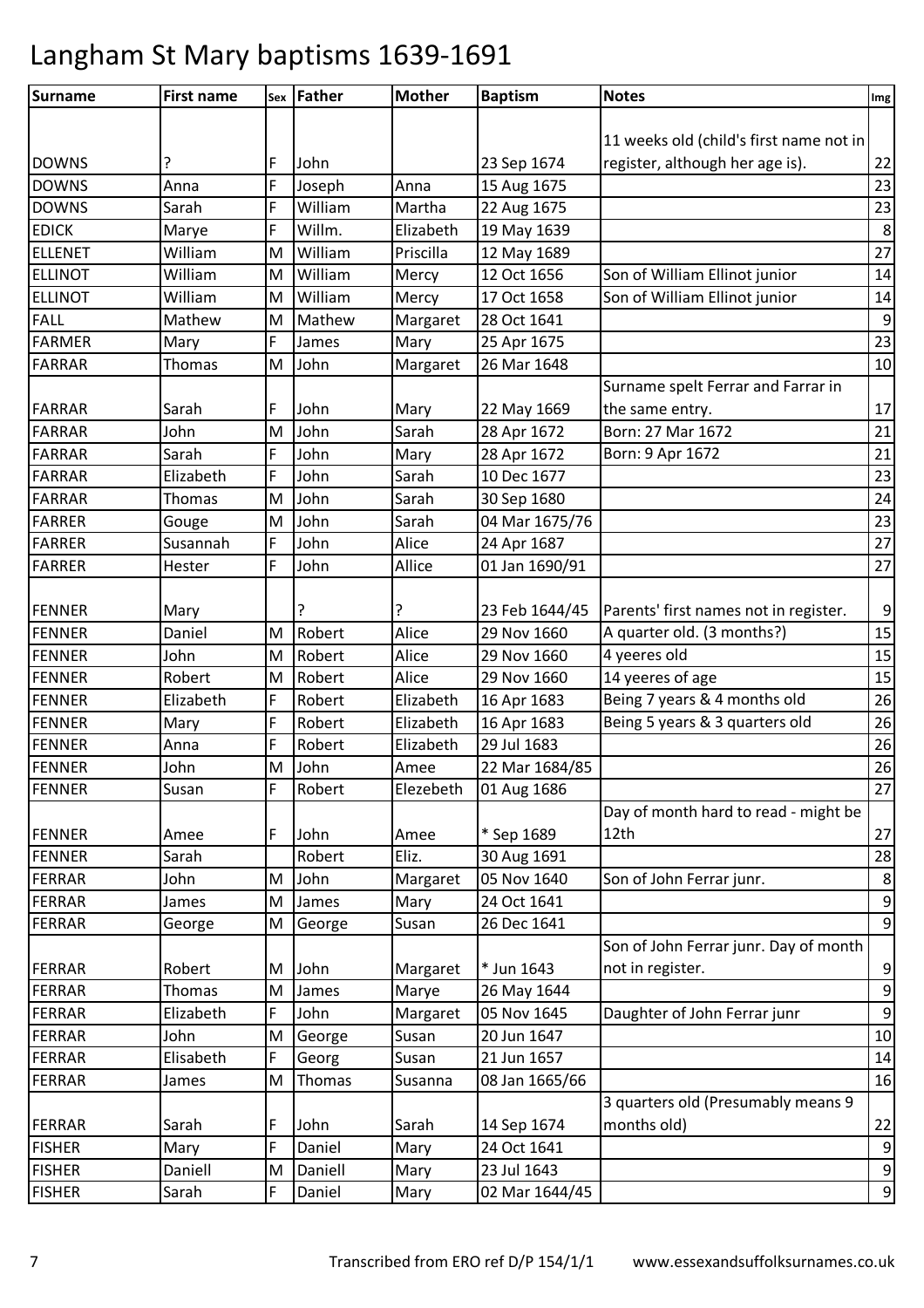| Surname                                          | <b>First name</b>           | Sex         | Father                   | <b>Mother</b>        | <b>Baptism</b>                               | <b>Notes</b>                                                                      | Img              |
|--------------------------------------------------|-----------------------------|-------------|--------------------------|----------------------|----------------------------------------------|-----------------------------------------------------------------------------------|------------------|
| <b>FISHER</b>                                    | Robert                      | M           | Robt.                    |                      | 23 Apr 1648                                  |                                                                                   | 10               |
| <b>FISHER</b>                                    | Daniel                      | M           | Daniel                   | Anna                 | 26 Dec 1667                                  |                                                                                   | 17               |
| <b>FISHER</b>                                    | Mary                        | F           | Daniel                   | Anna                 | 26 Dec 1667                                  |                                                                                   | 17               |
| <b>FISHER</b>                                    | Anna                        | F           | Daniel                   | Anna                 | 26 Dec 1667                                  |                                                                                   | 17               |
| <b>FREEMAN</b>                                   | <b>Nicholas</b>             | M           | <b>Nicholas</b>          | Elisabeth            | 02 Jun 1665                                  | Abode: Dedham                                                                     | 16               |
| <b>FREEMAN</b>                                   | Febbee                      | F           | <b>Niccolas</b>          | Mary                 | 04 Nov 1678                                  |                                                                                   | 24               |
| <b>FREEMAN</b>                                   | John                        | M           | John                     | Joanna               | 19 Apr 1679                                  | The minister of Boxted.                                                           | 24               |
| <b>FREEMAN</b>                                   | John                        | M           | <b>Niccolas</b>          | Mary                 | 03 Aug 1684                                  | Abode: Dedham                                                                     | 26               |
| <b>FRENCH</b>                                    | Elisabeth                   | F           | Ambrose                  | Elisabeth            | 05 Apr 1663                                  | Abode: Stratford                                                                  | 16               |
| <b>FULLER</b>                                    | Steven                      | M           | Steven                   | Margaret             | 17 May 1657                                  | Son of Steven Fuller junior                                                       | 14               |
| <b>FULLER</b>                                    | Margaret                    | F           | Steven                   | Margaret             | 12 Dec 1658                                  |                                                                                   | 14               |
| <b>FULLER</b>                                    | Hannah                      | F           | Steven                   | Margaret             | 06 Jan 1660/61                               |                                                                                   | 15               |
| <b>FULLER</b>                                    | Steven                      | M           | Steven                   | Margaret             | 18 Oct 1663                                  |                                                                                   | 16               |
| <b>GANNOCK</b><br><b>GARNET</b><br><b>GARNET</b> | Samuell<br>Thomas<br>Thomas | M<br>M<br>M | John<br>Thomas<br>Thomas | Anna<br>Mary<br>Mary | 29 Sep 1662<br>25 Jan 1645/46<br>28 Mar 1647 | Abode: Boxted. Entered slightly out<br>of sequence, in October baptisms.          | 16<br>9<br>10    |
|                                                  |                             |             |                          |                      |                                              | Being two yeares old and nine                                                     |                  |
| <b>GARNET</b>                                    | John                        | M           | John                     | Susanna              | 28 Apr 1675                                  | months.                                                                           | 23               |
| <b>GARNET</b>                                    | Anna                        | F           | John                     | Susanna              | 28 Apr 1675                                  | Being a yeare old                                                                 | 23               |
| <b>GARNET</b>                                    | <b>Thomas</b>               | M           | Thomas                   | Mary                 | 28 Apr 1675                                  | Being nine monthes old.                                                           | 23               |
| <b>GARNET</b>                                    | Robert                      | M           | Thomas                   | Mary                 | 28 Apr 1675                                  | Being nine monthes old.                                                           | 23               |
| <b>GARNET</b>                                    | <b>Thomas</b>               | M           | Thomas                   | Mary                 | 16 Apr 1683                                  | Being 2 years and a half old                                                      | 26               |
| <b>GARNETT</b><br><b>GILES</b>                   | Susan<br>Abraham            | F<br>M      | John<br>Walter           | Susan<br>Jane        | * * 1670<br>05 May 1639                      | Year unclear. Did say 1669 but<br>crossed out - therefore 1670? No<br>other date. | 21<br>8          |
|                                                  |                             |             |                          |                      |                                              | John and Abraham, twinnes of Walter                                               |                  |
| <b>GILES</b>                                     | John                        |             | Walter                   |                      | 23 Aug 1640                                  | Giles                                                                             | 8                |
| <b>GILES</b>                                     | Abraham                     |             | Walter                   |                      | 23 Aug 1640                                  | John and Abraham, twinnes of Walter<br>Giles                                      | 8                |
| <b>GILLSON</b>                                   | John                        | M           | Samuel                   | Mary                 | 09 May 1652                                  |                                                                                   | 11               |
| <b>GILLSON</b>                                   | Mary                        | F           | Samuell                  | Mary                 | 01 Oct 1654                                  |                                                                                   | 13               |
| <b>GILLSON</b>                                   | Christian                   | F           | Samuell                  | Mary                 | 15 Jun 1658                                  |                                                                                   | 14               |
| <b>GILLSON</b>                                   | Martha                      | F           | Samuell                  | Mary                 | 10 Mar 1660/61                               |                                                                                   | 15               |
| <b>GILLSON</b>                                   | Samuel                      | M           | Samuel                   | Mary                 | 24 Apr 1664                                  |                                                                                   | 16               |
| <b>GILLSON</b>                                   | Samuel                      | M           | Richard                  |                      | 11 Oct 1667                                  | Abode: Boxted                                                                     | 17               |
| <b>GILLSON</b>                                   | Elisabeth                   | F           | Richard                  |                      | 11 Oct 1667                                  | Abode: Boxted                                                                     | 17               |
| <b>GILSON</b>                                    | Mary                        | F           | John                     |                      | 05 Nov 1640                                  |                                                                                   | 8                |
| <b>GOBBY</b>                                     | John                        | M           | Nathaneel                | Margaret             | 13 Oct 1639                                  |                                                                                   | 8                |
| <b>GOBBY</b>                                     | Marye                       | F           | John                     | Judith               | 19 Apr 1640                                  |                                                                                   | $\,8\,$          |
| <b>GOBBY</b>                                     | Susanna                     | F           | Nathaneel                | Margaret             | 09 Jan 1641/42                               |                                                                                   | $9\,$            |
| <b>GOBBY</b>                                     | Elizabeth                   | F           | Nathaneel                | Margaret             | 05 May 1644                                  |                                                                                   | $9\,$            |
| <b>GOBBY</b>                                     | Mary                        | F           | John                     | Marye                | 12 Jan 1644/45                               |                                                                                   | $\boldsymbol{9}$ |
| <b>GOBBY</b>                                     | ?                           |             | ς                        | 5.                   | 27 Sep 1647                                  | No first names in entry.                                                          | 10               |
| <b>GOBBY</b>                                     | Margaret                    | F           | John                     | Mary                 | 27 Apr 1651                                  |                                                                                   | 10               |
| <b>GOBBYE</b>                                    | Richard                     | M           | John                     | Mary                 | 07 Nov 1641                                  | Son of John Gobbye junr                                                           | $9\,$            |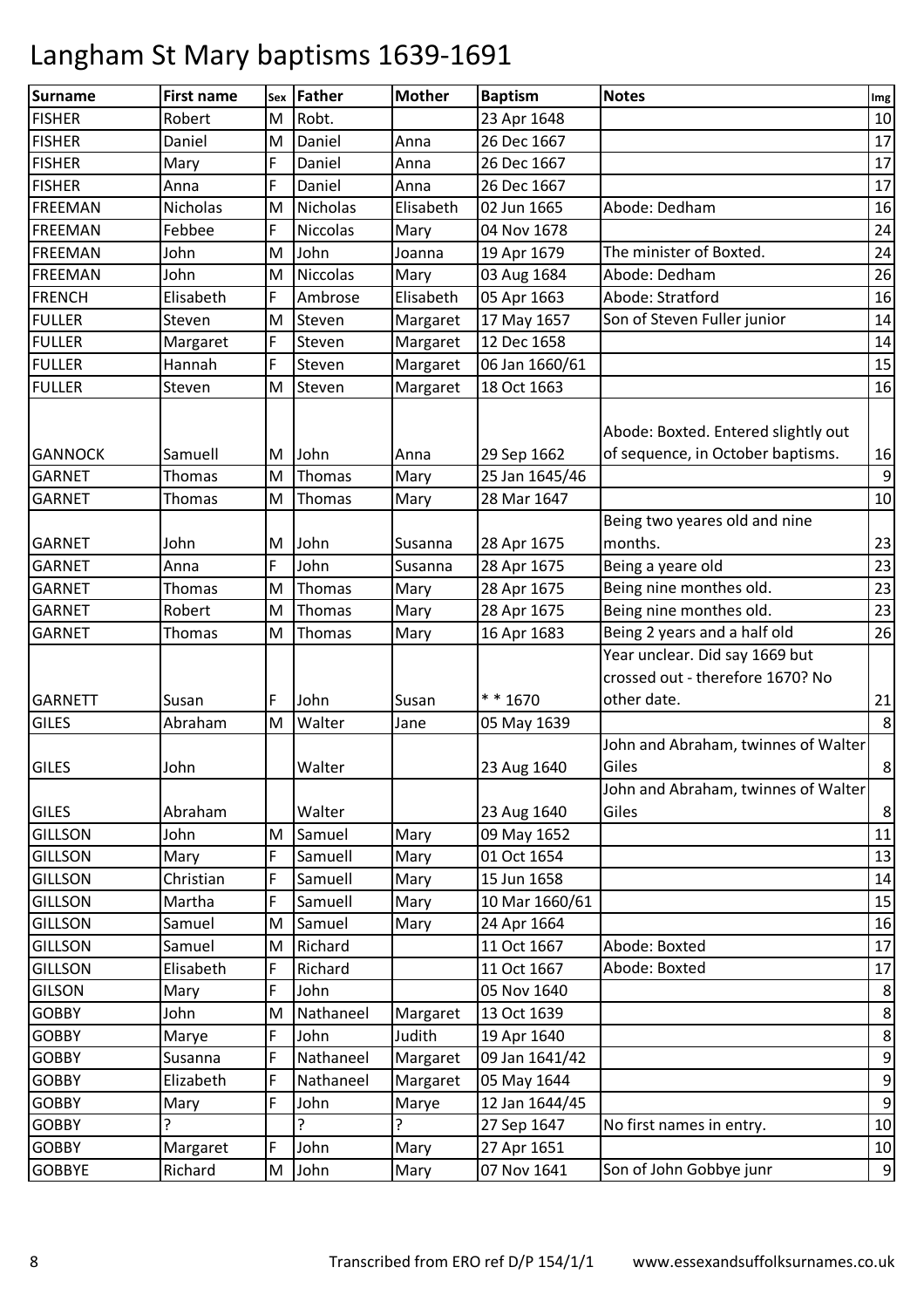| <b>Surname</b>    | <b>First name</b> |   | sex Father | <b>Mother</b> | <b>Baptism</b> | <b>Notes</b>                                           | Img              |
|-------------------|-------------------|---|------------|---------------|----------------|--------------------------------------------------------|------------------|
|                   |                   |   |            |               |                |                                                        |                  |
| <b>GOLDSTONE</b>  | Joseph            | M |            |               | 21 Jun 1640    | Parents' first names not in register.                  | $\,8\,$          |
| <b>GOODALE</b>    | Jeremiah          | M | Jeremiah   |               | 22 Sep 1652    | Abode: Boxted                                          | 11               |
|                   |                   |   |            |               |                |                                                        |                  |
| <b>GOSNOLD</b>    | Mary              | F | ?          | ?             |                | 14 Feb 1640/41   Parents' first names not in register. | 8                |
|                   |                   |   |            |               |                |                                                        |                  |
| <b>GOSNOLD</b>    | Hester            |   | ?          | ?             | 24 Aug 1643    | Parents' first names not in register.                  | $\boldsymbol{9}$ |
|                   |                   |   |            |               |                | Being about two yeares and three                       |                  |
| <b>GRANGE</b>     | Mary              | F | Joseph     | Ann           | 01 Nov 1676    | quarters old.                                          | 21               |
| <b>GRANGE</b>     | Martha            | F | Joseph     | Ann           | 01 Nov 1676    | Being about six weeks old.                             | 21               |
| <b>GRANGE</b>     | Joseph            | М | Joseph     | Anna          | 29 Sep 1687    |                                                        | 27               |
|                   |                   |   |            |               |                | End of surname fter "Gra" lost on                      |                  |
|                   |                   |   |            |               |                | edge of trimmed page. Year unclear -                   |                  |
| GRANGE?           | Joseph            | M | Joseph     | Anne          | 07 Feb 1669/70 | 1669/70 or 1670/1.                                     | 18               |
| <b>GREENLEAFE</b> | Sarah             | F | John       |               | 24 Dec 1643    |                                                        | $9\,$            |
| <b>GRENLEAFE</b>  | Elizabeth         | F | John       |               | 18 Apr 1641    |                                                        | $\boldsymbol{9}$ |
| <b>GRINDAL</b>    | William           | M | William    | Jane          | 09 Jun 1650    | Abode: Stratford                                       | 10               |
| <b>GRINDALL</b>   | Benjamin          | M | Benjamin   | Alice         | 18 Dec 1653    | Abode: Stratford                                       | 11               |
| <b>GRINDALL</b>   | Alice             | F | Benjamin   | Alice         | 24 Feb 1655/56 | Abode: Stratford                                       | 13               |
|                   |                   |   |            |               |                | Birth, not baptism. Born 19 Feb                        |                  |
| <b>GROOM</b>      | Samuel            | М | Sam.       |               |                | 1653/4                                                 | 11               |
|                   |                   |   |            |               |                | Day of month hard to read - might be                   |                  |
| <b>GROOM</b>      | Robert            | M | Robert     | Sarah         | * Sep 1689     | 12th                                                   | 27               |
| <b>GROOM</b>      | Elizabeth         |   | Robert     | Sarah         | 09 Aug 1691    |                                                        | 28               |
| <b>GROOME</b>     | Elisabeth         | F | Samuel     | Elisabeth     | 16 Jun 1650    |                                                        | $10\,$           |
| <b>GROOME</b>     | Margaret          | F | Sam.       |               | 15 Dec 1651    |                                                        | 11               |
|                   |                   |   |            |               |                | Date of birth, not of baptism. Born 1                  |                  |
| <b>GROOME</b>     | Mary              | F | Sam.       |               |                | Feb 1660/1.                                            | 15               |
| <b>GROVE</b>      | William           | M | John       | Ann           | 23 Feb 1672/73 |                                                        | 22               |
| <b>GROVE</b>      | Thomas            | M | John       | Anne          | 14 Jan 1675/76 | Being about 2 weeks old.                               | 23               |
| <b>GROVE</b>      | Susan             | F | John       | Susan         | 28 Nov 1686    |                                                        | 27               |
| <b>GROVE</b>      | Robert            | M | John       | Susan         | 18 Mar 1687/88 |                                                        | 27               |
| <b>GROVE</b>      | Sarah             |   | John       | Susannah      | 17 Jun 1691    |                                                        | 28               |
| <b>GROVES</b>     | Alling            | M | John       | Anne          | 15 Nov 1678    |                                                        | 24               |
| HAM               | Elisabeth         | F | Benjamin   | Elisabeth     | 16 Feb 1661/62 |                                                        | 15               |
|                   |                   |   |            |               |                | Abode: Lauford (presumably                             |                  |
| HAM               | Mary              | F | John       | Mary          | 08 Oct 1662    | Lawford)                                               | 16               |
| HAM               | Mary              | F | Benjamin   | Elisabeth     | 25 Dec 1663    |                                                        | 16               |
| HAM               | Benjamin          | M | Benjamin   | Elisabeth     | 03 May 1666    |                                                        | 17               |
| HAM               | Sarah             | F | Benjamin   | Elisabeth     | 24 Jun 1668    |                                                        | 17               |
| HAM               | Sarah             | F | Enoch      | Sarah         | 15 Oct 1677    |                                                        | 23               |
| HAM               | Job               | M | Enoch      | Sarah         | 13 Oct 1679    |                                                        | 24               |
| HAM               | Mary              | F | Enoch      | Sarah         | 29 Jul 1683    |                                                        | 26               |
| <b>HARBERT</b>    | Elizabeth         | F | Francis    | Elizabeth     | 01 Sep 1643    |                                                        | 9                |
| <b>HARBERT</b>    | Rose              | F | Francis    |               | 20 May 1649    |                                                        | 10               |
| <b>HARBUT</b>     | Anne              | F | Francis    |               | 08 Feb 1645/46 |                                                        | $\boldsymbol{9}$ |
| <b>HARDEE</b>     | Thomas            | M | John       | Saphira       | 18 Apr 1658    |                                                        | 14               |
| <b>HARDEE</b>     | John              | M | John       | Saphira       | 21 Oct 1660    |                                                        | 15               |
| <b>HARDEE</b>     | Sarah             | F | John       | Saphira       | 22 Nov 1663    |                                                        | 16               |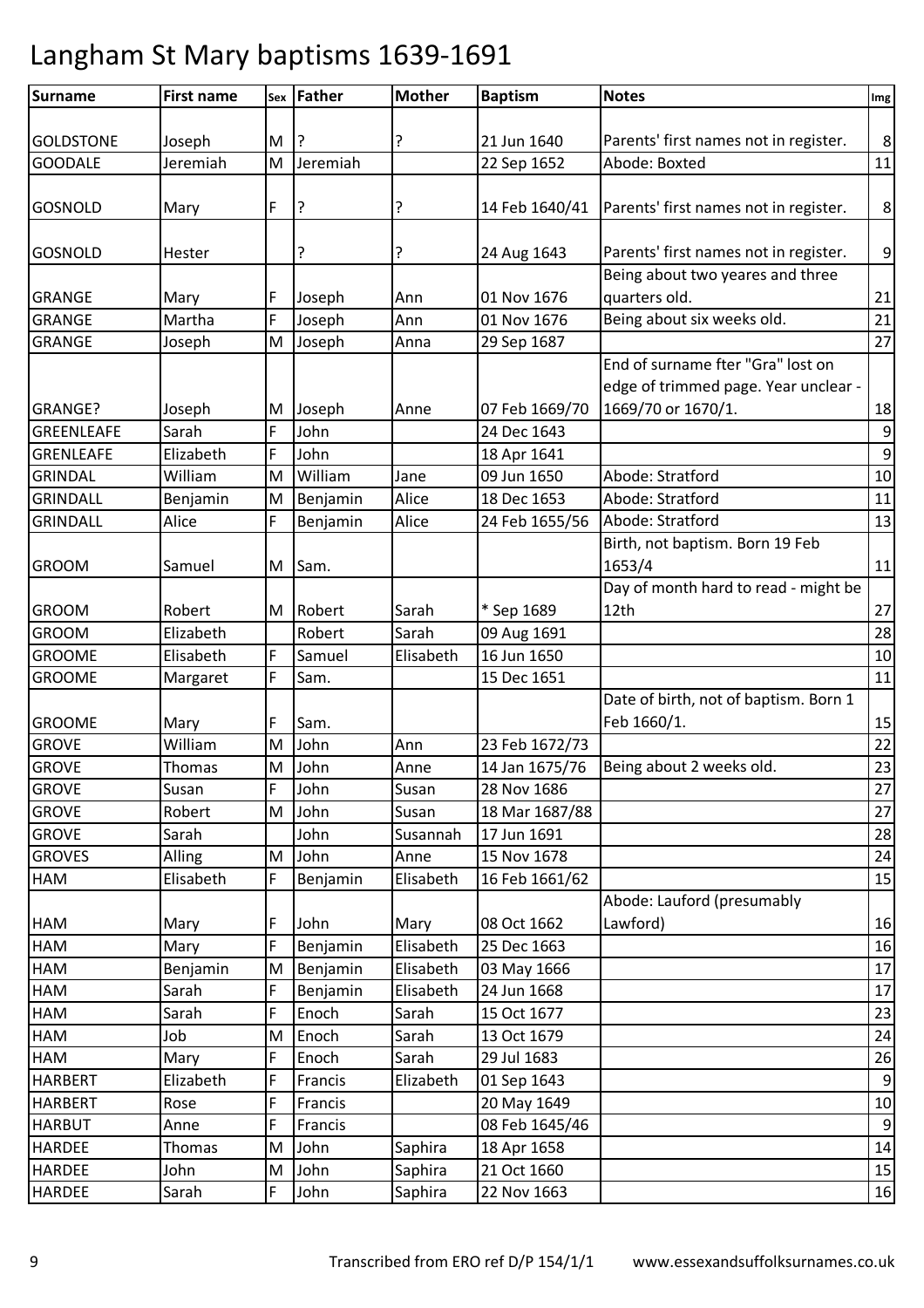| <b>Surname</b>  | <b>First name</b> | Sex | Father      | <b>Mother</b>  | <b>Baptism</b> | <b>Notes</b>                          | Img              |
|-----------------|-------------------|-----|-------------|----------------|----------------|---------------------------------------|------------------|
| <b>HARDEE</b>   | Richard           | M   | John        | Saphira        | 17 Dec 1665    |                                       | 16               |
| <b>HARDWICK</b> | Alice             | F   | Edward      | Rose           | 22 Oct 1654    | Abode: Stratford                      | 13               |
| <b>HARDWICK</b> | Edward            | M   | Edward      | Rose           | 26 Apr 1657    | Abode: Stratford                      | 14               |
| <b>HARESSE</b>  | Mary              | F   | Joseph      | Mary           | 28 Apr 1675    | Being three months old.               | 23               |
| <b>HARESSE</b>  | Sarah             | F   | Edward      | Elizabeth      | 28 Apr 1675    | Being about 21 years old              | 23               |
| <b>HARRES</b>   | Mary              | F   | Bengeman    | Sarah          | 16 May 1686    |                                       | 27               |
| <b>HARRICE</b>  |                   |     |             | ?              | 30 Mar 1645    | No first names in entry.              | $9\,$            |
| <b>HARRICE</b>  | William           | M   | Joseph      |                | 12 Dec 1647    |                                       | 10               |
|                 |                   |     |             |                |                |                                       |                  |
| <b>HARRICE</b>  | Elizabeth         |     |             |                | 22 Jan 1647/48 | Parents' first names not in register. | 10               |
| <b>HARRIS</b>   | Joseph            | M   | Joseph      | Mary           | 27 Jul 1673    |                                       | 22               |
| <b>HARRIS</b>   | Robert            | M   | Benjamine   | Sarah          | 22 Jan 1687/88 |                                       | 27               |
| <b>HARRIS</b>   | Joseph            |     | William     | Mary           | 13 Mar 1690/91 |                                       | 28               |
| <b>HARRIS</b>   | George            |     | Benjamine   | Sarah          | 31 May 1691    |                                       | 28               |
| <b>HARRISS</b>  | Beniamin          | M   | Beniamin    | Sarah          | 07 Dec 1684    |                                       | 26               |
| <b>HART</b>     | Sarah             | F   | John        | <b>Bridget</b> | 17 Nov 1653    |                                       | 11               |
| <b>HART</b>     | John              | M   | John        | <b>Bridget</b> | 04 Jan 1656/57 |                                       | 14               |
| <b>HART</b>     | Mihill            | M   | John        | <b>Bridget</b> | 30 Jan 1658/59 |                                       | 14               |
| <b>HARVY</b>    | Martha            | F   | Robert      | Martha         | 04 Oct 1663    |                                       | 16               |
| <b>HARVY</b>    | John              | M   | John        | Susanna        | 28 Jun 1666    |                                       | 17               |
| <b>HARVYE</b>   | Elizabeth         | F   | Robt.       | Elizabeth      | 22 Sep 1639    |                                       | 8                |
|                 |                   |     |             |                |                |                                       |                  |
| <b>HAYES</b>    | Anne              | F   | Thomas      | Ann            | 22 Nov 1639    | Daughter of Thomas Hayes junr Gent.   | 8                |
| <b>HAYWARD</b>  | Elizabeth         | F   | John        | Elizabeth      | 13 May 1641    |                                       | 9                |
| <b>HAYWARD</b>  | John              | M   | John        | Elizabeth      | 13 May 1643    | Father's occupation: mariner          | $\boldsymbol{9}$ |
|                 |                   |     |             |                |                |                                       |                  |
| <b>HAYWARD</b>  | Geoffrye          |     | ?           |                | 26 Jan 1644/45 | Parents' first names not in register. | 9                |
| <b>HAYWARD</b>  | Mary              | F   | John        | Elizabeth      | 03 Apr 1645    |                                       | $\overline{9}$   |
| <b>HAYWARD</b>  | John              | M   | John        | Elizabeth      | 13 Jun 1647    |                                       | 10               |
| <b>HAYWARD</b>  | Mary              | F   | Abraham     | Mary           | 20 Sep 1666    |                                       | 17               |
| <b>HAYWARD</b>  | Peter             | M   | Peter       | Mary           | 28 Apr 1675    | Being three yeares old.               | 23               |
| <b>HELWISE</b>  | Joseph            | M   | Robert      | Sibbill        | 22 Apr 1683    |                                       | 26               |
|                 |                   |     |             |                |                | Abode: Boxted. Out of sequence -      |                  |
| <b>HEWIT</b>    | Allin             | M   | Joseph      | Clemence       | 26 Jul 1652    | follows December baptisms.            | 11               |
| <b>HILLES</b>   | Elizabeth         | F   | Henery      | Frances        | 16 Apr 1683    | Being 9 year & a quarter old          | 26               |
| <b>HILLS</b>    | Henery            | M   | Henery      | Francis        | 24 Aug 1656    |                                       | 13               |
| <b>HILLS</b>    | Mary              | F   | Henery      | Francis        | 13 Feb 1658/59 |                                       | 14               |
| <b>HILLS</b>    | Robert            | M   | Henry       | Francis        | 30 Dec 1660    |                                       | 15               |
| <b>HILLS</b>    | John              | M   | Henery      | Francis        | 26 May 1663    |                                       | 16               |
| <b>HILLS</b>    | Francis           | F   | Henery      | Francis        | 25 Dec 1664    |                                       | 16               |
| <b>HIND</b>     | Daniel            | M   | Daniel      | Sarah          | 11 Nov 1672    | Born: 24 July 1672                    | 21               |
| <b>HINDES</b>   | Anne              | F   | Christopher |                | 05 Jun 1642    |                                       | 9                |
| <b>HINES</b>    | John              | M   | Daniel      | Sarah          | 11 Mar 1675/76 |                                       | 23               |
| <b>HINES</b>    | Sarah             | F   | Daniel      | Sarah          | 04 Nov 1677    |                                       | 23               |
| <b>HINES</b>    | Nathaneel         | M   | Daniel      | Sarah          | 15 Apr 1683    |                                       | 25               |
| <b>HINSON</b>   | John              | M   | Joseph      | Elisabeth      | 13 Mar 1652/53 | Abode: Boxted                         | 11               |
| <b>HODS</b>     | Elisabeth         | F   | Robert      | Anna           | 18 Jun 1662    |                                       | 15               |
| <b>HOLDING</b>  | John              | M   | John        | Magdalene      | 05 Oct 1645    |                                       | $\overline{9}$   |
| <b>HOLDING</b>  | Susan             | F   | John        | Magdalene      | 12 Dec 1647    |                                       | 10               |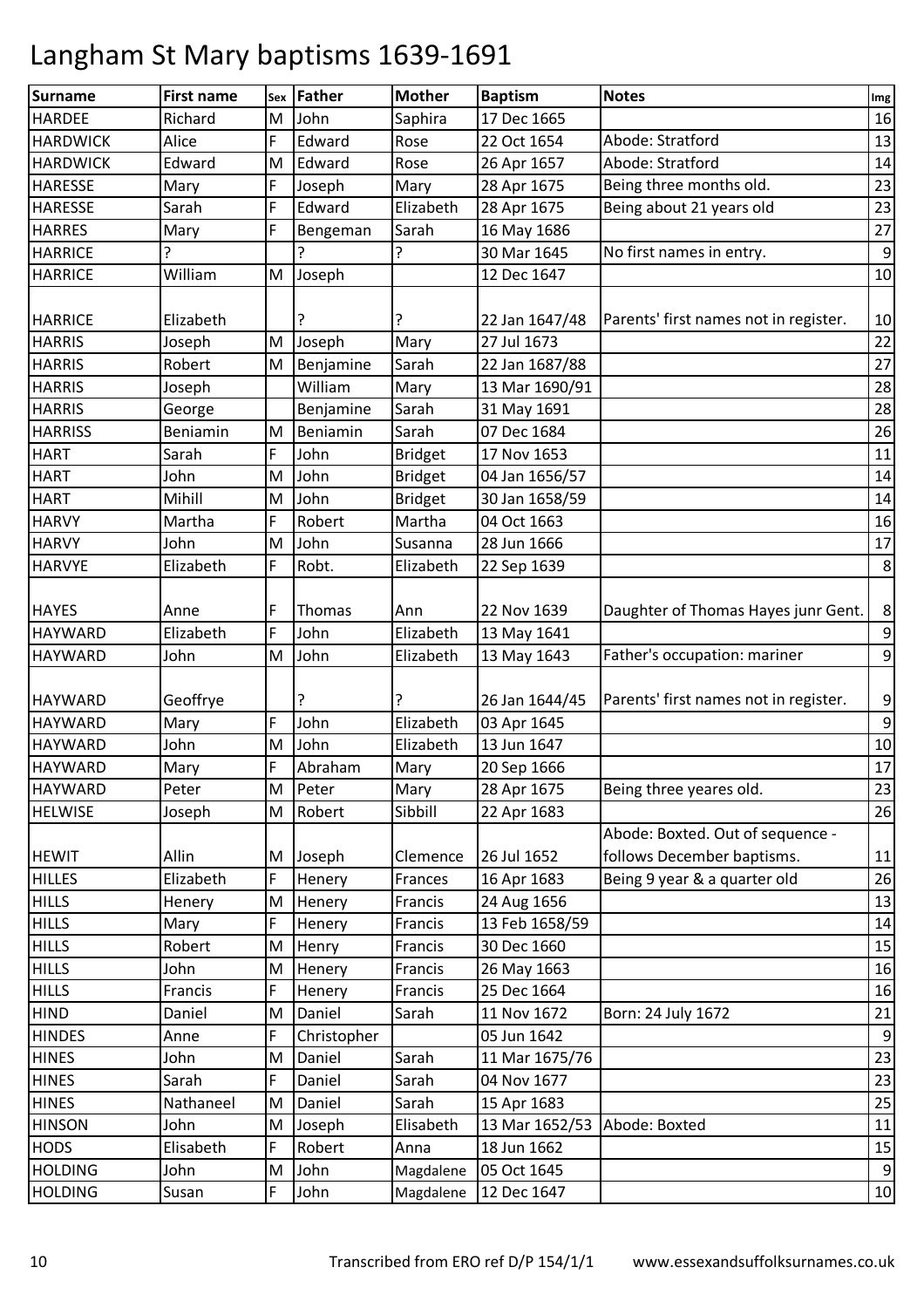| <b>Surname</b>    | <b>First name</b> | Sex | Father  | <b>Mother</b> | <b>Baptism</b> | <b>Notes</b>                                 | Img              |
|-------------------|-------------------|-----|---------|---------------|----------------|----------------------------------------------|------------------|
| <b>HOLDING</b>    | Margaret          | F   | Richard | Mary          | 25 Jan 1651/52 |                                              | 11               |
| <b>HOLDING</b>    | Richard           | M   | Richard | Mary          | 16 Jan 1652/53 |                                              | 11               |
| <b>HOULDING</b>   | Richard           | M   | Richard | Meary         | 27 Jun 1686    |                                              | 27               |
| <b>HOW</b>        | George            | M   | George  |               | 30 May 1642    | Son of George How junr.                      | $\boldsymbol{9}$ |
| <b>HOW</b>        | Hester            | F   | Robt.   | Hester        | 04 Feb 1643/44 | Daughter of Robt. How junr                   | $\boldsymbol{9}$ |
| <b>HOW</b>        | Mary              | F   | George  |               | 19 May 1644    | Daughter of George How junr                  | $\boldsymbol{9}$ |
| <b>HOW</b>        | Lucia             | F   | Georg   | Lucia         | 08 Aug 1654    | <b>Born 4 Nov 1649</b>                       | 13               |
| <b>HOW</b>        | Thomas            | M   | Georg   | Lucia         | 08 Aug 1654    | <b>Born 9 Nov 1653</b>                       | 13               |
| <b>HOW</b>        | Hannah            | F   | Georg   | Lucia         | 07 Dec 1656    |                                              | $14\,$           |
| <b>HOW</b>        | Georg             | M   | Georg   | Lucy          | 23 Sep 1660    |                                              | 15               |
| <b>HOW</b>        | John              | M   | Georg   | Lucy          | 28 Sep 1662    |                                              | 16               |
| <b>HOW</b>        | George            | M   | George  | Elizabeth     | 03 Jun 1684    | Being half a year old.                       | 26               |
| <b>HOW</b>        | <b>Thomas</b>     | M   | George  | Elizabeth     | 29 Apr 1687    |                                              | 27               |
| <b>HOW</b>        | Robert            |     | George  | Elizabeth     | 13 Mar 1690/91 |                                              | 28               |
| <b>HUCHINSON</b>  | William           | M   | William | Alice         | 09 Jul 1663    |                                              | 16               |
| <b>HURRILL</b>    | Francis           | F   | Robert  | Anna          | 25 Jul 1652    |                                              | 11               |
| <b>HURRILL</b>    | Robert            | M   | Robert  | Mary          | 11 Feb 1654/55 |                                              | 13               |
| <b>HURRILL</b>    | Thomas            | M   | Robert  | Mary          | 07 Sep 1656    |                                              | 13               |
| <b>HURRILL</b>    | Mary              | F   | Robert  | Mary          | 23 May 1658    |                                              | $14\,$           |
| <b>HURRILL</b>    | Jeoffry           | M   | Robert  | Mary          | 01 Jan 1659/60 |                                              | 15               |
| <b>HURRILL</b>    | Mary              | F   | Robert  | Mary          | 25 Aug 1661    |                                              | 15               |
| <b>HURRILL</b>    | Grace             | F   | Robert  | Mary          | 10 Dec 1665    |                                              | 16               |
|                   |                   |     |         |               |                | Being about two yeares of age. (Year         |                  |
|                   |                   |     |         |               |                | of birth estimated from age at               |                  |
| <b>HURRIN</b>     | Francis           | F   | Robert  | Mary          | 28 Mar 1671    | baptism)                                     | 21               |
|                   |                   |     |         |               |                | Son of (gap) Hutcheson and Elizabeth         |                  |
| <b>HUTCHESON</b>  | William           | M   |         | Elizabeth     | 18 Aug 1639    | his wife.                                    | $\,8\,$          |
| <b>HUTCHINSON</b> | Anna              | F   | William | Elisabeth     | 22 Oct 1666    |                                              | 17               |
| <b>INGRAM</b>     | Thomas            | M   | Thomas  | Margaret      | 29 Dec 1652    | Abode: Boxted                                | 11               |
| <b>JEAMES</b>     | Anna              | F   | Edmund  |               | 17 Jan 1640/41 |                                              | $\,8\,$          |
| <b>JOLLY</b>      | Thomas            | M   | Thomas  | Susanna       | 15 Jul 1677    | Being about two yeares old                   | 23               |
| <b>JUE</b>        | Isaac             | M   | Isaac   | Alice         | 05 Dec 1641    |                                              | $9\,$            |
| <b>JUES</b>       | Richard           | M   | Isaac   | Alice         | 08 Apr 1653    | Abode: Boxted                                | 11               |
| <b>KEMBALL</b>    | Sarah             | F   | William | Mary          | 04 Apr 1658    |                                              | 14               |
| <b>KEMBALL</b>    | Susan             | F   | William | Mary          | 11 Nov 1660    |                                              | 15               |
| <b>KING</b>       | Martha            | F   | Thomas  | Francis       | 08 Jul 1652    | Abode: Boxsted                               | 11               |
| <b>KING</b>       | Daniell           | M   | Daniell | Libia         | 10 Feb 1676/77 | Abode: Boxtead                               | 23               |
| <b>KING</b>       | Willium           | M   | Willium | Elizabeth     | 16 Apr 1683    | Beinge 9 weekes old                          | 26               |
| <b>KING</b>       | Elizabeth         | F   | Will.   | Eliz.         | 30 Jan 1684/85 |                                              | 26               |
| <b>KING</b>       | Ruth              | F   | William | Elizebeth     | 06 Mar 1686/87 |                                              | 27               |
| <b>KING</b>       | Susanna           | F   | William | Elizabeth     | 08 May 1689    |                                              | 27               |
| <b>KING</b>       | Daniell           |     | Will.   | Eliz.         | 10 Oct 1691    |                                              | 28               |
| <b>KOOKE</b>      | Elizabeth         | F   | Antoney | Sarah         | 13 Mar 1669/70 |                                              | 17               |
| <b>LADBROOKE</b>  | Samuell           | M   | Samuell | Elizabeth     | 26 May 1639    |                                              | 8                |
| LAMB              | Joanna            | F   | Thomas  | Mary          | 19 Feb 1653/54 | Abode: Boxted                                | 11               |
|                   |                   |     |         |               |                | Year unclear - 1669/70 or 1670/1.            |                  |
|                   |                   |     |         |               |                | "Being then near (six? On edge of            |                  |
| LAY               | Thomas            | M   | Thomas  | Sarah         |                | 13 Mar 1669/70 trimmed page) yeares of age." | $20\,$           |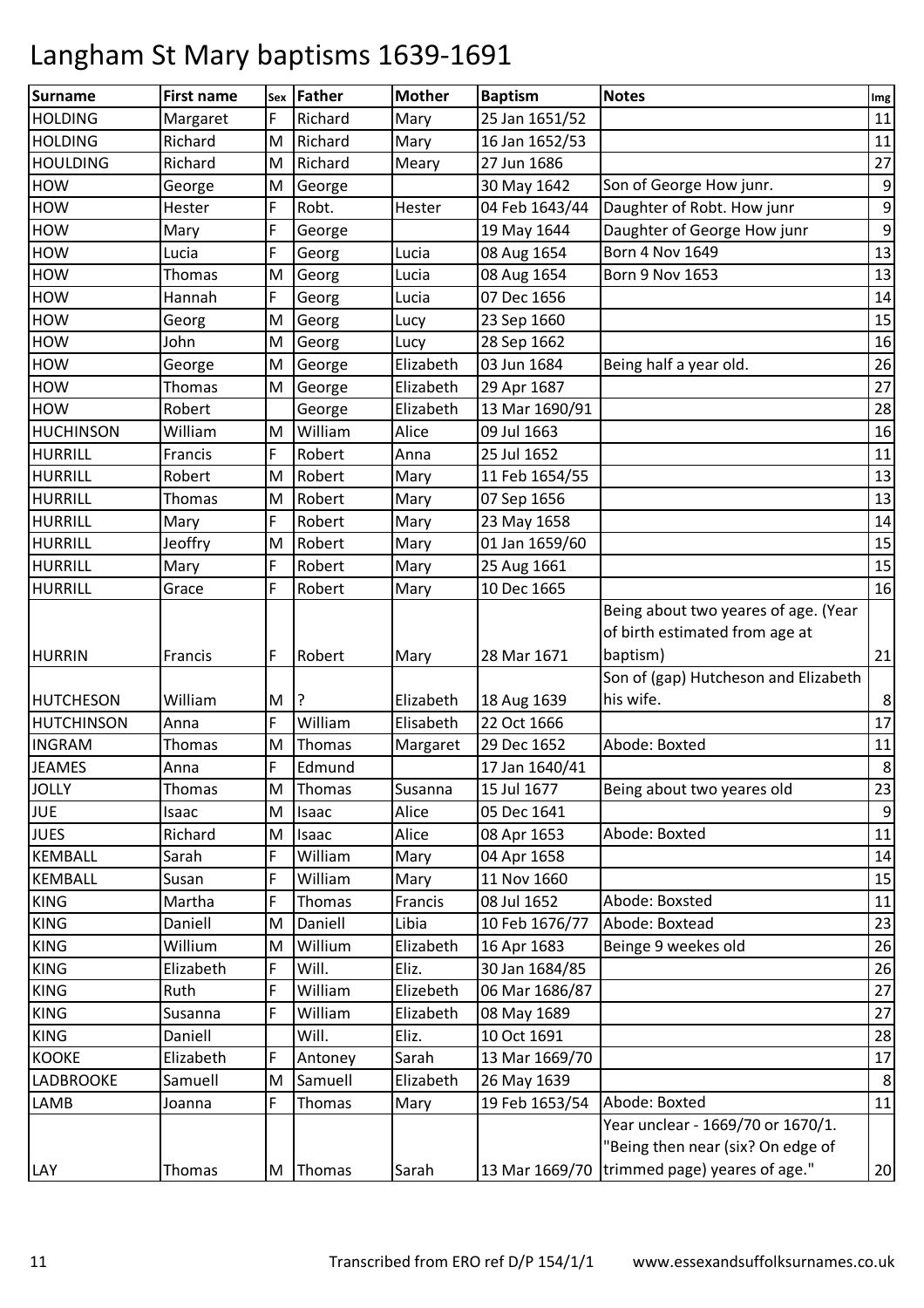| Surname       | <b>First name</b> |   | sex Father    | <b>Mother</b> | <b>Baptism</b> | <b>Notes</b>                          | Img              |
|---------------|-------------------|---|---------------|---------------|----------------|---------------------------------------|------------------|
|               |                   |   |               |               |                | Year unclear - 1669/70 or 1670/1.     |                  |
|               |                   |   |               |               |                | "Being then about two and a halfe     |                  |
| LAY           | Sarah             | F | Thomas        | Sarah         | 13 Mar 1669/70 | yeares of age."                       | 20               |
|               |                   |   |               |               |                | Year unclear - 1669/70 or 1670/1.     |                  |
|               |                   |   |               |               |                | "Being then about a year and a halfe  |                  |
| LAY           | Isaac             | M | Thomas        | Sarah         | 13 Mar 1669/70 | old."                                 | 20               |
| <b>LEAUES</b> | Elizabeth         | F | Richard       |               | 11 Apr 1641    |                                       | $\boldsymbol{9}$ |
| <b>LEAUES</b> | Mary              | F | Richard       | Susan         | 24 Dec 1643    |                                       | $\boldsymbol{9}$ |
| <b>LEAUES</b> | Robt.             | M | Richard       | Susan         | 22 Nov 1646    |                                       | $10\,$           |
| <b>LEAUES</b> | Jane              | F | Richard       | Susanna       | 24 Feb 1649/50 |                                       | 10               |
| LEE           | Margaret          | F | John          | Joane         | 05 May 1644    | Abode: Ardleigh                       | $\boldsymbol{9}$ |
| LEWES         | Isaac             | M | <b>Tobias</b> | Anna          | 20 Dec 1663    |                                       | 16               |
| LILLIE        | John              | M | John          | Anne          | 07 Nov 1669    | Born: 5 Nov 1669                      | 18               |
| LILLIE        | Robert            | M | John          | Anne          | 22 Jan 1670/71 | Born: 13 Jan 1670/1                   | 18               |
| LILLY         | John              | M | John          | Anne          | 05 Nov 1669    | Year unclear - 1669 or 1670.          | 20               |
|               |                   |   |               |               |                | End of surname lost, but probably     |                  |
|               |                   |   |               |               |                | Lilly. Year unclear - 1669/70 or      |                  |
| LILLY?        | Robert            | M | John          | Anne          | 22 Jan 1670/71 | 16670/1                               | 20               |
|               |                   |   |               |               |                |                                       |                  |
|               |                   |   |               |               |                | Parents' first names not in register. |                  |
| LONG          | John              |   | ?             | ?             | 21 Jul 1644    | Abode: Ye Cock at Ardleigh            | $\boldsymbol{9}$ |
|               |                   |   |               |               |                |                                       |                  |
|               |                   |   |               |               |                | Abode: Stratford. Mr Ashly            |                  |
|               |                   |   |               |               |                | aegrotabat. (Mr Ashly was unwell -    |                  |
| LONG          | Mary              | F | Paul          |               | 13 Sep 1647    | presumably the vicar at Stratford)    | $10\,$           |
| <b>LONG</b>   | Richard           | M | Richard       |               | 07 May 1648    |                                       | 10               |
| <b>LONG</b>   | Richard           | M | Richard       | Mary          | 21 Feb 1685/86 |                                       | 27               |
|               |                   |   |               |               |                |                                       |                  |
| LOWELL        | William           |   | ?             | ?             | 19 Dec 1641    | Parents' first names not in register. | 9                |
|               |                   |   |               |               |                | Year given as 1676 - but is entered   |                  |
|               |                   |   |               |               |                | with 1675/6 baptisms. So it's not     |                  |
|               |                   |   |               |               |                | clear if the year should be 1675/6 or |                  |
| <b>MARTEN</b> | Hannah            | F | Steven        | Hannah        | 10 Feb 1675/76 | 1676/7                                | 23               |
| <b>MARTIN</b> | Phillip           | M | William       |               | 26 Jul 1640    |                                       | 8                |
| <b>MARTIN</b> | ç.                | F | Richard       |               | 04 Oct 1640    | Child's first name not in register.   | $\,8\,$          |
| <b>MARTIN</b> | Anne              | F | Richard       |               | 31 Jul 1642    |                                       | $\boldsymbol{9}$ |
| <b>MARTIN</b> | Magdalene         | F | William       |               | 09 Apr 1643    |                                       | $\boldsymbol{9}$ |
| <b>MARTIN</b> | Rachell           | F | John          |               | 31 Dec 1643    |                                       | $\boldsymbol{9}$ |
| <b>MARTIN</b> | Anne              | F | Richard       |               | 21 Jul 1644    |                                       | $\boldsymbol{9}$ |
| <b>MARTIN</b> | William           | M | William       |               | 06 Apr 1645    |                                       | $\boldsymbol{9}$ |
| <b>MARTIN</b> | Isaac             |   | Abraham       |               | 14 Jun 1646    | Isaac and Jacob, twinnes of           | $10\,$           |
| <b>MARTIN</b> | Jacob             |   | Abraham       |               | 14 Jun 1646    | Isaac and Jacob, twinnes of           | 10               |
| <b>MARTIN</b> | Richard           | M | Richard       |               | 05 Nov 1646    |                                       | 10               |
| <b>MARTIN</b> | Alice             | F | William       |               | 05 Dec 1647    |                                       | 10               |
| <b>MARTIN</b> | Mary              | F | Abraham       |               | 13 Apr 1651    |                                       | 10               |
|               |                   |   |               |               |                | Out of sequence after a November      |                  |
| <b>MAY</b>    | George            | M | George        | Elizabeth     | 19 May 1672    | baptism.                              | 21               |
| <b>MAY</b>    | Nathaneel         | M | George        | Elizabeth     | 14 Feb 1678/79 |                                       | 24               |
| <b>MAY</b>    | Elizabeth         | F | George        | Elizabeth     | 05 Dec 1681    |                                       | 25               |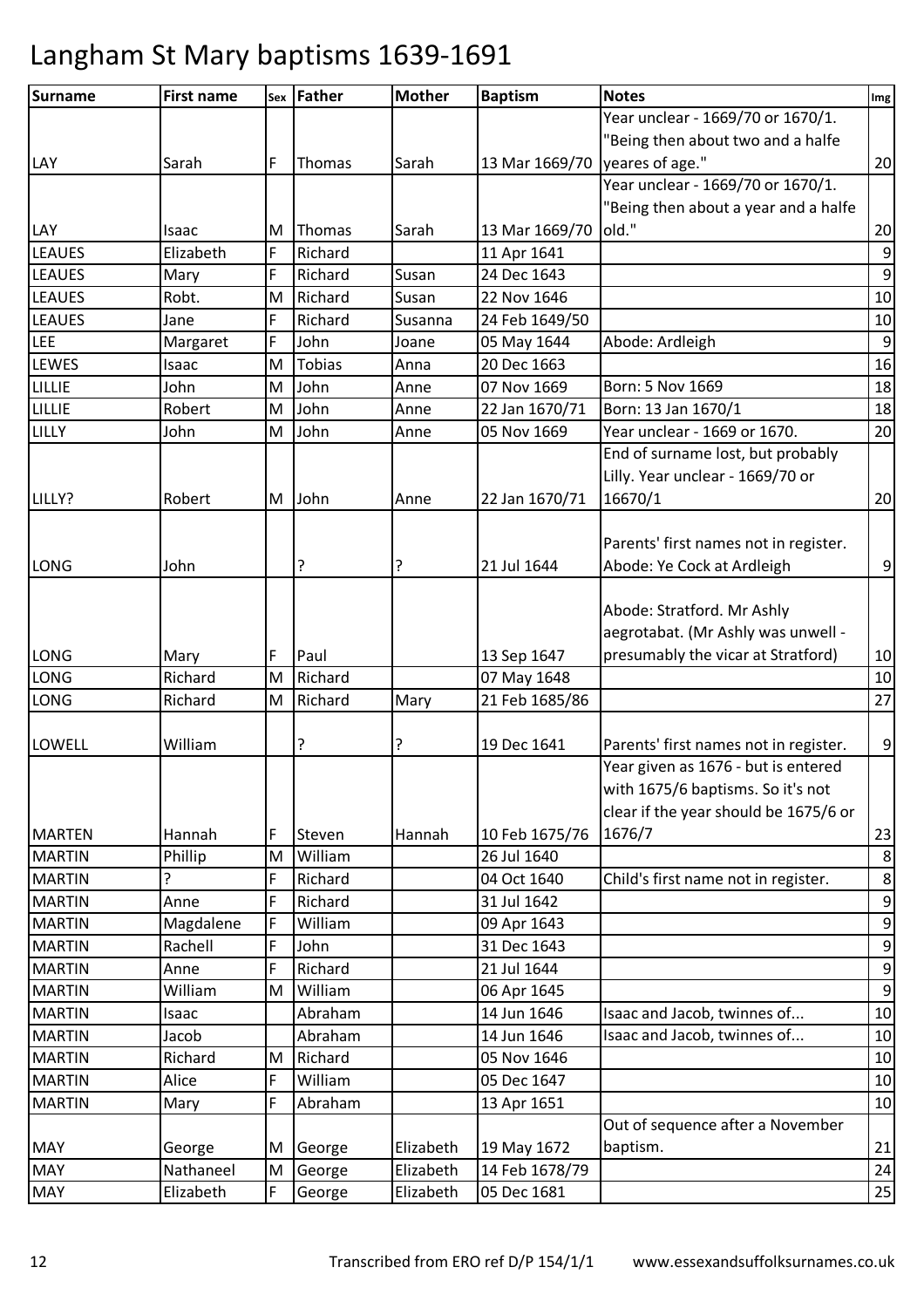| <b>Surname</b>  | <b>First name</b> |   | sex Father | <b>Mother</b> | <b>Baptism</b> | <b>Notes</b>                         | Img              |
|-----------------|-------------------|---|------------|---------------|----------------|--------------------------------------|------------------|
| <b>MORE</b>     | Georg             | M | Georg      | Mary          | 18 Apr 1652    |                                      | 11               |
| <b>MORE</b>     | Georg             | M | Georg      | Mary          | 17 Nov 1653    |                                      | 11               |
| <b>MORRIS</b>   | Margaret          | F | Caleb      | Elisabeth     | 15 May 1659    | Abode: Stratford                     | 15               |
| <b>MUNKIN</b>   | William           | M | Will.      | Ann           | 18 Jan 1684/85 |                                      | 26               |
| <b>MUNSON</b>   | Arthur            | M | Arthur     |               | 09 Mar 1644/45 |                                      | $\boldsymbol{9}$ |
| <b>MUNSON</b>   | Robert            | M | Arthur     |               | 07 Feb 1646/47 |                                      | $10\,$           |
| <b>MUNSON</b>   | Andrew            | M | Arthur     | Anna          | 15 Feb 1651/52 |                                      | 11               |
| <b>MUNSON</b>   | John              | M | Arthur     | Anna          | 20 Jan 1655/56 |                                      | 13               |
| <b>MUNSON</b>   | Arther            | M | John       | Mary          | 16 Apr 1683    | Beinge on year & 2 monthes old       | 26               |
| <b>MUNSON</b>   | William           | M | John       | Anne          | 04 Oct 1685    |                                      | 26               |
| <b>MUNSON</b>   | Susannah          | F | John       | Anna          | 06 Jul 1689    |                                      | 27               |
| <b>MUNT</b>     | John              | M | John       | Anna          | 02 Apr 1654    | Abode: Stratford                     | 11               |
| <b>MUNT</b>     | John              | M | John       | Mary          | 01 Apr 1683    |                                      | 25               |
| <b>MUNT</b>     | Mary              | F | John       | Mary          | 20 Mar 1683/84 |                                      | 26               |
| <b>MUNT</b>     | John              | M | John       | Susannah      | 26 Mar 1690    |                                      | 27               |
|                 |                   |   |            |               |                | Being about a yeare & three quarters |                  |
| <b>MUNT</b>     | Mary              | F | John       | Susan         | 10 Jun 1690    | old.                                 | 27               |
| <b>MUSICK</b>   | Sarah             | F | George     | Sarah         | 27 Jul 1656    |                                      | 13               |
| <b>MUSICK</b>   | Mary              | F | Georg      | Sarah         | 03 Jan 1657/58 |                                      | 14               |
| <b>MUSICK</b>   | Anna              | F | Georg      | Sarah         | 07 Apr 1661    | Abode: Ardleigh                      | 15               |
| <b>MUSKET</b>   | William           | M | Andrew     | Sarah         | 09 May 1652    | Abode: Stratford                     | 11               |
| <b>MUSKET</b>   | Sarah             | F | Andrew     | Sarah         | 08 Jan 1653/54 | Abode: Stratford                     | 11               |
| <b>MUSKET</b>   | Susana            | F | Andrew     | Sarah         | 21 Jan 1654/55 | Abode: Stratford                     | 13               |
| <b>MUSKET</b>   | Margaret          | F | Andrew     | Sarah         | 13 Jan 1655/56 | Abode: Stratford                     | 13               |
| <b>MUSKET</b>   | Susan             | F | Andrew     | Sarah         | 22 Mar 1656/57 | Abode: Stratford                     | $14\,$           |
| <b>MUSKET</b>   | Andrew            | M | Andrew     | Sarah         | 20 Feb 1658/59 |                                      | 14               |
| <b>NAP</b>      | Lungly            | M | Lungly     | Rachel        | 29 Sep 1680    |                                      | 24               |
| <b>NAPE</b>     | Rachel            | F | Longly     | Rachel        | 18 Nov 1674    | Being seven months old.              | 23               |
| <b>NEVARD</b>   | Nathaneel         | M | Nathaneel  | Susanna       | 17 Feb 1655/56 | Abode: Ardleigh                      | 13               |
| <b>ORRICE</b>   | John              | M | Thomas     | Elizabeth     | 15 Sep 1639    |                                      | 8                |
| <b>ORRICE</b>   | Mary              | F | Thomas     | Elizabeth     | 28 Nov 1641    |                                      | $\boldsymbol{9}$ |
| <b>ORRIS</b>    | Bezaleel          | M | Bezaleel   | Susanna       | 26 May 1661    |                                      | 15               |
| <b>ORRIS</b>    | Rebecca           | F | Bezaleel   | Priscilla     | 03 Mar 1662/63 |                                      | 16               |
| <b>OSBURNE</b>  | Sarah             | F | Jonathan   |               | 28 Jun 1646    |                                      | 10               |
| <b>OSBURNE</b>  | Rebecca           | F | Jonathan   |               | 14 May 1648    |                                      | $10\,$           |
| <b>OSBURNE</b>  | Rebecca           | F | Jonathan   |               | 05 Jan 1650/51 |                                      | 10               |
| PAGE            | Nathaniel         | M | Nathaniel  | Rose          | 03 Apr 1651    |                                      | 10               |
| <b>PAGE</b>     | Alice             | F | Nathaniel  | Rose          | 24 Nov 1652    |                                      | 11               |
| <b>PAGE</b>     | Rose              | F | Nathaniell | Rose          | 14 Nov 1654    |                                      | 13               |
| <b>PAGE</b>     | John              | M | Nathaneel  | Rose          | 10 Sep 1656    |                                      | 13               |
| <b>PAGE</b>     | Robert            | M | Nathaneel  | Rose          | 25 Oct 1658    |                                      | 14               |
| <b>PAGE</b>     | Thomasine         | F | Nathaneel  | Rose          | 18 Feb 1661/62 |                                      | 15               |
| PANALER?        | William           | M | Abraham    | Mary          | 23 Jan 1680/81 | Surname hard to read.                | 24               |
| <b>PAVEMENT</b> | John              | M | John       | Sarah         | 11 Dec 1659    |                                      | 15               |
| <b>PAYNE</b>    | Abraham           | M | James      |               | 05 Nov 1639    |                                      | $\,8\,$          |
| PEARLE          | Peter             | M | Peter      |               | 02 Jun 1644    | Abode: Stratford                     | $\boldsymbol{9}$ |
| PEARLE          | Margaret          | F | Abraham    | Dorothy       | 25 Dec 1653    | Abode: Stratford                     | 11               |
| <b>PEARLE</b>   | Abraham           | M | Abraham    | Dorothy       | 31 Jul 1659    | Abode: Stratford                     | 15               |
| <b>PEPPER</b>   | Sarah             | F | Thomas     | Jane          | 07 Sep 1662    | Abode: Stratford                     | 15               |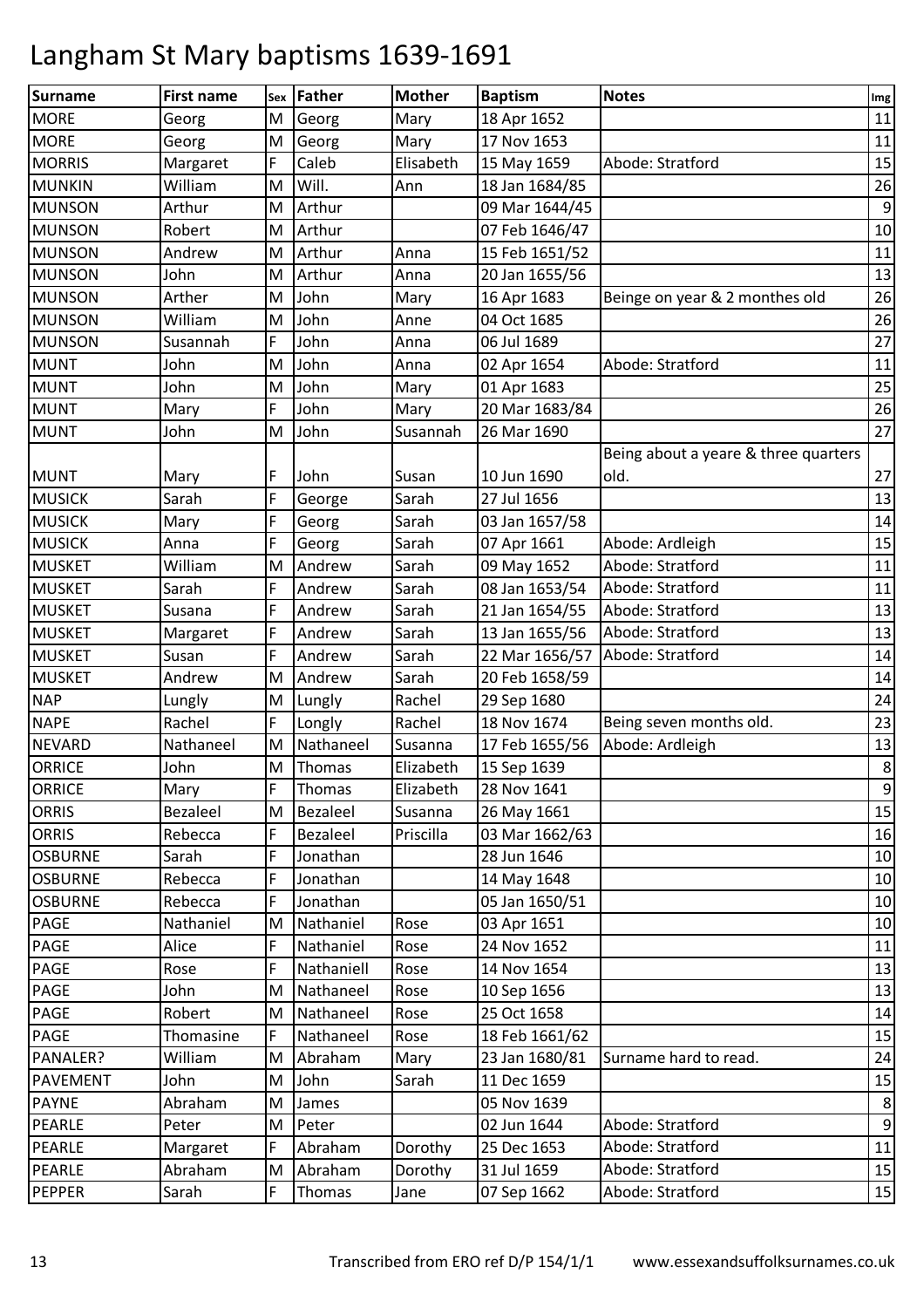| <b>Surname</b>    | <b>First name</b> |   | sex Father | <b>Mother</b> | <b>Baptism</b> | <b>Notes</b>                          | Img              |
|-------------------|-------------------|---|------------|---------------|----------------|---------------------------------------|------------------|
|                   |                   |   |            |               |                |                                       |                  |
| <b>PETTIT</b>     | Richard           |   | ?          | ?             | 26 May 1644    | Parents' first names not in register. | 9                |
| PILBOROUGH        | Sarah             | F | Isaac      |               | 06 Sep 1640    |                                       | 8                |
| PILBOROUGH        | Mary              | F | Isaac      |               | 18 Oct 1643    |                                       | 9                |
| PILBOROW          | Richard           | M | Isaac      | Alice         | 23 Feb 1663/64 | Son of Isaac Pilborow junior          | 16               |
| <b>POLLY</b>      | John              |   | Laurence   |               | 21 Oct 1643    | John and Mary twinnes of              | 9                |
| <b>POLLY</b>      | Mary              |   | Laurence   |               | 21 Oct 1643    | John and Mary twinnes of              | $\boldsymbol{9}$ |
| <b>POTTER</b>     | Robt.             | M | Robt.      | Lucrecia      | 12 Jul 1640    | Son of Robt. Potter junr.             | 8                |
| <b>POTTER</b>     | Lucretia          | F | Robert     | Lucretia      | 15 Nov 1642    |                                       | 9                |
| <b>POTTER</b>     | Robert            | M | Robert     | Esther        | 07 Sep 1656    |                                       | 13               |
| <b>POTTER</b>     | Elisabeth         | F | Thomas     | Elisabeth     | 13 Mar 1658/59 |                                       | 14               |
| <b>POTTER</b>     | John              | M | Robert     | Esther        | 18 Dec 1659    |                                       | 15               |
| <b>POTTER</b>     | Hannah            | F | Thomas     | Elisabeth     | 13 Apr 1662    |                                       | 15               |
| <b>POTTER</b>     | Samuel            | M | Thomas     | Elisabeth     | 18 May 1666    |                                       | 17               |
|                   |                   |   |            |               |                | Born: 6 May 1671. Out of sequence     |                  |
| <b>POTTER</b>     | Elizebeth         | F | Thomas     | Elizebeth     | 15 May 1671    | among baptisms for March 1671/2       | 21               |
| <b>POTTER</b>     | Susannah          | F | Robert     |               | 03 Feb 1689/90 |                                       | 27               |
| <b>POULE</b>      | William           | M | Daniel     | Margaret      | 19 May 1650    | Abode: Stratford                      | 10               |
| <b>POWELL</b>     | Anna              | F | Robert     |               | 23 Jul 1654    | Abode: Stratford                      | 13               |
| <b>POWLE</b>      | John              | M | Nathaneel  | Elizabeth     | 27 Oct 1639    |                                       | 8                |
| PRESENET<br>?     |                   | F | ?          | ?             | 10 Dec 1648    | First names not in register.          | 10               |
| <b>PRIOR</b>      | John              | M | John       |               | 27 Apr 1651    | Son of John Prior junior              | 10               |
| <b>RAND</b>       | Edward            | M | Edward     | Elizabeth     | 06 Dec 1640    |                                       | 8                |
|                   |                   |   |            |               |                | Out of sequence. Appears after        |                  |
| <b>RAND</b>       | Georg             | M | Georg      | Abigail       | 08 Aug 1641    | baptisms in March 1641/2              | 9                |
|                   |                   |   |            |               |                | End of child's name missing on        |                  |
|                   |                   |   |            |               |                | trimmed page edge. Year unclear -     |                  |
| <b>RAND</b>       | Ro*               | M | Splander   | Sarah         | 05 Sep 1669    | 1669 or 1670.                         | 18               |
|                   |                   |   |            |               |                | Son of Anne Randoll, widow.           |                  |
| <b>RANDOLL</b>    | George            | M |            | Anne          | 19 Feb 1643/44 | Posthumus.                            | $9\,$            |
|                   |                   |   |            |               |                | Mother's name initially entered as    |                  |
|                   |                   |   |            |               |                | Magdalene, then altered to what       |                  |
| <b>RAYNER</b>     | Mary              | F | Edward     | Margaret?     | 13 May 1643    | looks like Margaret.                  | 9                |
| <b>READ</b>       | Daniell           | M | Thomas     |               | 03 Jan 1645/46 |                                       | $9\,$            |
| <b>READE</b>      | Thomas            | M | Thomas     | Anne          | 12 Apr 1640    |                                       | 8                |
|                   |                   |   |            |               |                |                                       |                  |
| <b>READE</b>      | Mary              |   |            | ?             | 02 Feb 1642/43 | Parents' first names not in register. | 9                |
| <b>REVE</b>       | George Gilbert M  |   | Owen       |               | 25 Mar 1641    | Father's occupation: clearke          | 9                |
| <b>RICHARDS</b>   | Libbeus           | M | James      | Mary          | 30 Sep 1665    | Abode: Colchester                     | 16               |
| <b>RICHARDSON</b> | Elisabeth         | F | Vincent    | Elisabeth     | 12 Jun 1659    |                                       | 15               |
| <b>RICHARDSON</b> | Sarah             | F | Vincent    | Elisabeth     | 08 Sep 1661    |                                       | 15               |
| <b>RICHARDSON</b> | Mary              | F | Vincent    | Elisabeth     | 13 Sep 1663    |                                       | 16               |
| <b>RICHARDSON</b> | Vincent           | M | Vincent    | Elisabeth     | 11 Feb 1665/66 |                                       | 16               |
|                   |                   |   |            |               |                |                                       |                  |
| <b>RISBEE</b>     | Isaac             |   |            | ?             | 14 Mar 1646/47 | Parents' first names not in register. | 10               |
| <b>ROBERTS</b>    | Robert            | M | Robert     | Mary          | 06 Oct 1654    | Son of Robert Roberts junior          | 13               |
| <b>ROBERTS</b>    | Mary              | F | Robert     | Alice         | 12 Aug 1655    | The father is 85 years old.           | 13               |
| <b>ROBERTS</b>    | Edward            | M | Robert     | Mary          | 07 Dec 1656    | Son of Robert Roberts junior          | 14               |
|                   |                   |   |            |               |                |                                       |                  |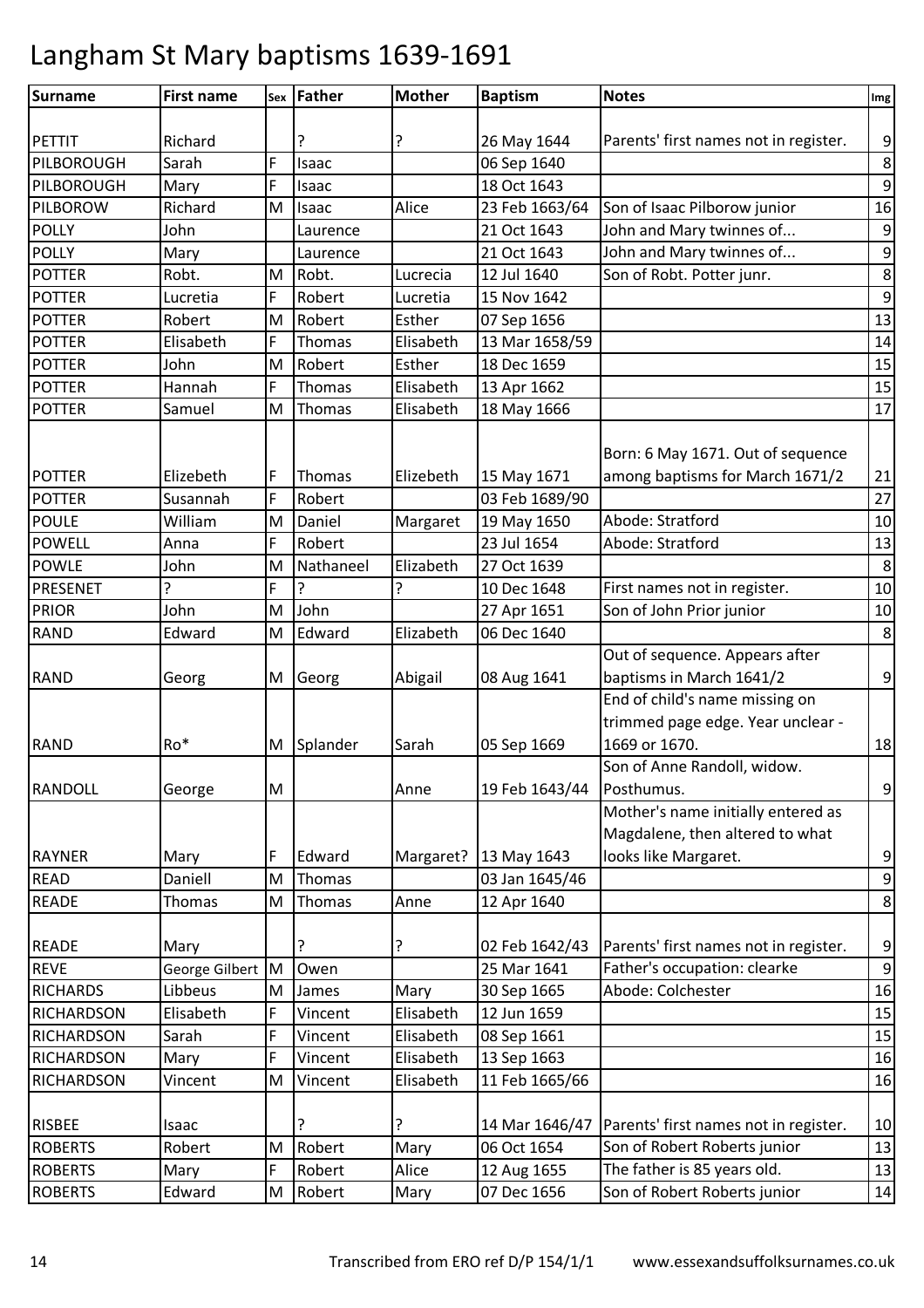| <b>Surname</b>  | <b>First name</b> | Sex | Father  | <b>Mother</b> | <b>Baptism</b> | <b>Notes</b>                         | Img              |
|-----------------|-------------------|-----|---------|---------------|----------------|--------------------------------------|------------------|
| <b>ROBERTS</b>  | Edward            | M   | Robert  | Mary          | 28 Mar 1658    | Son of Robert Roberts junior         | 14               |
|                 |                   |     |         |               |                |                                      |                  |
|                 |                   |     |         |               |                | John and Susanna, "they were both of |                  |
|                 |                   |     |         |               |                | one birth" (a flowery way of saying  |                  |
| <b>ROOT</b>     | John              | M   | Robert  | Marie         | 08 Sep 1672    | twins!) Born: 29 Aug 1672            | 21               |
|                 |                   |     |         |               |                |                                      |                  |
|                 |                   |     |         |               |                | John and Susanna, "they were both of |                  |
|                 |                   |     |         |               |                | one birth" (a flowery way of saying  |                  |
| <b>ROOT</b>     | Susanna           | F   | Robert  | Marie         | 08 Sep 1672    | twins!) Born: 29 Aug 1672            | 21               |
| <b>ROOT</b>     | Samuel            | M   | Robert  | Mary          | 04 Apr 1675    | Being about fourtein weeks old.      | 23               |
| <b>ROOTE</b>    | Mary              | F   | Robert  | Mary          | 01 Jan 1659/60 |                                      | 15               |
| <b>ROOTE</b>    | John              | M   | Robert  | Mary          | 13 Oct 1661    |                                      | 15               |
| <b>ROOTE</b>    | Anna              | F   | Robert  | Mary          | 25 Jan 1662/63 |                                      | 16               |
| <b>ROOTE</b>    | Jane              | F   | Robert  | Mary          | 18 May 1665    |                                      | 16               |
| <b>ROOTE</b>    | John              | M   | Robert  | Mary          | 15 Oct 1667    |                                      | 17               |
| <b>ROWLES</b>   | Ambrose           | M   | Ambrose | Mary          | 10 Jan 1663/64 |                                      | 16               |
| <b>ROWLES</b>   | Mary              | F   | Ambrose | Mary          | 22 Jan 1664/65 |                                      | 16               |
| <b>ROWLES</b>   | Robert            | M   | Ambrose | Mary          | 14 May 1667    |                                      | 17               |
| <b>ROWLES</b>   | Deborah           | F   | Ambrose | Mary          | 05 Nov 1669    | Year unclear - 1669 or 1670.         | 20               |
| <b>ROWLES</b>   | John              | M   | Ambrose | Mary          | 26 Nov 1671    | Born: 10 Nov 1671                    | 21               |
|                 |                   |     |         |               |                | Out of sequence after end of 1677/8  |                  |
| <b>ROWLES</b>   | William           | M   | Ambrose | Mary          | 10 Apr 1677    | entries                              | 23               |
| <b>RUDKIN</b>   | John              | M   | John    | Anne          | 02 Feb 1639/40 |                                      | 8                |
| <b>RUDKIN</b>   | James             | M   | John    | Anne          | 20 Jan 1642/43 |                                      | $\boldsymbol{9}$ |
| <b>RUDKIN</b>   | Susan             | F   | Joseph  | Susan         | 02 Dec 1655    |                                      | 13               |
| <b>RUDKIN</b>   | Margaret          | F   | Joseph  | Susanna       | 17 May 1657    |                                      | 14               |
| <b>RUDKIN</b>   | Susanna           | F   | John    | Susanna       | 08 Jun 1668    | Daughter of John Rudkin junior       | 17               |
| <b>RUDKIN</b>   | Joseph            | M   | Joseph  | Eliz.         | 13 Apr 1690    |                                      | 27               |
| <b>RUDKIN</b>   | Eliz.             |     | Joseph  | Eliz.         | 05 Jan 1691/92 |                                      | 28               |
| <b>RUFFELES</b> | William           | M   | Henery  | Susan         | 06 Feb 1680/81 |                                      | 25               |
| <b>RUFFELES</b> | Henery            | M   | Henery  | Susan         | 08 Apr 1683    |                                      | 25               |
|                 |                   |     |         |               |                | Nathanill and James, being twenes.   |                  |
| <b>RUSSELES</b> | Nathanill         | M   | Henry   | Susan         | 31 Dec 1686    | Baptised on day of birth.            | 27               |
|                 |                   |     |         |               |                | Nathanill and James, being twenes.   |                  |
| <b>RUSSELES</b> | James             | M   | Henry   | Susan         | 31 Dec 1686    | Baptised on day of birth.            | 27               |
| <b>RUSSELS</b>  | Henry             | M   | Henry   | Susanna       | 26 Jan 1672/73 |                                      | 22               |
| <b>RUSSELS</b>  | Susannah          | F   | Henery  | Susannah      | * Dec 1688     | Day of month not in register.        | 27               |
| <b>RYE</b>      | Robert            | M   | John    |               | 19 Jul 1640    |                                      | 8                |
| <b>RYE</b>      | Elizabeth         | F   | Richard |               | 04 Apr 1641    |                                      | $\boldsymbol{9}$ |
| <b>RYE</b>      | Hannah            | F   | John    | Alice         | 22 Feb 1645/46 |                                      | $9\,$            |
|                 |                   |     |         |               |                | Year unclear - 1669 or 1670. Middle  |                  |
|                 |                   |     |         |               |                | of surname lost on trimmed page      |                  |
| S*CHER          | John              | M   | John    | Elizabeth     | 05 Nov 1669    | edge.                                | 20               |
| SADLER          | Martha            | F   | John    |               | 15 Dec 1639    |                                      | $\,8\,$          |
| <b>SADLER</b>   | Abigaell          | F   | John    |               | 07 Sep 1641    |                                      | $\boldsymbol{9}$ |
| <b>SADLER</b>   | Susan             | F   | John    |               | 12 May 1644    |                                      | $\boldsymbol{9}$ |
| SADLER          | John              | M   | John    |               | 31 Jan 1646/47 |                                      | 10               |
| SADLER          | Jeremy            | M   | Gideon  | Sarah         | 05 Aug 1649    |                                      | 10               |
| SADLER          | William           | M   | John    | Abigaill      | 03 Feb 1649/50 |                                      | $10\,$           |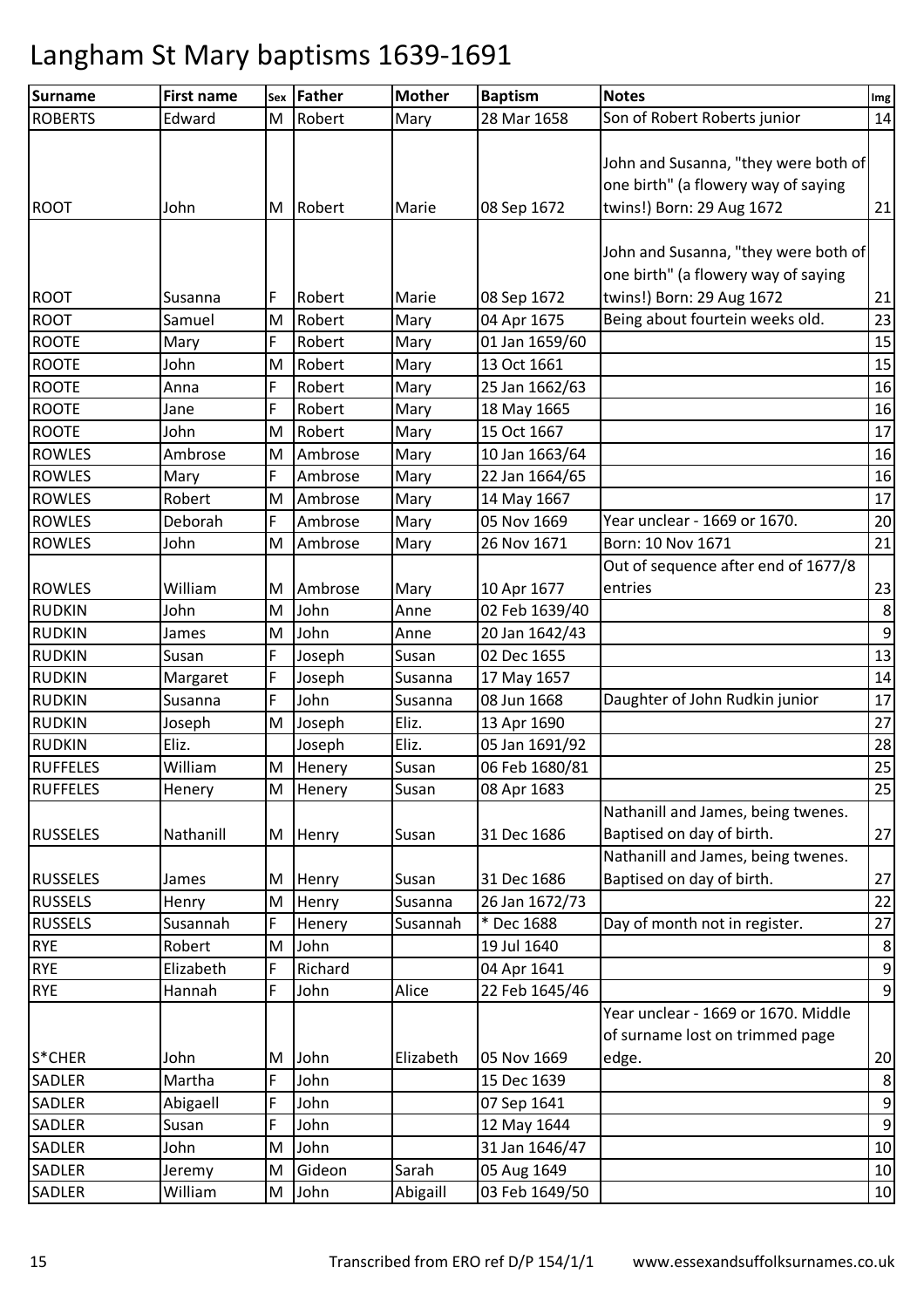| <b>SADLER</b><br>Gideon<br>Sarah<br>M<br>07 Sep 1651<br>Ralph<br>Mary<br><b>SADLER</b><br>Henery<br>M<br>Henery<br>08 Aug 1654<br>F<br><b>SADLER</b><br>Henery<br>Mary<br>08 Jan 1655/56<br>Mary<br>F<br>Elisabeth<br>Mary<br>04 Feb 1657/58<br><b>SADLER</b><br>Henery<br><b>SADLER</b><br>John<br>John<br>M<br>Susanna<br>08 Jul 1677<br><b>SADLER</b><br>William<br>M<br>03 Mar 1677/78<br>Henery<br>Frainces<br>F<br>John<br>Susanna<br><b>SADLER</b><br>Alce<br>29 Jan 1678/79<br>15 Oct 1682<br><b>SADLER</b><br>Henery<br>Frainces<br>Henery<br>M<br>John<br><b>SADLER</b><br>F<br>28 Nov 1686<br>Mary<br>Susan<br>William<br>John<br><b>SADLER</b><br>M<br>Susan<br>13 Sep 1688<br>Sarah<br><b>SADLER</b><br>M<br>Ralph<br>About twelve yeares old<br>Ralph<br>12 Sep 1689<br>Mary & Martha, twinns of<br>Susannah<br>11 Dec 1690<br><b>SADLER</b><br>Mary<br>John<br>Mary & Martha, twinns of<br><b>SADLER</b><br>Martha<br>John<br>Susannah<br>11 Dec 1690<br>Abode: Dedham<br>Nathaneel<br>Nathaneel<br><b>SALMON</b><br>M<br>Margaret<br>24 Jul 1653<br>F<br>William<br><b>SALMON</b><br>Elizebeth<br>Elizebeth<br>15 Aug 1686<br>M<br>William<br>Elizabeth<br>23 Dec 1688<br><b>SALMON</b><br>William<br>F<br>William<br><b>SALMON</b><br>Mary<br>Elizabeth<br>21 Jan 1690/91<br>Son of Elizabeth Sayer, widow.<br>Posthumus. (Day of month smudged)<br>* Mar 1639/40<br>Elizabeth<br>John<br>M<br>Father's occupation: clarke<br><b>SEBBORN</b><br>Nathaneel<br>M<br>Thomas<br>Mary<br>29 May 1653<br>Abode: Stratford<br>F<br>Samuell<br>Elisabeth<br><b>SEBBORN</b><br>Elisabeth<br>05 Apr 1659<br>Samuel<br>M<br>Samuel<br>Elisabeth<br>02 Oct 1660<br>Abode: Stratford<br><b>SEBBORN</b><br>Abode: Stratford<br>John<br>Samuel<br>Elisabeth<br>04 Jun 1663<br><b>SEBBORN</b><br>M<br>John<br>Sarah<br>01 Jan 1673/74<br>Thomas<br><b>SEBBORN</b><br>M<br>John<br>M<br>John<br>Sarah<br><b>SEBBORN</b><br>23 Apr 1684<br>John<br>Father's occupation: clearke<br><b>SEBBORNE</b><br>M<br>Thomas<br>09 Apr 1643<br>F<br>Father's occupation: clearke<br>Thomas<br>Mary<br>05 Apr 1646<br><b>SEBBORNE</b><br>Mary<br>Father's occupation: clearke<br>Thomas<br>Mary<br>18 Feb 1648/49<br><b>SEBBORNE</b><br>Edmund<br>M<br>Abode: Stratford<br><b>SEUIDGE</b><br>Samuel<br>John<br>05 May 1650<br>M<br>Anna<br>Abode: Stratford<br>Elisabeth<br>F<br>John<br>16 Nov 1651<br><b>SEUIDGE</b><br>Anna<br><b>SEWELL</b><br>Daniel<br>M<br>Jonas<br>10 Apr 1642<br><b>SEWELL</b><br>Edward<br>Ann<br>Ann<br>F<br>30 Aug 1685<br><b>SEWELL</b><br>Edward<br>Edward<br>16 May 1688<br>M<br>Anna<br><b>SHEPHARD</b><br>F<br>Edward<br>06 Mar 1652/53<br>Mary<br>Anna<br>F<br>Sarah<br>John<br>Sarah<br>24 Aug 1674<br><b>SIBBORNE</b><br>03 Nov 1678<br><b>SICKELPRICE</b><br>F<br>Water<br>Mary<br>Jane<br>Richard<br>23 Jan 1680/81<br><b>SICKELPRICE</b><br>M<br>Water<br>Mary<br><b>SICKELPRICE</b><br>Walter<br>03 Nov 1683<br>Tamesin<br>F<br>Mary<br><b>SICKLEPRICE</b><br>Walter<br>16 Feb 1672/73<br>Walter<br>Mary<br>M<br>05 Feb 1673/74<br><b>SICKLEPRICE</b><br>F<br>Walter<br>Mary<br>Susanna<br>Born: 28 Aug 1668. Appears on both | Surname | <b>First name</b> | Sex | Father | <b>Mother</b> | <b>Baptism</b> | <b>Notes</b>                        | Img              |
|----------------------------------------------------------------------------------------------------------------------------------------------------------------------------------------------------------------------------------------------------------------------------------------------------------------------------------------------------------------------------------------------------------------------------------------------------------------------------------------------------------------------------------------------------------------------------------------------------------------------------------------------------------------------------------------------------------------------------------------------------------------------------------------------------------------------------------------------------------------------------------------------------------------------------------------------------------------------------------------------------------------------------------------------------------------------------------------------------------------------------------------------------------------------------------------------------------------------------------------------------------------------------------------------------------------------------------------------------------------------------------------------------------------------------------------------------------------------------------------------------------------------------------------------------------------------------------------------------------------------------------------------------------------------------------------------------------------------------------------------------------------------------------------------------------------------------------------------------------------------------------------------------------------------------------------------------------------------------------------------------------------------------------------------------------------------------------------------------------------------------------------------------------------------------------------------------------------------------------------------------------------------------------------------------------------------------------------------------------------------------------------------------------------------------------------------------------------------------------------------------------------------------------------------------------------------------------------------------------------------------------------------------------------------------------------------------------------------------------------------------------------------------------------------------------------------------------------------------------------------------------------------------------------------------------------------------------------------------------------------------------------------------------------------------------------------------------------------------------------------------------------------------------|---------|-------------------|-----|--------|---------------|----------------|-------------------------------------|------------------|
|                                                                                                                                                                                                                                                                                                                                                                                                                                                                                                                                                                                                                                                                                                                                                                                                                                                                                                                                                                                                                                                                                                                                                                                                                                                                                                                                                                                                                                                                                                                                                                                                                                                                                                                                                                                                                                                                                                                                                                                                                                                                                                                                                                                                                                                                                                                                                                                                                                                                                                                                                                                                                                                                                                                                                                                                                                                                                                                                                                                                                                                                                                                                                          |         |                   |     |        |               |                |                                     | 10               |
|                                                                                                                                                                                                                                                                                                                                                                                                                                                                                                                                                                                                                                                                                                                                                                                                                                                                                                                                                                                                                                                                                                                                                                                                                                                                                                                                                                                                                                                                                                                                                                                                                                                                                                                                                                                                                                                                                                                                                                                                                                                                                                                                                                                                                                                                                                                                                                                                                                                                                                                                                                                                                                                                                                                                                                                                                                                                                                                                                                                                                                                                                                                                                          |         |                   |     |        |               |                |                                     | 13               |
|                                                                                                                                                                                                                                                                                                                                                                                                                                                                                                                                                                                                                                                                                                                                                                                                                                                                                                                                                                                                                                                                                                                                                                                                                                                                                                                                                                                                                                                                                                                                                                                                                                                                                                                                                                                                                                                                                                                                                                                                                                                                                                                                                                                                                                                                                                                                                                                                                                                                                                                                                                                                                                                                                                                                                                                                                                                                                                                                                                                                                                                                                                                                                          |         |                   |     |        |               |                |                                     | 13               |
|                                                                                                                                                                                                                                                                                                                                                                                                                                                                                                                                                                                                                                                                                                                                                                                                                                                                                                                                                                                                                                                                                                                                                                                                                                                                                                                                                                                                                                                                                                                                                                                                                                                                                                                                                                                                                                                                                                                                                                                                                                                                                                                                                                                                                                                                                                                                                                                                                                                                                                                                                                                                                                                                                                                                                                                                                                                                                                                                                                                                                                                                                                                                                          |         |                   |     |        |               |                |                                     | 14               |
|                                                                                                                                                                                                                                                                                                                                                                                                                                                                                                                                                                                                                                                                                                                                                                                                                                                                                                                                                                                                                                                                                                                                                                                                                                                                                                                                                                                                                                                                                                                                                                                                                                                                                                                                                                                                                                                                                                                                                                                                                                                                                                                                                                                                                                                                                                                                                                                                                                                                                                                                                                                                                                                                                                                                                                                                                                                                                                                                                                                                                                                                                                                                                          |         |                   |     |        |               |                |                                     | 23               |
|                                                                                                                                                                                                                                                                                                                                                                                                                                                                                                                                                                                                                                                                                                                                                                                                                                                                                                                                                                                                                                                                                                                                                                                                                                                                                                                                                                                                                                                                                                                                                                                                                                                                                                                                                                                                                                                                                                                                                                                                                                                                                                                                                                                                                                                                                                                                                                                                                                                                                                                                                                                                                                                                                                                                                                                                                                                                                                                                                                                                                                                                                                                                                          |         |                   |     |        |               |                |                                     | 23               |
|                                                                                                                                                                                                                                                                                                                                                                                                                                                                                                                                                                                                                                                                                                                                                                                                                                                                                                                                                                                                                                                                                                                                                                                                                                                                                                                                                                                                                                                                                                                                                                                                                                                                                                                                                                                                                                                                                                                                                                                                                                                                                                                                                                                                                                                                                                                                                                                                                                                                                                                                                                                                                                                                                                                                                                                                                                                                                                                                                                                                                                                                                                                                                          |         |                   |     |        |               |                |                                     | 24               |
|                                                                                                                                                                                                                                                                                                                                                                                                                                                                                                                                                                                                                                                                                                                                                                                                                                                                                                                                                                                                                                                                                                                                                                                                                                                                                                                                                                                                                                                                                                                                                                                                                                                                                                                                                                                                                                                                                                                                                                                                                                                                                                                                                                                                                                                                                                                                                                                                                                                                                                                                                                                                                                                                                                                                                                                                                                                                                                                                                                                                                                                                                                                                                          |         |                   |     |        |               |                |                                     | 25               |
|                                                                                                                                                                                                                                                                                                                                                                                                                                                                                                                                                                                                                                                                                                                                                                                                                                                                                                                                                                                                                                                                                                                                                                                                                                                                                                                                                                                                                                                                                                                                                                                                                                                                                                                                                                                                                                                                                                                                                                                                                                                                                                                                                                                                                                                                                                                                                                                                                                                                                                                                                                                                                                                                                                                                                                                                                                                                                                                                                                                                                                                                                                                                                          |         |                   |     |        |               |                |                                     | 27               |
|                                                                                                                                                                                                                                                                                                                                                                                                                                                                                                                                                                                                                                                                                                                                                                                                                                                                                                                                                                                                                                                                                                                                                                                                                                                                                                                                                                                                                                                                                                                                                                                                                                                                                                                                                                                                                                                                                                                                                                                                                                                                                                                                                                                                                                                                                                                                                                                                                                                                                                                                                                                                                                                                                                                                                                                                                                                                                                                                                                                                                                                                                                                                                          |         |                   |     |        |               |                |                                     | 27               |
|                                                                                                                                                                                                                                                                                                                                                                                                                                                                                                                                                                                                                                                                                                                                                                                                                                                                                                                                                                                                                                                                                                                                                                                                                                                                                                                                                                                                                                                                                                                                                                                                                                                                                                                                                                                                                                                                                                                                                                                                                                                                                                                                                                                                                                                                                                                                                                                                                                                                                                                                                                                                                                                                                                                                                                                                                                                                                                                                                                                                                                                                                                                                                          |         |                   |     |        |               |                |                                     | 27               |
|                                                                                                                                                                                                                                                                                                                                                                                                                                                                                                                                                                                                                                                                                                                                                                                                                                                                                                                                                                                                                                                                                                                                                                                                                                                                                                                                                                                                                                                                                                                                                                                                                                                                                                                                                                                                                                                                                                                                                                                                                                                                                                                                                                                                                                                                                                                                                                                                                                                                                                                                                                                                                                                                                                                                                                                                                                                                                                                                                                                                                                                                                                                                                          |         |                   |     |        |               |                |                                     | 27               |
| <b>SAYER</b>                                                                                                                                                                                                                                                                                                                                                                                                                                                                                                                                                                                                                                                                                                                                                                                                                                                                                                                                                                                                                                                                                                                                                                                                                                                                                                                                                                                                                                                                                                                                                                                                                                                                                                                                                                                                                                                                                                                                                                                                                                                                                                                                                                                                                                                                                                                                                                                                                                                                                                                                                                                                                                                                                                                                                                                                                                                                                                                                                                                                                                                                                                                                             |         |                   |     |        |               |                |                                     | 27               |
|                                                                                                                                                                                                                                                                                                                                                                                                                                                                                                                                                                                                                                                                                                                                                                                                                                                                                                                                                                                                                                                                                                                                                                                                                                                                                                                                                                                                                                                                                                                                                                                                                                                                                                                                                                                                                                                                                                                                                                                                                                                                                                                                                                                                                                                                                                                                                                                                                                                                                                                                                                                                                                                                                                                                                                                                                                                                                                                                                                                                                                                                                                                                                          |         |                   |     |        |               |                |                                     | 11               |
|                                                                                                                                                                                                                                                                                                                                                                                                                                                                                                                                                                                                                                                                                                                                                                                                                                                                                                                                                                                                                                                                                                                                                                                                                                                                                                                                                                                                                                                                                                                                                                                                                                                                                                                                                                                                                                                                                                                                                                                                                                                                                                                                                                                                                                                                                                                                                                                                                                                                                                                                                                                                                                                                                                                                                                                                                                                                                                                                                                                                                                                                                                                                                          |         |                   |     |        |               |                |                                     | 27               |
|                                                                                                                                                                                                                                                                                                                                                                                                                                                                                                                                                                                                                                                                                                                                                                                                                                                                                                                                                                                                                                                                                                                                                                                                                                                                                                                                                                                                                                                                                                                                                                                                                                                                                                                                                                                                                                                                                                                                                                                                                                                                                                                                                                                                                                                                                                                                                                                                                                                                                                                                                                                                                                                                                                                                                                                                                                                                                                                                                                                                                                                                                                                                                          |         |                   |     |        |               |                |                                     | 27               |
|                                                                                                                                                                                                                                                                                                                                                                                                                                                                                                                                                                                                                                                                                                                                                                                                                                                                                                                                                                                                                                                                                                                                                                                                                                                                                                                                                                                                                                                                                                                                                                                                                                                                                                                                                                                                                                                                                                                                                                                                                                                                                                                                                                                                                                                                                                                                                                                                                                                                                                                                                                                                                                                                                                                                                                                                                                                                                                                                                                                                                                                                                                                                                          |         |                   |     |        |               |                |                                     | 27               |
|                                                                                                                                                                                                                                                                                                                                                                                                                                                                                                                                                                                                                                                                                                                                                                                                                                                                                                                                                                                                                                                                                                                                                                                                                                                                                                                                                                                                                                                                                                                                                                                                                                                                                                                                                                                                                                                                                                                                                                                                                                                                                                                                                                                                                                                                                                                                                                                                                                                                                                                                                                                                                                                                                                                                                                                                                                                                                                                                                                                                                                                                                                                                                          |         |                   |     |        |               |                |                                     | $\,8\,$          |
|                                                                                                                                                                                                                                                                                                                                                                                                                                                                                                                                                                                                                                                                                                                                                                                                                                                                                                                                                                                                                                                                                                                                                                                                                                                                                                                                                                                                                                                                                                                                                                                                                                                                                                                                                                                                                                                                                                                                                                                                                                                                                                                                                                                                                                                                                                                                                                                                                                                                                                                                                                                                                                                                                                                                                                                                                                                                                                                                                                                                                                                                                                                                                          |         |                   |     |        |               |                |                                     | 11               |
|                                                                                                                                                                                                                                                                                                                                                                                                                                                                                                                                                                                                                                                                                                                                                                                                                                                                                                                                                                                                                                                                                                                                                                                                                                                                                                                                                                                                                                                                                                                                                                                                                                                                                                                                                                                                                                                                                                                                                                                                                                                                                                                                                                                                                                                                                                                                                                                                                                                                                                                                                                                                                                                                                                                                                                                                                                                                                                                                                                                                                                                                                                                                                          |         |                   |     |        |               |                |                                     | 14               |
|                                                                                                                                                                                                                                                                                                                                                                                                                                                                                                                                                                                                                                                                                                                                                                                                                                                                                                                                                                                                                                                                                                                                                                                                                                                                                                                                                                                                                                                                                                                                                                                                                                                                                                                                                                                                                                                                                                                                                                                                                                                                                                                                                                                                                                                                                                                                                                                                                                                                                                                                                                                                                                                                                                                                                                                                                                                                                                                                                                                                                                                                                                                                                          |         |                   |     |        |               |                |                                     | 15               |
|                                                                                                                                                                                                                                                                                                                                                                                                                                                                                                                                                                                                                                                                                                                                                                                                                                                                                                                                                                                                                                                                                                                                                                                                                                                                                                                                                                                                                                                                                                                                                                                                                                                                                                                                                                                                                                                                                                                                                                                                                                                                                                                                                                                                                                                                                                                                                                                                                                                                                                                                                                                                                                                                                                                                                                                                                                                                                                                                                                                                                                                                                                                                                          |         |                   |     |        |               |                |                                     | 16               |
|                                                                                                                                                                                                                                                                                                                                                                                                                                                                                                                                                                                                                                                                                                                                                                                                                                                                                                                                                                                                                                                                                                                                                                                                                                                                                                                                                                                                                                                                                                                                                                                                                                                                                                                                                                                                                                                                                                                                                                                                                                                                                                                                                                                                                                                                                                                                                                                                                                                                                                                                                                                                                                                                                                                                                                                                                                                                                                                                                                                                                                                                                                                                                          |         |                   |     |        |               |                |                                     | 22               |
|                                                                                                                                                                                                                                                                                                                                                                                                                                                                                                                                                                                                                                                                                                                                                                                                                                                                                                                                                                                                                                                                                                                                                                                                                                                                                                                                                                                                                                                                                                                                                                                                                                                                                                                                                                                                                                                                                                                                                                                                                                                                                                                                                                                                                                                                                                                                                                                                                                                                                                                                                                                                                                                                                                                                                                                                                                                                                                                                                                                                                                                                                                                                                          |         |                   |     |        |               |                |                                     | 26               |
|                                                                                                                                                                                                                                                                                                                                                                                                                                                                                                                                                                                                                                                                                                                                                                                                                                                                                                                                                                                                                                                                                                                                                                                                                                                                                                                                                                                                                                                                                                                                                                                                                                                                                                                                                                                                                                                                                                                                                                                                                                                                                                                                                                                                                                                                                                                                                                                                                                                                                                                                                                                                                                                                                                                                                                                                                                                                                                                                                                                                                                                                                                                                                          |         |                   |     |        |               |                |                                     | $\boldsymbol{9}$ |
|                                                                                                                                                                                                                                                                                                                                                                                                                                                                                                                                                                                                                                                                                                                                                                                                                                                                                                                                                                                                                                                                                                                                                                                                                                                                                                                                                                                                                                                                                                                                                                                                                                                                                                                                                                                                                                                                                                                                                                                                                                                                                                                                                                                                                                                                                                                                                                                                                                                                                                                                                                                                                                                                                                                                                                                                                                                                                                                                                                                                                                                                                                                                                          |         |                   |     |        |               |                |                                     | $10\,$           |
|                                                                                                                                                                                                                                                                                                                                                                                                                                                                                                                                                                                                                                                                                                                                                                                                                                                                                                                                                                                                                                                                                                                                                                                                                                                                                                                                                                                                                                                                                                                                                                                                                                                                                                                                                                                                                                                                                                                                                                                                                                                                                                                                                                                                                                                                                                                                                                                                                                                                                                                                                                                                                                                                                                                                                                                                                                                                                                                                                                                                                                                                                                                                                          |         |                   |     |        |               |                |                                     | 10               |
|                                                                                                                                                                                                                                                                                                                                                                                                                                                                                                                                                                                                                                                                                                                                                                                                                                                                                                                                                                                                                                                                                                                                                                                                                                                                                                                                                                                                                                                                                                                                                                                                                                                                                                                                                                                                                                                                                                                                                                                                                                                                                                                                                                                                                                                                                                                                                                                                                                                                                                                                                                                                                                                                                                                                                                                                                                                                                                                                                                                                                                                                                                                                                          |         |                   |     |        |               |                |                                     | 10               |
|                                                                                                                                                                                                                                                                                                                                                                                                                                                                                                                                                                                                                                                                                                                                                                                                                                                                                                                                                                                                                                                                                                                                                                                                                                                                                                                                                                                                                                                                                                                                                                                                                                                                                                                                                                                                                                                                                                                                                                                                                                                                                                                                                                                                                                                                                                                                                                                                                                                                                                                                                                                                                                                                                                                                                                                                                                                                                                                                                                                                                                                                                                                                                          |         |                   |     |        |               |                |                                     | $11\,$           |
|                                                                                                                                                                                                                                                                                                                                                                                                                                                                                                                                                                                                                                                                                                                                                                                                                                                                                                                                                                                                                                                                                                                                                                                                                                                                                                                                                                                                                                                                                                                                                                                                                                                                                                                                                                                                                                                                                                                                                                                                                                                                                                                                                                                                                                                                                                                                                                                                                                                                                                                                                                                                                                                                                                                                                                                                                                                                                                                                                                                                                                                                                                                                                          |         |                   |     |        |               |                |                                     | 9                |
|                                                                                                                                                                                                                                                                                                                                                                                                                                                                                                                                                                                                                                                                                                                                                                                                                                                                                                                                                                                                                                                                                                                                                                                                                                                                                                                                                                                                                                                                                                                                                                                                                                                                                                                                                                                                                                                                                                                                                                                                                                                                                                                                                                                                                                                                                                                                                                                                                                                                                                                                                                                                                                                                                                                                                                                                                                                                                                                                                                                                                                                                                                                                                          |         |                   |     |        |               |                |                                     | 26               |
|                                                                                                                                                                                                                                                                                                                                                                                                                                                                                                                                                                                                                                                                                                                                                                                                                                                                                                                                                                                                                                                                                                                                                                                                                                                                                                                                                                                                                                                                                                                                                                                                                                                                                                                                                                                                                                                                                                                                                                                                                                                                                                                                                                                                                                                                                                                                                                                                                                                                                                                                                                                                                                                                                                                                                                                                                                                                                                                                                                                                                                                                                                                                                          |         |                   |     |        |               |                |                                     | 27               |
|                                                                                                                                                                                                                                                                                                                                                                                                                                                                                                                                                                                                                                                                                                                                                                                                                                                                                                                                                                                                                                                                                                                                                                                                                                                                                                                                                                                                                                                                                                                                                                                                                                                                                                                                                                                                                                                                                                                                                                                                                                                                                                                                                                                                                                                                                                                                                                                                                                                                                                                                                                                                                                                                                                                                                                                                                                                                                                                                                                                                                                                                                                                                                          |         |                   |     |        |               |                |                                     | 11               |
|                                                                                                                                                                                                                                                                                                                                                                                                                                                                                                                                                                                                                                                                                                                                                                                                                                                                                                                                                                                                                                                                                                                                                                                                                                                                                                                                                                                                                                                                                                                                                                                                                                                                                                                                                                                                                                                                                                                                                                                                                                                                                                                                                                                                                                                                                                                                                                                                                                                                                                                                                                                                                                                                                                                                                                                                                                                                                                                                                                                                                                                                                                                                                          |         |                   |     |        |               |                |                                     | 23               |
|                                                                                                                                                                                                                                                                                                                                                                                                                                                                                                                                                                                                                                                                                                                                                                                                                                                                                                                                                                                                                                                                                                                                                                                                                                                                                                                                                                                                                                                                                                                                                                                                                                                                                                                                                                                                                                                                                                                                                                                                                                                                                                                                                                                                                                                                                                                                                                                                                                                                                                                                                                                                                                                                                                                                                                                                                                                                                                                                                                                                                                                                                                                                                          |         |                   |     |        |               |                |                                     | 24               |
|                                                                                                                                                                                                                                                                                                                                                                                                                                                                                                                                                                                                                                                                                                                                                                                                                                                                                                                                                                                                                                                                                                                                                                                                                                                                                                                                                                                                                                                                                                                                                                                                                                                                                                                                                                                                                                                                                                                                                                                                                                                                                                                                                                                                                                                                                                                                                                                                                                                                                                                                                                                                                                                                                                                                                                                                                                                                                                                                                                                                                                                                                                                                                          |         |                   |     |        |               |                |                                     | 24               |
|                                                                                                                                                                                                                                                                                                                                                                                                                                                                                                                                                                                                                                                                                                                                                                                                                                                                                                                                                                                                                                                                                                                                                                                                                                                                                                                                                                                                                                                                                                                                                                                                                                                                                                                                                                                                                                                                                                                                                                                                                                                                                                                                                                                                                                                                                                                                                                                                                                                                                                                                                                                                                                                                                                                                                                                                                                                                                                                                                                                                                                                                                                                                                          |         |                   |     |        |               |                |                                     | 26               |
|                                                                                                                                                                                                                                                                                                                                                                                                                                                                                                                                                                                                                                                                                                                                                                                                                                                                                                                                                                                                                                                                                                                                                                                                                                                                                                                                                                                                                                                                                                                                                                                                                                                                                                                                                                                                                                                                                                                                                                                                                                                                                                                                                                                                                                                                                                                                                                                                                                                                                                                                                                                                                                                                                                                                                                                                                                                                                                                                                                                                                                                                                                                                                          |         |                   |     |        |               |                |                                     | 22               |
|                                                                                                                                                                                                                                                                                                                                                                                                                                                                                                                                                                                                                                                                                                                                                                                                                                                                                                                                                                                                                                                                                                                                                                                                                                                                                                                                                                                                                                                                                                                                                                                                                                                                                                                                                                                                                                                                                                                                                                                                                                                                                                                                                                                                                                                                                                                                                                                                                                                                                                                                                                                                                                                                                                                                                                                                                                                                                                                                                                                                                                                                                                                                                          |         |                   |     |        |               |                |                                     | 22               |
| but not mother's name. Img 18 has<br>mother's name, but no dates.<br>15 Oct 1670<br>SICKLEPRISE<br>John<br>Walter<br>M<br>Mary                                                                                                                                                                                                                                                                                                                                                                                                                                                                                                                                                                                                                                                                                                                                                                                                                                                                                                                                                                                                                                                                                                                                                                                                                                                                                                                                                                                                                                                                                                                                                                                                                                                                                                                                                                                                                                                                                                                                                                                                                                                                                                                                                                                                                                                                                                                                                                                                                                                                                                                                                                                                                                                                                                                                                                                                                                                                                                                                                                                                                           |         |                   |     |        |               |                | img 17 and img 18. Img 17 has dates | 17               |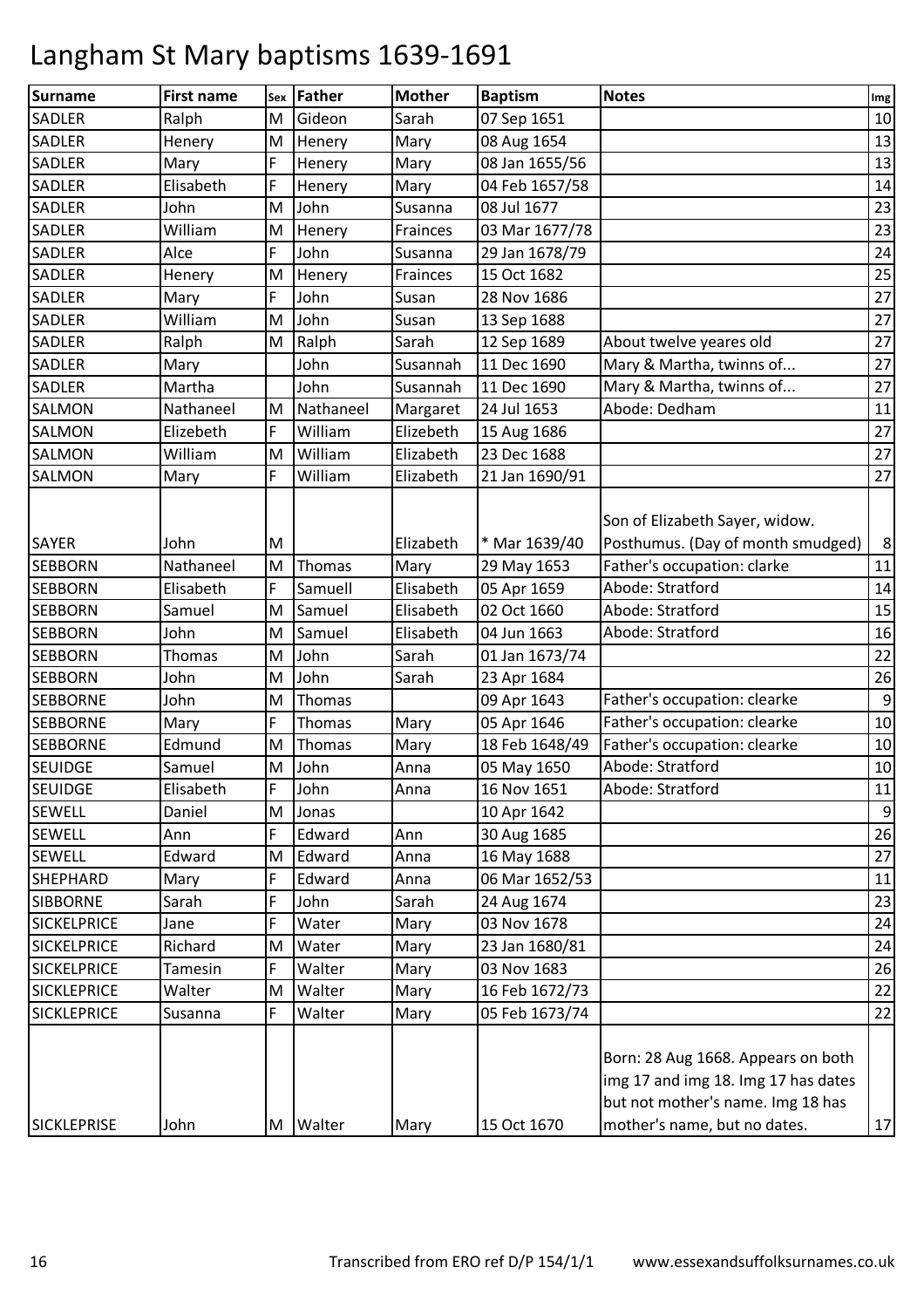| <b>Surname</b><br><b>Notes</b><br>sex Father<br><b>Mother</b><br><b>Baptism</b><br><b>First name</b>  | Img              |
|-------------------------------------------------------------------------------------------------------|------------------|
|                                                                                                       |                  |
| Born: 1 Oct 1670. Appears on both                                                                     |                  |
| img 17 and img 18. Img 17 has dates                                                                   |                  |
| but not mother's name. Img 18 has                                                                     |                  |
| mother's name, but no dates.<br><b>SICKLEPRISE</b><br>Elizebeth<br>F<br>Walter<br>15 Oct 1670<br>Mary | 17               |
| F<br><b>SICKLEPRIZE</b><br>Walter<br>Mary<br>Mary<br>15 Aug 1666                                      | 17               |
| <b>SMITH</b><br>F<br>Grissild<br>14 Dec 1645<br>Rebecca<br>John                                       | $\mathsf 9$      |
| F<br><b>SMITH</b><br>Sarah<br>Ruben<br>02 Aug 1663<br>Katherine                                       | 16               |
| <b>SMITH</b><br>M<br>Elisabeth<br>24 Jun 1666<br>Benjamin<br>Benjamin                                 | 17               |
| <b>SMITH</b><br>F<br>Elisabeth<br>Elisabeth<br>Benjamin<br>26 May 1668                                | 17               |
| <b>SMITH</b><br>Ruben<br>Sarah<br>29 May 1668<br>John<br>M                                            | 17               |
| Year unclear. Did say 1669 but                                                                        |                  |
| crossed out - therefore 1670? No                                                                      |                  |
| other date. "Being then near seven                                                                    |                  |
| years of age."<br>* * 1670<br><b>SMITH</b><br>William<br>Elizabeth<br>John<br>M                       | 21               |
| <b>SMITH</b><br>F<br>John<br>Mary<br>27 Apr 1673                                                      | 22               |
| <b>SMITH</b><br>Elizabeth<br>F<br>John<br>06 Jun 1675<br>Mary                                         | 23               |
| F<br>William<br>Abode: Nailand (Nayland)<br><b>SMITH</b><br>Sarah<br>26 Sep 1690<br>Mary              | 27               |
| <b>SMYTH</b><br>John<br>21 Oct 1643<br>M<br>John                                                      | $\boldsymbol{9}$ |
| <b>SMYTH</b><br>F<br>John<br>Grissild<br>19 Feb 1643/44<br>Mary                                       | $\overline{9}$   |
| <b>SMYTH</b><br>F<br>John<br>Sarah<br>23 Nov 1645<br>Daughter of John Smyth junr<br>Sarah             | $\boldsymbol{9}$ |
| <b>SMYTH</b><br>F<br>John<br>Grissild<br>15 Aug 1647<br>Hester                                        | $10\,$           |
| F<br><b>SMYTH</b><br>11 Jun 1648<br>Daugther of John Smyth junr<br>John<br>Sarah<br>Anna              | 10               |
| <b>SMYTH</b><br>John<br>M<br>John<br>Mary<br>22 Apr 1677                                              | 23               |
| <b>SMYTH</b><br>John<br>20 Jul 1679<br>Mary<br>Thomas<br>M                                            | 24               |
| <b>SOTHERWOOD</b><br>Edward<br>25 Nov 1639<br>John<br>M<br>Ann                                        | $\,8\,$          |
|                                                                                                       |                  |
| 7<br>?<br><b>SOTHERWOOD</b><br>Thomas<br>25 May 1641<br>Parents' first names not in register.         | 9                |
| Edward<br>Edward<br>07 Jan 1643/44<br><b>SOTHERWOOD</b><br>M                                          | $\boldsymbol{9}$ |
| F<br><b>SOTHERWOOD</b><br>Sarah<br>John<br>10 Mar 1643/44                                             | $\overline{9}$   |
| John<br><b>SOTHERWOOD</b><br>John<br>M<br>Margaret<br>21 Sep 1656                                     | 14               |
| John<br><b>SOTHERWOOD</b><br>M<br>Margaret<br>24 Jul 1659<br>Steven                                   | 15               |
| F<br>John<br>25 Oct 1664<br><b>SOTHERWOOD</b><br>Margaret<br>Anna                                     | 16               |
| F<br>10 Dec 1665<br><b>SOTHERWOOD</b><br>Elisabeth<br>Thomas<br>Elisabeth                             | 16               |
| John<br>07 Mar 1665/66<br><b>SOTHERWOOD</b><br>John<br>M<br>Susanna                                   | 16               |
| <b>SOTHERWOOD</b><br>Thomas<br>Elisabeth<br>24 Jan 1666/67<br>Thomas<br>M                             | 17               |
| 12 May 1667<br><b>SOTHERWOOD</b><br>F<br>John<br>Susanna<br>Susanna                                   | 17               |
| John<br>29 May 1667<br><b>SOTHERWOOD</b><br>M<br>Margaret<br>James                                    | 17               |
|                                                                                                       |                  |
| No date. Page has been trimmed so                                                                     |                  |
| some info lost. Some of father's                                                                      |                  |
| name missing but probably John. The                                                                   |                  |
| end of the surname is missing after th                                                                |                  |
| W but must be Southernwood. Year                                                                      |                  |
| John?<br>* * 1669<br>unclear - 1669 or 1670<br><b>SOUTHERNWOOD</b><br>John<br>M<br>Margarett          | 18               |
| M<br>John<br>John<br>25 Mar 1671<br><b>SOUTHERNWOOD</b><br>Susanna                                    | 21               |
| John<br>F<br>25 Mar 1671<br><b>SOUTHERNWOOD</b><br>Mary<br>Susanna                                    | 21               |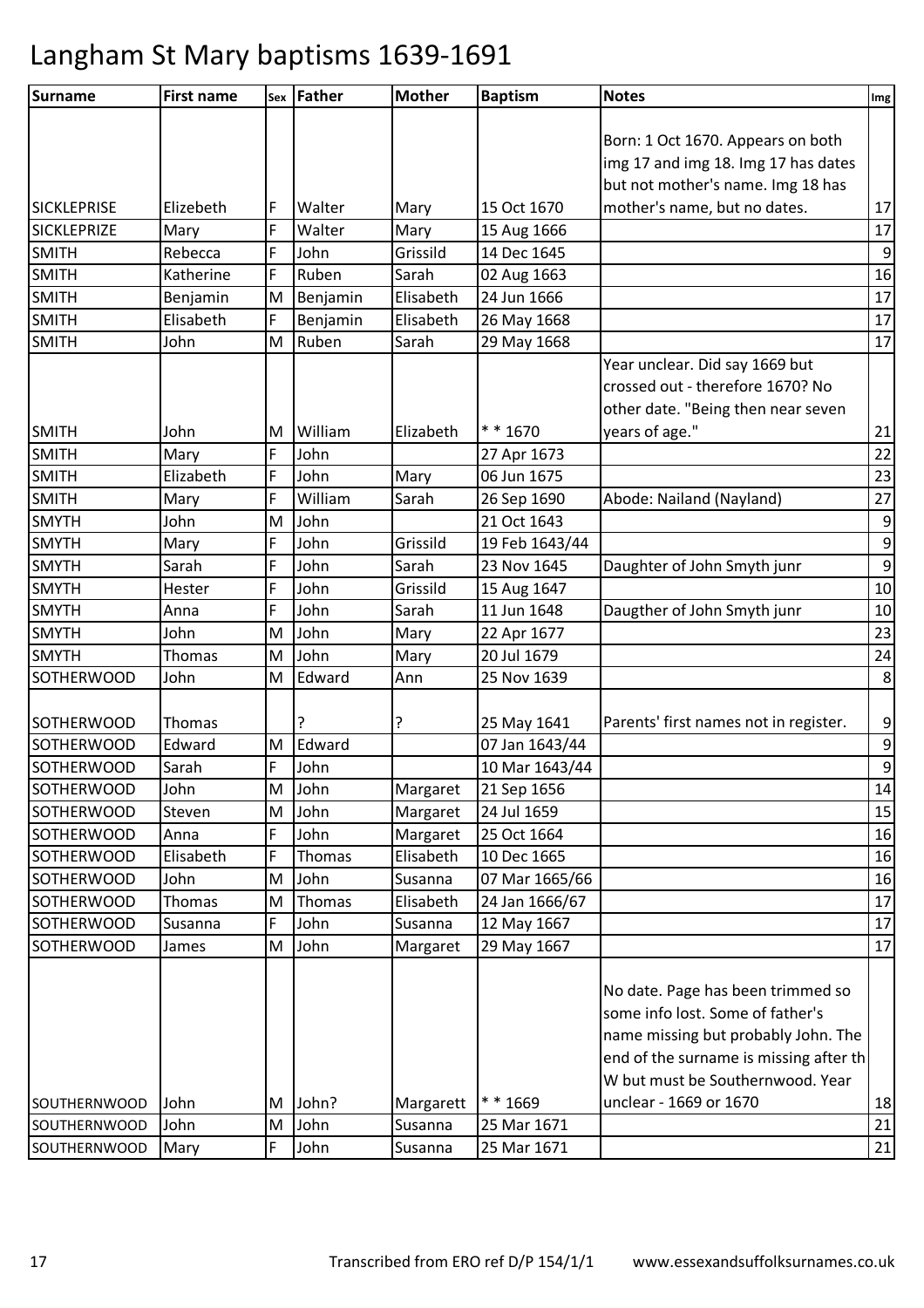| <b>Surname</b>      | <b>First name</b> |   | sex Father | <b>Mother</b> | <b>Baptism</b> | <b>Notes</b>                          | Img              |
|---------------------|-------------------|---|------------|---------------|----------------|---------------------------------------|------------------|
|                     |                   |   |            |               |                | The end of the surname is missing     |                  |
|                     |                   |   |            |               |                | after the W thank to the page having  |                  |
|                     |                   |   |            |               |                | been trimmed, but must be             |                  |
|                     |                   |   |            |               |                | Southerwood. Year unclear - 1669 or   |                  |
| <b>SOUTHERWOOD</b>  | Ric*              | M | Thomas     | Elizabeth     | 03 Apr 1669    | 1670.                                 | 18               |
|                     |                   |   |            |               |                |                                       |                  |
|                     |                   |   |            |               |                | Being about 17 yeares old (Parents'   |                  |
|                     |                   |   |            |               |                | names not in register - unclear if    |                  |
| <b>SOUTHGATE</b>    | Elizabeth         |   |            |               | 10 Jun 1690    | surname is that of father or mother.) | 27               |
| SOUTHGATE           | Samuel            | M | Samuel     | Elizabeth     | 21 Oct 1690    |                                       | 27               |
| <b>SOUTHGATE</b>    | James             |   | Samuell    | Elizabeth     | 24 Jan 1691/92 |                                       | 28               |
| <b>SPARLING</b>     | <b>Bridget</b>    | F | Robt.      |               | 28 Feb 1640/41 |                                       | $\,8\,$          |
| <b>SPENCER</b>      | Alice             | F | William    | Alice         | 10 Oct 1658    | Abode: Stratford                      | 14               |
| <b>STARLIN</b>      | John              | M | John       | Hannah        | 25 Aug 1689    |                                       | 27               |
| <b>STARLIN</b>      | Mary              |   | Charles    | Hannah        | 17 Jun 1691    |                                       | 28               |
| <b>STARLING</b>     | Anna              | F | Richard    |               | 18 Apr 1641    |                                       | $\boldsymbol{9}$ |
| <b>STARLING</b>     | Sarah             | F | Robt.      | Sarah         | 07 Sep 1645    |                                       | $\boldsymbol{9}$ |
| <b>STARLING</b>     | John              | M | Richard    |               | 10 May 1646    |                                       | $10\,$           |
| <b>STARLING</b>     | Anna              | F | Robert     |               | 12 Mar 1647/48 |                                       | 10               |
| <b>STARLING</b>     | Isaac             |   | Richard    |               | 13 Aug 1648    | Isaac and Rebecca, twinnes of         | 10               |
| <b>STARLING</b>     | Rebecca           |   | Richard    |               | 13 Aug 1648    | Isaac and Rebecca, twinnes of         | 10               |
|                     |                   |   |            |               |                | Daughter of William Starling the      |                  |
| <b>STARLING</b>     | Anna              | F | William    | Jane          | 28 Oct 1649    | younger                               | $10\,$           |
| <b>STARLING</b>     | Robert            | M | Robert     | Sarah         | 16 Feb 1650/51 |                                       | 10               |
|                     |                   |   |            |               |                |                                       |                  |
| <b>STARLING</b>     | Jane              | F | William    | Jane          | 21 Dec 1651    | Daughter of William Starling junior   | 11               |
| <b>STARLING</b>     | John              | M | William    | Jane          | 18 Feb 1654/55 | Son of William Starling junior        | 13               |
| <b>STARLING</b>     | Abraham           | M | Robert     | Sarah         | 16 Aug 1655    |                                       | 13               |
| <b>STARLING</b>     | William           | M | John       | Hannah        | 21 Jan 1690/91 |                                       | 27               |
| <b>STARLING</b>     | William           |   | William    | Sarah         | 13 Mar 1690/91 |                                       | 28               |
| <b>STARLINGE</b>    | Sarah             | F | Richard    |               | 23 Oct 1643    |                                       | $\boldsymbol{9}$ |
| <b>STEPHENS</b>     | Robert            | M | Thomas     | Deborah       | 25 Sep 1687    |                                       | 27               |
| <b>STEPHENS</b>     | Elizabeth         | F | Thomas     | Debborah      | 20 Apr 1690    |                                       | 27               |
| <b>STEPHENS</b>     | Daniell           |   | Thomas     | Deborah       | 13 Sep 1691    |                                       | 28               |
| <b>STEVENES</b>     | Deborah           | F | Thomas     | Deborah       | 20 May 1678    |                                       | 24               |
| <b>STEVENS</b>      | Mary              | F | Robt.      |               | 22 Jun 1645    |                                       | $\overline{9}$   |
| <b>STEVENS</b>      | Robert            | M | Robt.      |               | 27 Sep 1646    |                                       | 10               |
| <b>STEVENS</b>      | Mary              | F | Robert     | Mary          | 17 Jun 1649    |                                       | 10               |
| <b>STEVENS</b>      | Mary              | F | Thomas     | Deborah       | 25 Dec 1680    |                                       | 24               |
| <b>STEVENS</b>      | Thomas            | M | Thomas     | Deborah       | 18 Jun 1682    |                                       | 25               |
| <b>STEVENS</b>      | Mary              | F | Thomas     | Deborah       | 27 Nov 1684    |                                       | 26               |
| <b>STRINGER</b>     | Elizabeth         | F | Walter     | Thomasin      | 18 Sep 1675    | Being three yeares old                | 23               |
| <b>STRINGER</b>     | Hannah            | F | Walter     | Thomasin      | 18 Sep 1675    | Being not a week old.                 | 23               |
| <b>SUDDERENWOOD</b> | Sarah             | F | Tho.       | Eliz.         | 04 Oct 1685    |                                       | 26               |
| <b>SUDDERWOOD</b>   | Elizabeth         | F | Thomas     | Elizabeth     | 20 Apr 1672    |                                       | 22               |
| <b>SUDDERWOOD</b>   | James             | M | Thomas     | Elizabeth     | 07 Apr 1678    |                                       | 24               |
| <b>SUDDERWOOD</b>   | Margaret          | F | Thomas     | Elizabeth     | 27 Dec 1681    | 30 weeks old                          | 25               |
| <b>SUDDERWOOD</b>   | Susan             | F | Thomas     | Elizabeth     | 09 Sep 1688    |                                       | 27               |
| <b>SUTHERNWOOD</b>  | John              | M | John       | Margaret      | 06 Aug 1670    | Born: 6 Apr 1670                      | $17\,$           |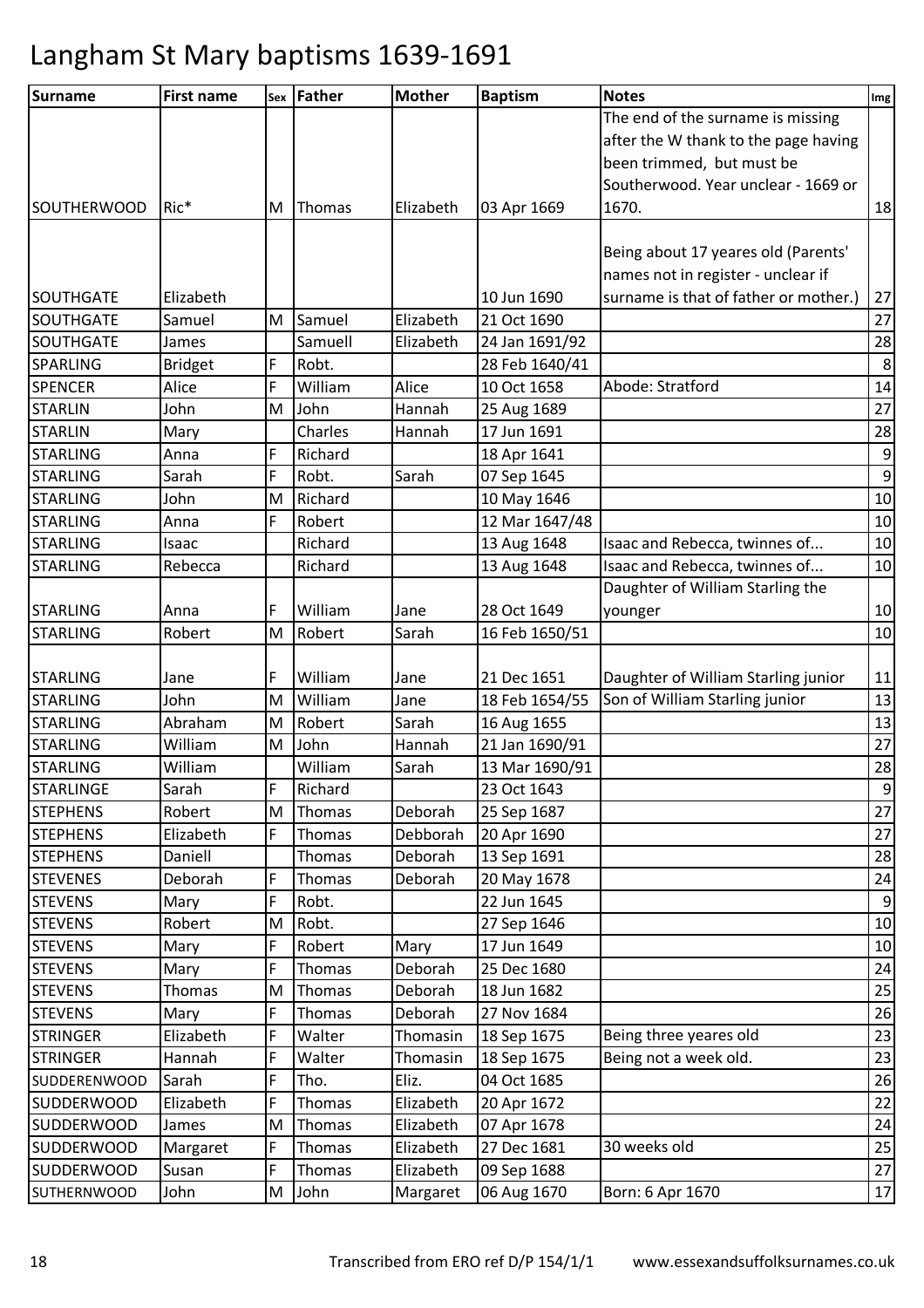| <b>Surname</b>    | <b>First name</b> | Sex | Father      | <b>Mother</b> | <b>Baptism</b> | <b>Notes</b>                           | Img              |
|-------------------|-------------------|-----|-------------|---------------|----------------|----------------------------------------|------------------|
| <b>SUTHERWOOD</b> | John              | M   | Thomas      | Elizabeth     | 26 Dec 1675    |                                        | 23               |
|                   |                   |     |             |               |                | Born: 10 May (Last digit of year of    |                  |
|                   |                   |     |             |               |                | birth hard to read but seems likely to |                  |
| <b>SUTHERWOOD</b> | Mary              | F   | Thomas      | Elizabeth     | 26 Dec 1675    | be 1674)                               | 23               |
| <b>SWINBURN</b>   | Robert            | м   | Robert      | Christian     | 27 Dec 1665    | Abode: Buttolph's parish, Colchester   | 16               |
| <b>TALBOT</b>     | Henrye            | M   | Henrye      | Alice         | 08 Dec 1639    |                                        | $\bf 8$          |
| <b>TALBOT</b>     | John              | M   | Henrye      |               | 06 Aug 1642    |                                        | $\boldsymbol{9}$ |
| <b>TALBOT</b>     | Sarah             | F   | Henrye      |               | 17 Nov 1644    |                                        | $\boldsymbol{9}$ |
| <b>TALBOT</b>     | Rebeccah          | F   | Henrye      |               | 18 Apr 1647    |                                        | $10\,$           |
| <b>TALBOT</b>     | Henery            | M   | Henery      | Martha        | 10 Mar 1660/61 |                                        | 15               |
| <b>TALBOT</b>     | Henry             | M   | Henry       | Martha        | 28 Mar 1671    |                                        | 21               |
| <b>TALBOT</b>     | John              | M   | John        | Grace         | 17 Sep 1674    |                                        | 22               |
| <b>TALBUT</b>     | Richard           | M   | Henery      | Alice         | 09 Sep 1649    |                                        | 10               |
| <b>TALBUT</b>     | Martha            | F   | Henery      | Martha        | 07 Sep 1662    |                                        | 15               |
| <b>TALLER</b>     | Hannah            | F   | Libbeus     | Sarah         | 17 Apr 1664    |                                        | 16               |
| <b>TANNER</b>     | Elisabeth         | F   | John        |               | 07 May 1654    |                                        | 13               |
| <b>THOMPSON</b>   | Isaac             | M   | Isaac       | Elizabeth     | 12 Mar 1669/70 |                                        | 18               |
| <b>THURLOW</b>    | Sarah             | F   | Henry       | Sarah         | 16 May 1686    |                                        | 27               |
| <b>THURLOW</b>    | William           | M   | Henery      | Sarah         | 17 Jun 1688    |                                        | 27               |
| <b>THURLOW</b>    | William           |     | Henery      | Sarah         | 13 Mar 1690/91 |                                        | 28               |
| <b>THURSTONE</b>  | Mary              | F   | Steven      | Mary          | 18 Apr 1658    | Abode: Dedham                          | 14               |
| <b>THURSTONE</b>  | Elisabeth         | F   | Steven      | Mary          | 27 Jan 1660/61 | Abode: Dedham                          | 15               |
| <b>TIFFANYE</b>   | William           | M   | William     |               | 10 Apr 1642    | Abode: Stratford                       | 9                |
| <b>TOULSON</b>    | Susan             | F   | William     | Anna          | 29 Jun 1656    |                                        | 13               |
| <b>TRUE</b>       | James             | M   | James       | Mary          | 08 Oct 1650    | Abode: Stratford                       | 10               |
| <b>TUFFEILD</b>   | Richard           | M   | Richard     | Susan         | 05 Dec 1641    |                                        | $9\,$            |
| <b>UMFREVILL</b>  | Georg             | M   | William     | Isabel        | 06 Jun 1655    | Son of William Umfrevill, gent.        | 13               |
|                   |                   |     |             |               |                |                                        |                  |
| <b>UMFREVILLE</b> | Dorothy           | F   | William     | Isabel        | 07 Oct 1657    | Daughter of Mr William Umfreville      | 14               |
|                   |                   |     |             |               |                |                                        |                  |
| <b>UMFREVILLE</b> | Thomas            | M   | William     | Isabel        | 07 May 1660    | Son of Mr William Umfreville Esqr      | 15               |
|                   |                   |     |             |               |                |                                        |                  |
| <b>UMFREVILLE</b> | Henery            | M   | William     | Isabel        | 22 Jul 1661    | Son of Mr William Umfreville Esqr      | 15               |
| <b>UMFREVILLE</b> | Mary              | F   | William     | Isabel        | 14 Oct 1664    | Daughter of William Umfreville, gent.  | 16               |
| <b>VINNE</b>      | Marye             | F   | Christopher | Susan         | 30 Jul 1640    |                                        | 8                |
| <b>VINNE</b>      | Hannah            | F   | Christopher | Susan         | 26 Sep 1645    |                                        | 9                |
|                   |                   |     |             |               |                | Year unclear - 1669 or 1670. Most of   |                  |
|                   |                   |     |             |               |                | surname lost on edge of trimmed        |                  |
| $W^*$             | James             | м   | James       |               | 05 Nov 1669    | page.                                  | 20               |
| <b>WAINT</b>      | John              | M   | John        | Anna          | 28 Apr 1675    |                                        | 23               |
| WALL              | Anna              | F   | Bartholomew | Anna          | 10 Sep 1640    |                                        | 8                |
| WALL              | Elizabeth         | F   | Bartholomew | Anne          | 06 Jan 1641/42 |                                        | $\boldsymbol{9}$ |
|                   |                   |     |             |               |                |                                        |                  |
| WALL              | Lydia             | F   | Bartholomew | Anna          | 26 Jan 1653/54 | Daughter of Bartholomew Wall, gent.    | 11               |
| WALL              | Elisabeth         | F   | Daniel      | Anna          | 02 Oct 1667    | Daughter of Mr Daniel Wall             | $17\,$           |
|                   |                   |     |             |               |                |                                        |                  |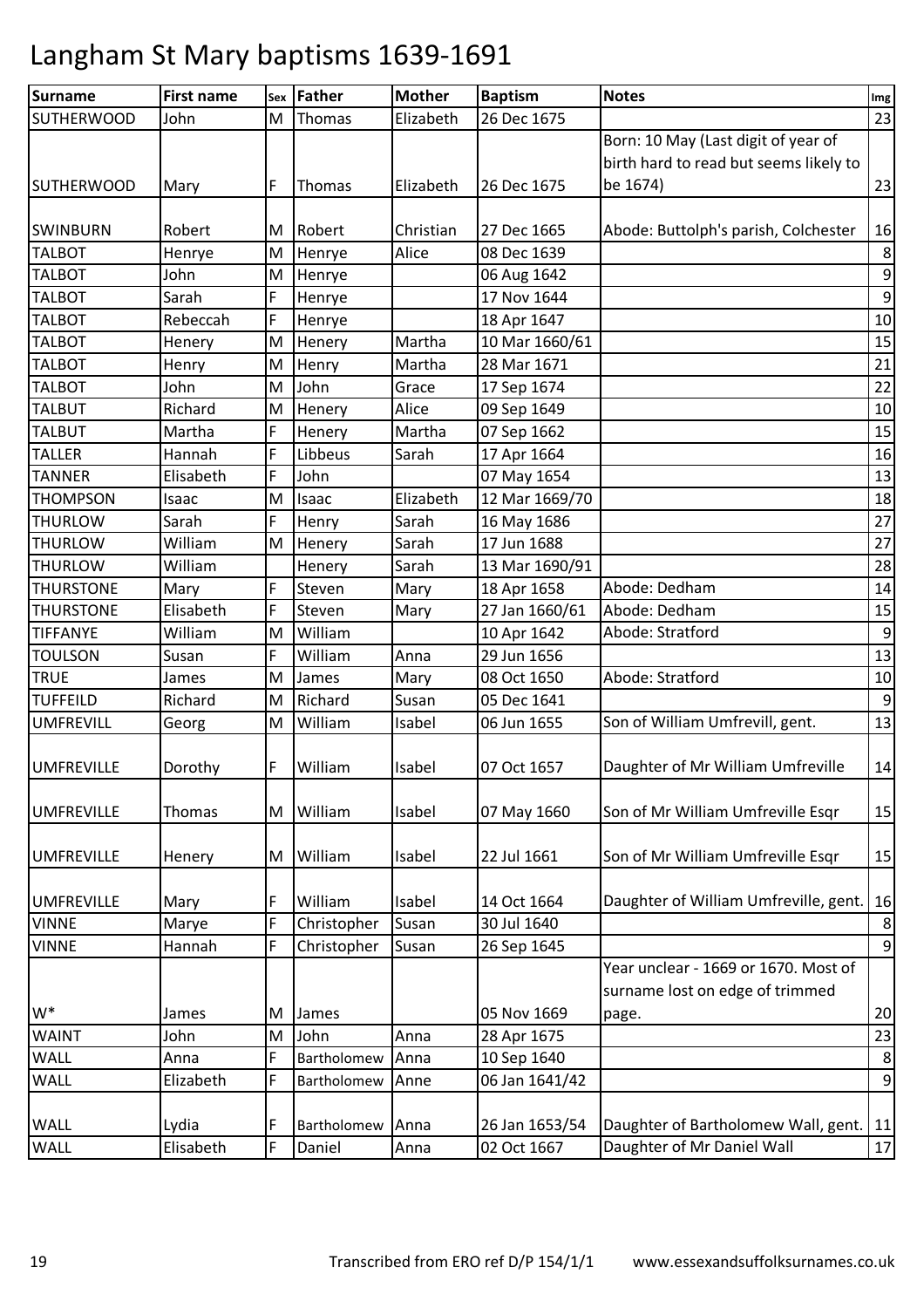| Surname         | <b>First name</b> |   | sex Father    | <b>Mother</b> | <b>Baptism</b> | <b>Notes</b>                          | Img              |
|-----------------|-------------------|---|---------------|---------------|----------------|---------------------------------------|------------------|
|                 |                   |   |               |               |                | Daughter of Mr Dannill Wall. Year     |                  |
|                 |                   |   |               |               |                | unclear - under the heading "1668,    |                  |
| WALL            | Sarah             | F | Dannill       | Anna          | 23 Jun 1668    | 1669, 1670"                           | 17               |
| <b>WARNER</b>   | Thomas            | M | Thomas        | Rose          | 24 Jan 1640/41 |                                       | 8                |
| <b>WARNER</b>   | Margaret          | F | Samuel        | Elizabeth     | 16 May 1641    |                                       | $\mathsf 9$      |
| <b>WARNER</b>   | Prudence          | F | Thomas        | Prudence      | 27 Mar 1642    |                                       | 9                |
| <b>WARNER</b>   | Elizabeth         | F | Samuell       | Elizabeth     | 13 May 1643    |                                       | $\boldsymbol{9}$ |
| <b>WARNER</b>   | <b>Bridget</b>    | F | Thomas        |               | 12 Oct 1644    |                                       | $\boldsymbol{9}$ |
| <b>WARNER</b>   | Rachell           | F | Samuel        |               | 20 Jul 1645    |                                       | $\overline{9}$   |
| <b>WARNER</b>   | Elizabeth         | F | Thomas        |               | 23 Aug 1646    |                                       | 10               |
| <b>WARNER</b>   | Hannah            | F | Daniel        | Ann           | 10 Apr 1647    |                                       | $10\,$           |
| <b>WARNER</b>   | ?                 |   | ς             | ?             | 27 Sep 1647    | No first names in entry.              | 10               |
| <b>WARNER</b>   | Susan             | F | Thomas        |               | 24 Sep 1648    |                                       | 10               |
| <b>WARNER</b>   | Abraham           | M | Samuell       |               | 17 Dec 1648    |                                       | 10               |
| <b>WARNER</b>   | Margaret          | F | Thomas        | Elisabeth     | 01 Dec 1650    |                                       | $10\,$           |
| <b>WARNER</b>   | Lydia             | F | Daniel        | Anna          | 09 Feb 1650/51 |                                       | 10               |
| <b>WARNER</b>   | Mary              | F | Thomas        | Elisabeth     | 24 Oct 1652    |                                       | 11               |
| <b>WARNER</b>   | Daniell           | M | Daniell       | Anna          | 30 Aug 1655    |                                       | 13               |
| <b>WARNER</b>   | Martha            | F | <b>Thomas</b> | Elisabeth     | 01 May 1661    | Abode: Ardleigh                       | 15               |
| <b>WARNER</b>   | Sarah             | F | Samuel        | Sarah         | 18 Jun 1682    |                                       | 25               |
| <b>WARNER</b>   | Hannah            | F | Samuel        | Sarah         | 25 Nov 1683    |                                       | 26               |
|                 |                   |   |               |               |                | Birth, not baptism. Out of sequence - |                  |
|                 |                   |   |               |               |                | follows September baptisms. Born 28   |                  |
| <b>WATTS</b>    | Bartholomew       | M | Bartholomew   | Mary          |                | Mar 1656                              | 14               |
| <b>WATTS</b>    | Samuell           | M | Bartholomew   | Mary          |                | Born: 21 May 1658                     | 14               |
|                 |                   |   |               |               |                | Aged 6 (year of birth based on age at |                  |
| WAYLAND         | John              | M | Robert        |               | 06 Mar 1667/68 | baptism)                              | 17               |
| <b>WEBB</b>     | John              | M | John          | Elisabeth     | 11 Mar 1654/55 |                                       | 13               |
| <b>WEBB</b>     | Elisabeth         | F | John          | Elisabeth     | 05 Dec 1658    |                                       | 14               |
| <b>WEBB</b>     | Mary              | F | John          | Elisabeth     | 23 Dec 1660    |                                       | 15               |
| WEILIE          | Elizabeth         | F | Robert        | Anna          | 28 Apr 1675    | Being about five yeares old.          | 23               |
| <b>WELLOCK</b>  | Susan             | F | William       |               | 18 Apr 1641    |                                       | $\boldsymbol{9}$ |
| <b>WELLOCK</b>  | Isaac             | M | William       |               | 18 Sep 1642    |                                       | $9\,$            |
| <b>WELLOCK</b>  | William           | M | William       | Mary          | 10 Sep 1654    |                                       | 13               |
| <b>WELLOCK</b>  | Martha            | F | William       | Mary          | 14 Sep 1656    |                                       | 13               |
| <b>WELLOCK</b>  | William           | M | William       | Mary          | 05 Sep 1658    |                                       | 14               |
| <b>WELLOCK</b>  | Anna              | F | William       | Mary          | 10 Mar 1660/61 |                                       | 15               |
| <b>WELLOCK</b>  | Katherin          | F | Jeoffry       | Mary          | 14 Apr 1661    |                                       | 15               |
| <b>WELLOCK</b>  | Susanna           | F | William       | Mary          | 08 Nov 1663    |                                       | 16               |
| <b>WELLOCKE</b> | Alice             | F | Geoffry       | Grace         | 06 Oct 1639    |                                       | $\,8\,$          |
| <b>WELLOCKE</b> | Alice             | F | William       |               | 14 Jun 1640    |                                       | $\,8\,$          |
| <b>WENCHS</b>   | Mary              | F | Rogher        | Jan           | 12 Nov 1679    | Being half a year and 5 weekes old.   | 24               |
| <b>WENCHS</b>   | John              | M | Rogher        | Jane          | 19 Sep 1682    | Beinge half a year old.               | 25               |
| <b>WENCHS</b>   | William           | M | Roghser       | Jane          | 02 Mar 1683/84 |                                       | 26               |
| <b>WENLOCK</b>  | Elizabeth         | F | John          | Dilye?        | 12 Aug 1640    | Daughter of John Wenlock, gent.       | $\,8\,$          |
| <b>WENLOCK</b>  | Samuell           | M | William       |               | 08 Jun 1645    |                                       | $9\,$            |
| <b>WENLOCK</b>  | Margaret          | F | Ralph         | Jane          | 10 May 1657    |                                       | 14               |
| <b>WENLOCK</b>  |                   | F | Jeoffry       |               | 06 Mar 1658/59 |                                       | 14               |
|                 | Mary              |   |               | Mary          |                |                                       |                  |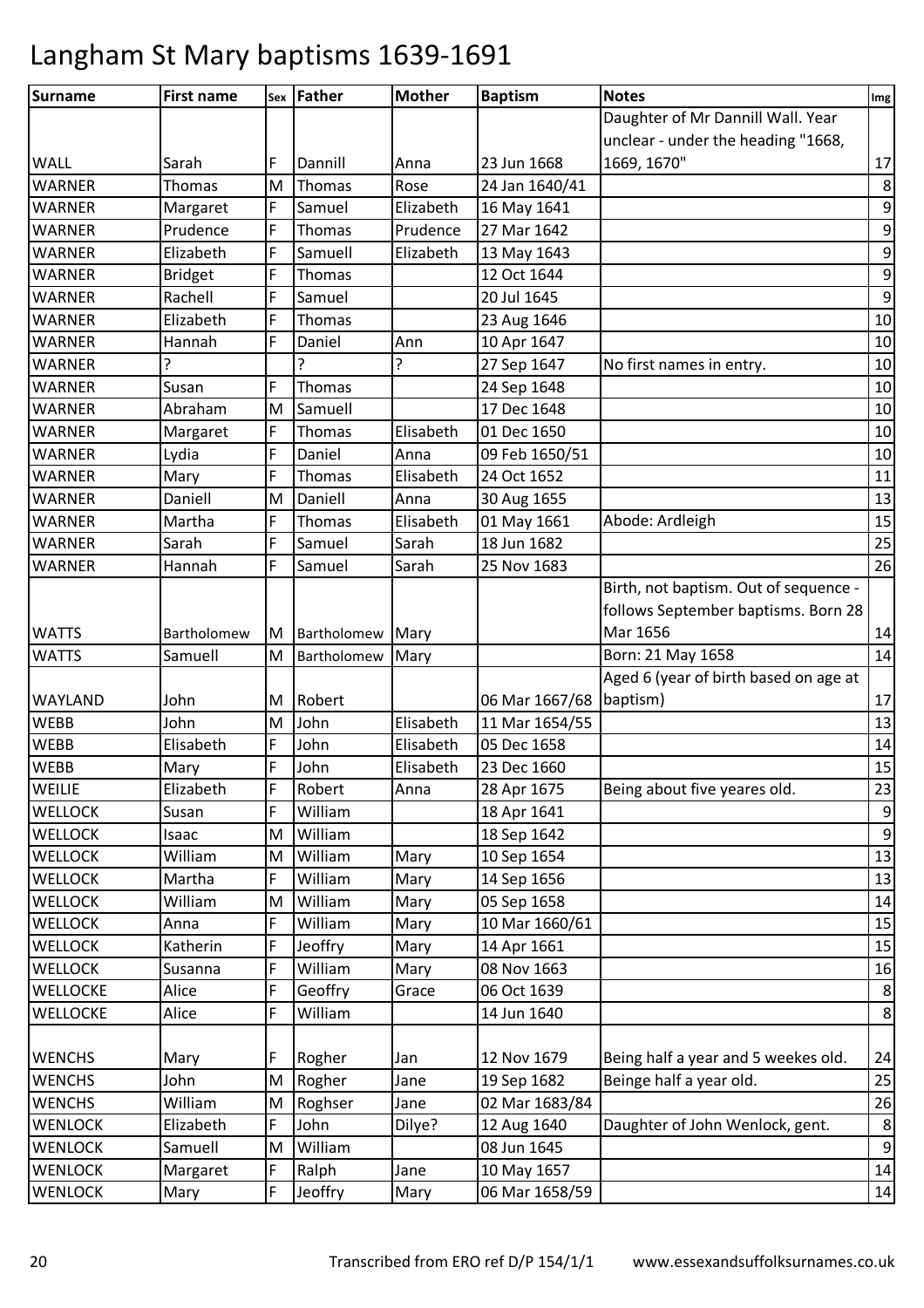| <b>Surname</b> | <b>First name</b> | Sex | Father  | <b>Mother</b> | <b>Baptism</b> | <b>Notes</b>                            | Img              |
|----------------|-------------------|-----|---------|---------------|----------------|-----------------------------------------|------------------|
| <b>WENLOCK</b> | Ralph             | M   | Ralph   | Jane          | 28 Aug 1659    |                                         | 15               |
| <b>WENLOCK</b> | Thomas            | M   | Thomas  |               | 10 May 1663    |                                         | 16               |
|                |                   |     |         |               |                | Appears on both image 17 and image      |                  |
|                |                   |     |         |               |                | 20. Image 20 gives the mother's first   |                  |
|                |                   |     |         |               |                | name as Jane, but it's been left off on |                  |
| <b>WENLOCK</b> | Richard           | ΙM  | Richard | Jane          | 03 Dec 1668    | image 17.                               | 17               |
| <b>WENLOCK</b> | John              | M   | Richard | Jane          | 29 Sep 1670    | Born: 19 Sep 1670                       | 18               |
|                |                   |     |         |               |                | End of surname and child's first name   |                  |
|                |                   |     |         |               |                | missing on trimmed page edge, but       |                  |
|                |                   |     |         |               |                | appears to be Wenlock. Year unclear -   |                  |
| <b>WENLOCK</b> | John?             | ΙM  | Richard | Jane          | 29 Sep 1669    | 1669 or 1670.                           | 18               |
|                |                   |     |         |               |                |                                         |                  |
|                |                   |     |         |               |                | Lucius and Dalton, twin sons of Mr      |                  |
|                |                   |     |         |               |                | Richard Wenlock and his wife Jane.      |                  |
|                |                   |     |         |               |                | (Baptised on Candlemas Day - actual     |                  |
|                |                   |     |         |               |                | date of baptism not in register, but    |                  |
| <b>WENLOCK</b> | Lucius            | M   | Richard | Jane          | 02 Feb 1672/73 | Candlemas falls on 2 Feb.)              | 22               |
|                |                   |     |         |               |                |                                         |                  |
|                |                   |     |         |               |                | Lucius and Dalton, twin sons of Mr      |                  |
|                |                   |     |         |               |                | Richard Wenlock and his wife Jane.      |                  |
|                |                   |     |         |               |                | (Baptised on Candlemas Day - actual     |                  |
|                |                   |     |         |               |                | date of baptism not in register, but    |                  |
| <b>WENLOCK</b> | Dalton            | ΙM  | Richard | Jane          | 02 Feb 1672/73 | Candlemas falls on 2 Feb.)              | 22               |
|                |                   |     |         |               |                |                                         |                  |
|                |                   |     |         |               |                | Son of Richard Wenlock, gent. Born      |                  |
| <b>WENLOCK</b> | Michael           | M   | Richard | Jane          | 07 Nov 1674    | on same day as he was baptised.         | 22               |
| <b>WENLOCK</b> | George            | M   | Richard | Jane          | 30 Jan 1676/77 |                                         | 23               |
| <b>WENLOCK</b> | Thornton          | M   | Richard | Jan           | 06 Mar 1678/79 | Son of Mr Richard Wenlock               | 24               |
| <b>WENLOCK</b> | Jan               | F   | Richard | Jan           | 10 Jul 1681    | Daughter of Mr Richard Wenlock          | 25               |
| <b>WENLOCK</b> | Lucy              | F   | Richard | Jan           | 28 Jan 1683/84 | Daughter of Mr Richard Wenlock          | 26               |
| <b>WENLOCK</b> | Thomas            | M   | Richard | Jane          | 17 Oct 1686    | Son of Mr Richard Wenlock               | 27               |
| <b>WENT</b>    | John              | M   | Thomas  | Anne          | 26 Jan 1639/40 |                                         | $\bf 8$          |
| <b>WENT</b>    | Robert            | M   | Robert  |               | 10 May 1640    |                                         | $\bf 8$          |
| <b>WENT</b>    | Thomas            | M   | Thomas  |               | 04 Apr 1641    | Son of Thomas Went senr                 | $\boldsymbol{9}$ |
| <b>WENT</b>    | James             | M   | Robt.   |               | 08 Apr 1642    |                                         | $\boldsymbol{9}$ |
| <b>WENT</b>    | James             | M   | James   |               | 26 Jun 1642    |                                         | 9                |
| <b>WENT</b>    | James             | M   | Thomas  |               | 01 Jan 1643/44 |                                         | $\boldsymbol{9}$ |
| <b>WENT</b>    | William           | M   | Robt.   |               | 19 May 1644    |                                         | $\boldsymbol{9}$ |
| <b>WENT</b>    | ?                 | F   | Jeames  |               | 05 Oct 1645    | Child's first name not in register.     | 9                |
| <b>WENT</b>    | Mary              | F   | Robert  | Mary          | 02 Apr 1648    |                                         | 10               |
| <b>WENT</b>    | John              | M   | Thomas  |               | 21 May 1648    |                                         | 10               |
| <b>WENT</b>    | Alice             | F   | Thomas  | Alice         | 13 Sep 1663    |                                         | 16               |
| <b>WENT</b>    | Thomas            | M   | Thomas  | Alice         | 11 Dec 1664    |                                         | 16               |
| <b>WENT</b>    | Anna              | F   | James   | Hannah        | 28 Feb 1672/73 |                                         | 21               |
| <b>WENT</b>    | Lydia             | F   | James   | Hannah        | 07 Sep 1674    | 6 weeks old.                            | 22               |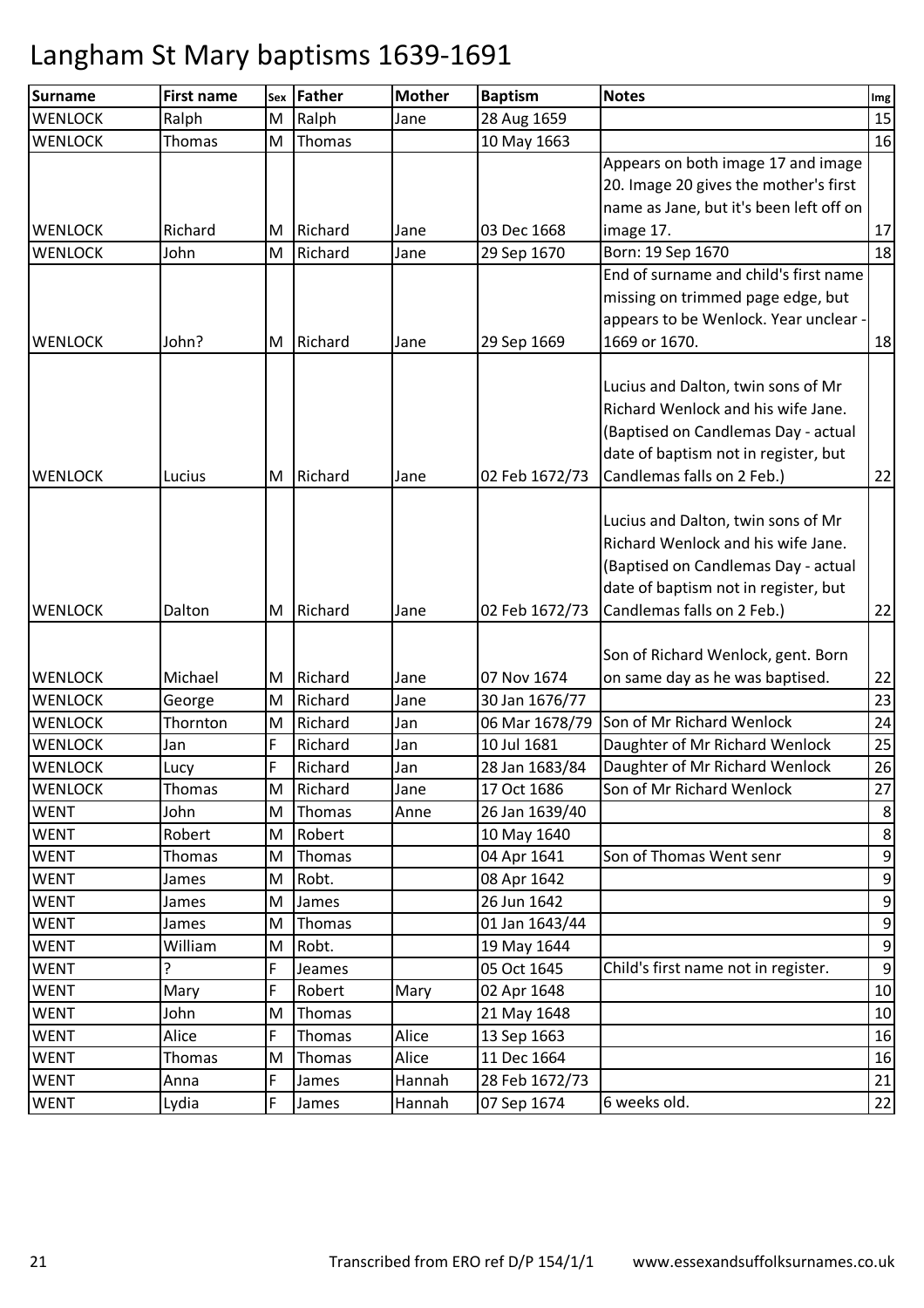| <b>Surname</b>  | <b>First name</b> |   | sex Father | <b>Mother</b> | <b>Baptism</b> | <b>Notes</b>                           | Img              |
|-----------------|-------------------|---|------------|---------------|----------------|----------------------------------------|------------------|
|                 |                   |   |            |               |                | Being about a yeare old and nine       |                  |
|                 |                   |   |            |               |                | months (See also "Waint" - the         |                  |
|                 |                   |   |            |               |                | spelling of the surname in the entry   |                  |
|                 |                   |   |            |               |                | above, which might be the same         |                  |
| <b>WENT</b>     | Anna              | F | John       | Anna          | 28 Apr 1675    | family).                               | 23               |
| <b>WENT</b>     | Thomas            | M | James      | Hannah        | 30 Jan 1676/77 |                                        | 23               |
| <b>WENT</b>     | Alce              | F | James      | Hannah        | 09 May 1680    | Being nineteen weekes old.             | 24               |
| <b>WENT</b>     | James             | M | John       | Anna          | 06 May 1681    | Born: 3 Jan 1676/7                     | 25               |
| <b>WENT</b>     | Susan             | F | John       | Mary          | 16 Apr 1683    | 7 monthes old                          | 26               |
| <b>WENT</b>     | John              | M | James      | Mary          | 16 Oct 1684    | Beinge about 15 weekes old.            | 26               |
| <b>WENT</b>     | William           | M | John       | Mary          | 09 Nov 1684    |                                        | 26               |
| <b>WENT</b>     | Thomas            | M | John       | Mary          | 03 Feb 1688/89 |                                        | 27               |
| <b>WENT</b>     | Thomas            |   | John       | Mary          | 06 Aug 1691    |                                        | 28               |
| <b>WENTT</b>    | Mary              | F | John       | Mary          | 06 Mar 1686/87 |                                        | 27               |
| <b>WHEELER</b>  | Elizabeth         | F | George     | Mary          | 26 Nov 1643    |                                        | $\boldsymbol{9}$ |
| <b>WHEELER</b>  | George            | M | George     | Mary          | 07 Dec 1645    |                                        | $\boldsymbol{9}$ |
| <b>WILEY</b>    | John              | M | Robt.      | Ann           | 09 Feb 1672/73 |                                        | 22               |
| <b>WILEY</b>    | Anna              | F | Robet      | Anna          | 16 Apr 1683    | Beinge 6 years & 5 weekes old          | 26               |
| <b>WILEY</b>    | Jane              | F | Robet      | Anna          | 16 Apr 1683    | Beinge 3 years & 4 monthes old         | 26               |
| <b>WILEY</b>    | Rose              | F | Robet      | Anna          | 16 Apr 1683    | Being about ten monthes old            | 26               |
| <b>WILY</b>     | Thomas            | M | John       | Elizabeth     | 13 Feb 1642/43 |                                        | $\boldsymbol{9}$ |
| <b>WILYE</b>    | Elizabeth         | F | John       | Elizabeth     | 15 Oct 1644    |                                        | $\mathsf 9$      |
| <b>WINCH</b>    | Joseph            | M | Roger      | Jane          | 08 Jan 1687/88 |                                        | 27               |
| <b>WINCH</b>    | Roger             | M | Roger      | Jane          | 11 Jan 1690/91 |                                        | 27               |
| <b>WINCKALL</b> | Isabella          | F | Springe    | Dorothy       | 07 Jul 1684    | Daughter of Mr Springe Winckall        | 26               |
| <b>WINCOL</b>   | Spring            | M | Spring     | Dorothy       | 10 Feb 1689/90 | Son of Spring Wincol, gent.            | 27               |
| <b>WINDEN</b>   | Mary              | F | Daniell    | Mary          | 11 Apr 1686    |                                        | 27               |
| <b>WINDEN</b>   | Sarah             | F | Daniell    | Mary          | 04 Apr 1687    |                                        | 27               |
| <b>WINDEN</b>   | Margaret          | F | Daniel     | Mary          | 03 Mar 1687/88 |                                        | 27               |
| <b>WIX</b>      | John              | M | John       | Elisabeth     | 28 Jan 1654/55 | Abode: Stratford                       | 13               |
| <b>WIX</b>      | Elisabeth         | F | John       | Elisabeth     | 10 Feb 1655/56 | Abode: Stratford                       | 13               |
| <b>WIX</b>      | Mary              | F | John       | Mary          | 29 Dec 1658    | Abode: Stratford                       | 14               |
| <b>WOOD</b>     | Mary              | F | Thomas     | Anne          | 25 May 1641    | Abode: Stratford                       | 9                |
| <b>WOOD</b>     | Mary              | F | Matthew    | Mary          | 10 Sep 1648    |                                        | 10               |
| <b>WOOD</b>     | Joseph            | M | Mathew     | Mary          | 24 Nov 1650    |                                        | 10               |
| <b>WOOD</b>     | Mathew            | M | Mathew     | Mary          | 24 Apr 1653    |                                        | 11               |
|                 |                   |   |            |               |                | Esher is presumably a misspelling of   |                  |
| <b>WOOD</b>     | Esher             | F | Thomas     | Damaris       | 05 Nov 1653    | Esther.                                | 11               |
|                 |                   |   |            |               |                | Very faded, date impossible to read,   |                  |
|                 |                   |   |            |               |                | mother's name difficult to read.       |                  |
|                 |                   |   |            |               |                | Baptism falls between entries in April |                  |
| <b>WOOD</b>     | Sarah             | F | Mathew     | Mary?         | * * 1655       | and June.                              | 13               |
| <b>WOOD</b>     | William           | M | Mathew     | Mary          | 19 Oct 1656    |                                        | 14               |
| <b>WOOD</b>     | Thomas            | M | Mathew     | Mary          | 11 Apr 1658    |                                        | 14               |
| <b>WOOD</b>     | William           | M | Mathew     | Mary          | 13 May 1660    |                                        | 15               |
| <b>WORRIL</b>   | Elizabeth         | F | Benjamin   | Martha        | 11 Aug 1690    |                                        | 27               |
|                 |                   |   |            |               |                | Son of Mr Spring Wyncall. Baptised     |                  |
| <b>WYNCALL</b>  | Thomas            | M | Spring     | Dorithy       | 30 Apr 1686    | on day of birth.                       | 27               |
| <b>WYNCOLL</b>  | William           | M | Spring     | Dorothy       | 22 Nov 1687    | Son of Spring Wyncoll, gent.           | 27               |